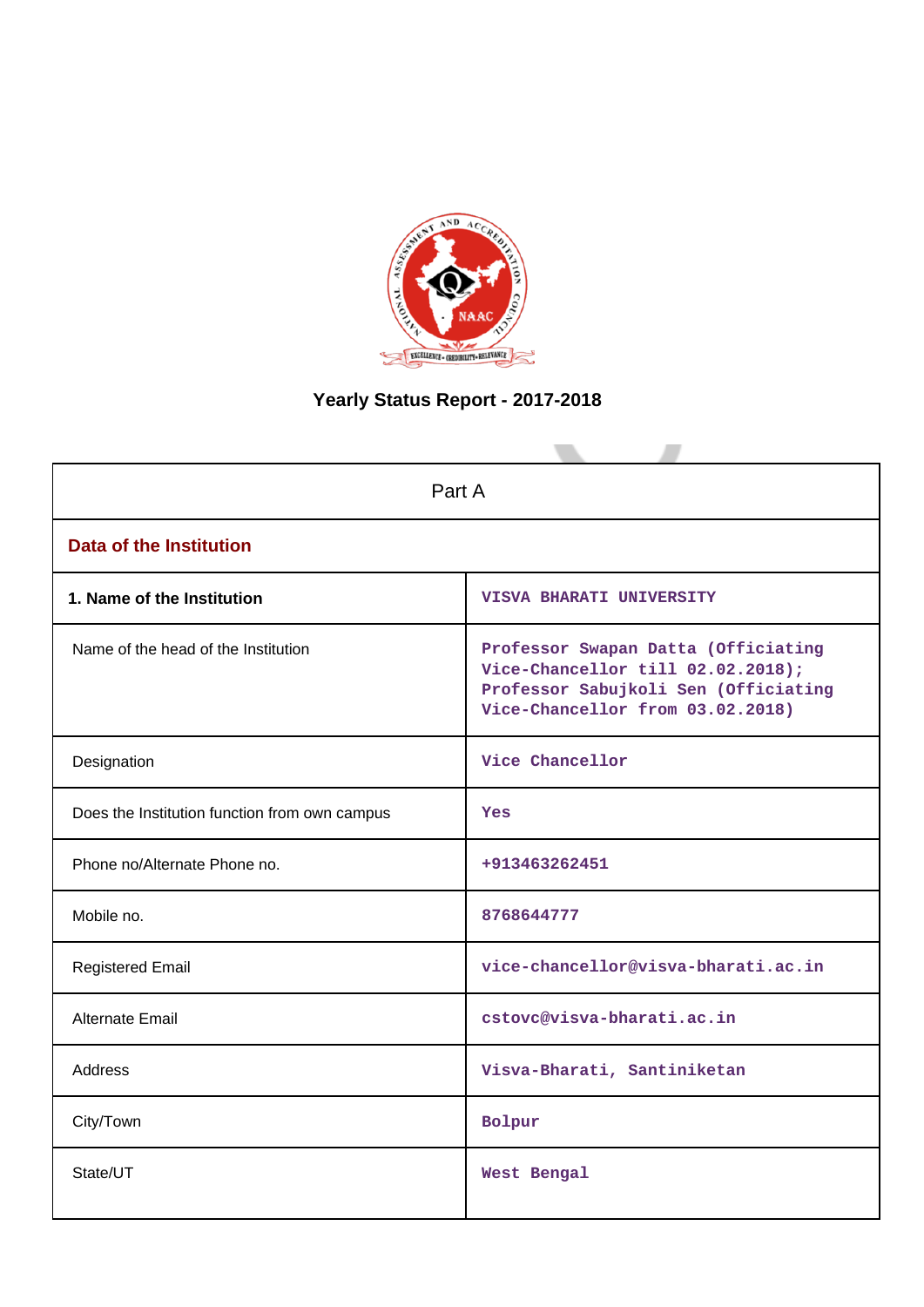| Pincode                                                                  | 731235                                                                                     |  |  |
|--------------------------------------------------------------------------|--------------------------------------------------------------------------------------------|--|--|
| 2. Institutional Status                                                  |                                                                                            |  |  |
| University                                                               | Central                                                                                    |  |  |
| Type of Institution                                                      | Co-education                                                                               |  |  |
| Location                                                                 | Rural                                                                                      |  |  |
| <b>Financial Status</b>                                                  | central                                                                                    |  |  |
| Name of the IQAC co-ordinator/Director                                   | Professor Amrit Sen                                                                        |  |  |
| Phone no/Alternate Phone no.                                             | +913463262451                                                                              |  |  |
| Mobile no.                                                               | 9434113399                                                                                 |  |  |
| <b>Registered Email</b>                                                  | coordinator.iqac@visva-bharati.ac.in                                                       |  |  |
| Alternate Email                                                          | cstovc@visva-bharati.ac.in                                                                 |  |  |
| 3. Website Address                                                       |                                                                                            |  |  |
| Web-link of the AQAR: (Previous Academic Year)                           | http://www.visvabharati.ac.in/file/AOAR<br><u> %202016-2017.pdf</u>                        |  |  |
| 4. Whether Academic Calendar prepared during<br>the year                 | Yes                                                                                        |  |  |
| if yes, whether it is uploaded in the institutional website:<br>Weblink: | https://drive.google.com/file/d/1RVBIbo<br>0 4alUIVqDR5Zzh10y9Svxps7h/view?usp=sha<br>ring |  |  |
| <b>5. Accrediation Details</b>                                           |                                                                                            |  |  |
|                                                                          |                                                                                            |  |  |

| Cycle                                                 | Grade | <b>CGPA</b> | Year of      | Validity      |                   |
|-------------------------------------------------------|-------|-------------|--------------|---------------|-------------------|
|                                                       |       |             | Accrediation | Period From   | Period To         |
| 1                                                     | в     | 2.82        | 2015         | $12-May-2015$ | $11 - May - 2020$ |
|                                                       |       |             |              |               |                   |
| 6. Date of Establishment of IQAC<br>$25 - Jan - 2011$ |       |             |              |               |                   |
| 7. Internal Quality Assurance System                  |       |             |              |               |                   |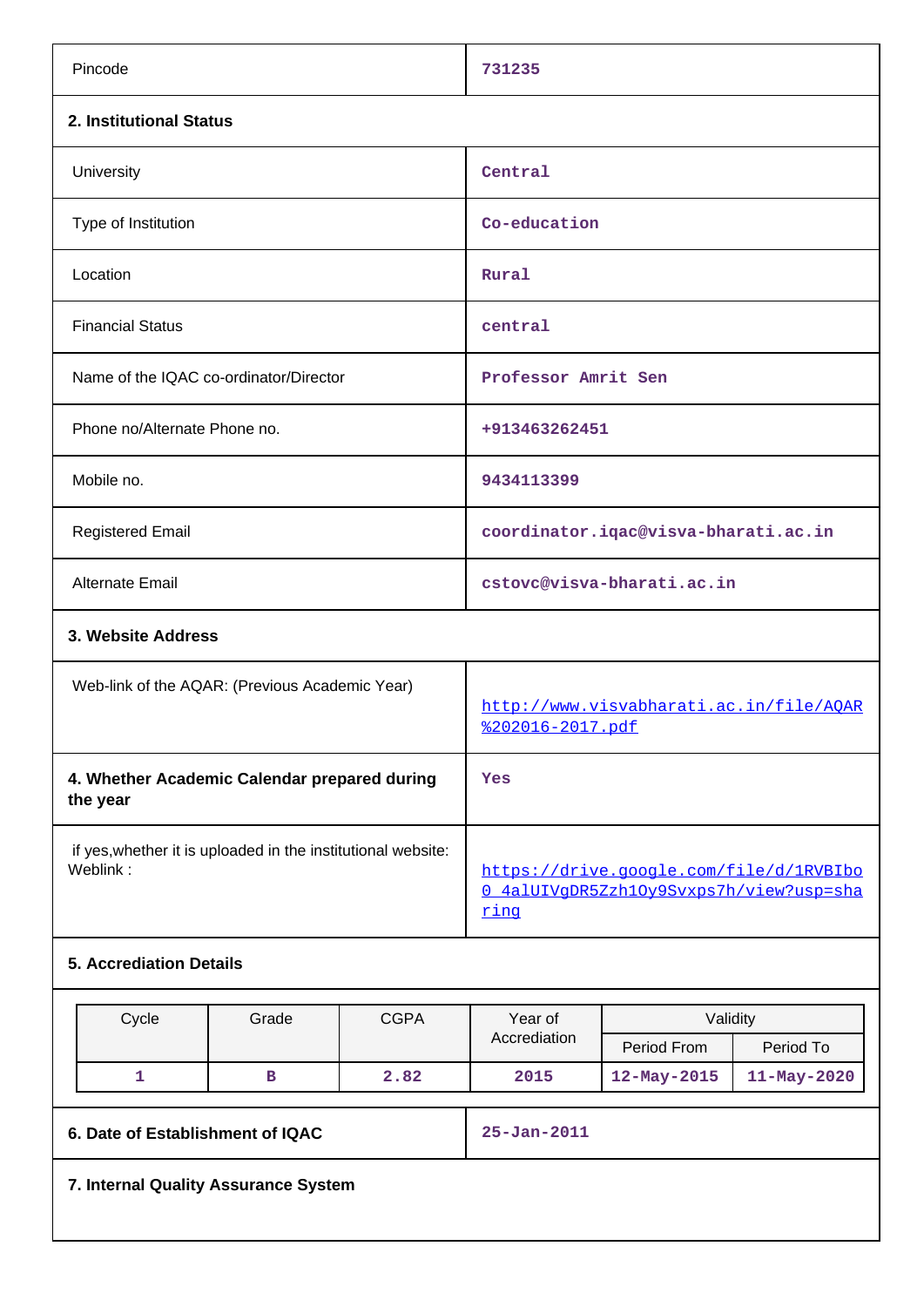| Quality initiatives by IQAC during the year for promoting quality culture |                                 |                                       |  |  |
|---------------------------------------------------------------------------|---------------------------------|---------------------------------------|--|--|
| Item / Title of the quality initiative by<br><b>IQAC</b>                  | Date & Duration                 | Number of participants/ beneficiaries |  |  |
| Introduction of new<br>courses/programmes of<br>study                     | $01 - Ju1 - 2017$<br>180        | 16                                    |  |  |
| Minor and Major Changes<br>in Syllabus Revisions                          | $14 - \text{Mar} - 2018$<br>180 | 4                                     |  |  |
| View File                                                                 |                                 |                                       |  |  |

**8. Provide the list of Special Status conferred by Central/ State Government-UGC/CSIR/DST/DBT/ICMR/TEQIP/World Bank/CPE of UGC etc.**

| Institution/Departmen<br>t/Faculty                                      | Scheme                            | <b>Funding Agency</b> |           | Year of award with<br>duration | Amount   |
|-------------------------------------------------------------------------|-----------------------------------|-----------------------|-----------|--------------------------------|----------|
| Chemistry                                                               | $UGC - SAP$                       | <b>UGC</b>            |           | 2013<br>1825                   | 7000000  |
| Siksha Bhavana<br>and Palli<br>Siksha Bhavana                           | <b>DST-PURSE</b>                  | <b>DST</b>            |           | 2017<br>1825                   | 67300000 |
| <b>ISERC</b>                                                            | DST - FIST                        | <b>DST</b>            |           | 2017<br>1825                   | 9300000  |
| Botany                                                                  | DST - FIST<br>Level 1             | <b>DST</b>            |           | 2015<br>1825                   | 13600000 |
| Botany                                                                  | UGC - DRS Level<br>$\overline{a}$ | <b>UGC</b>            |           | 2015<br>1825                   | 8600000  |
| Environmental<br>Sciences                                               | DST - FIST<br>Level 3             | <b>DST</b>            |           | 2014<br>1825                   | 10120000 |
| Zoology                                                                 | DST - FIST<br>Level 3             | <b>DST</b>            |           | 2014<br>1825                   | 34300000 |
| Economics                                                               | UGC-SAP Level 2                   | <b>UGC</b>            |           | 2015<br>1825                   | 10000000 |
| History                                                                 | UGC-SAP Level 3                   | <b>UGC</b>            |           | 2015<br>1825                   | 4700000  |
| Education                                                               | UGC-SAP Level 1                   | <b>UGC</b>            |           | 2015<br>1825                   | 8500000  |
| View File                                                               |                                   |                       |           |                                |          |
| 9. Whether composition of IQAC as per latest<br><b>NAAC</b> guidelines: |                                   |                       | Yes       |                                |          |
| Upload latest notification of formation of IQAC                         |                                   |                       | View File |                                |          |

 **10. Number of IQAC meetings held during the year :**

**0**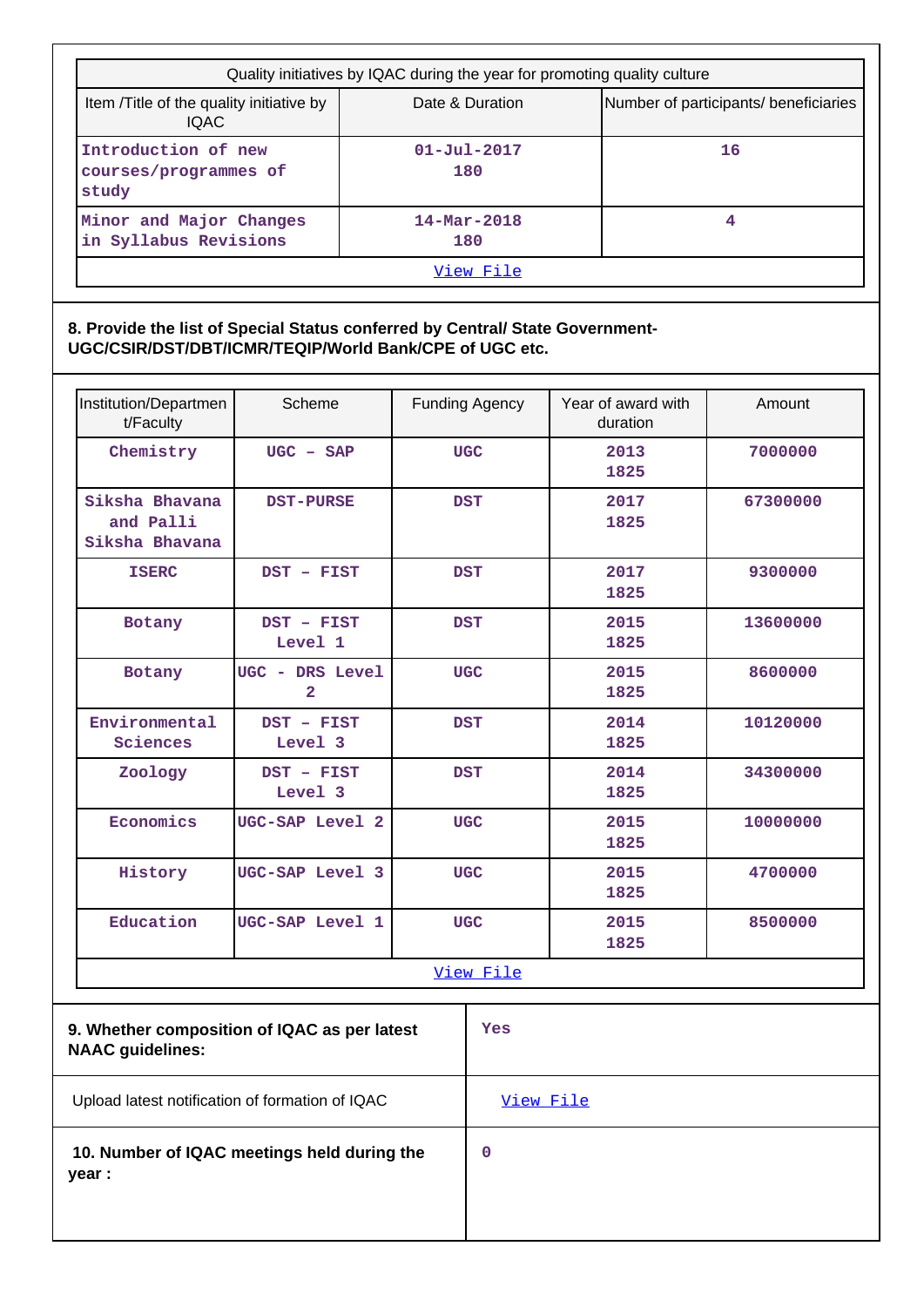| The minutes of IQAC meeting and compliances to the<br>decisions have been uploaded on the institutional<br>website | <b>No</b>             |
|--------------------------------------------------------------------------------------------------------------------|-----------------------|
| Upload the minutes of meeting and action taken report                                                              | No Files Uploaded !!! |
| 11. Whether IQAC received funding from any of<br>the funding agency to support its activities<br>during the year?  | <b>No</b>             |

### **12. Significant contributions made by IQAC during the current year(maximum five bullets)**

**The IQAC worked in tandem with all stakeholders of the university – employees, students and alumni – on key performance issues and parameters which were reflected in the university's NIRF ranking of #19. The IQAC also played a lead role in gathering, collecting and collating data leading to eventual submission to the AISHE portal. Revisions, major/minor changes and revamping the syllabi and programmes of study across disciplines, schools and course levels were done at the initiative of the IQAC. The IQAC helped in the introduction of new courses and programmes of study throughout the university. Various research and researchoriented work in academic areas of excellence, expertise and sociocultural requirements as well as the demands of the time were actively encouraged and promoted across the university. As the lead agency of the university, the IQAC was largely instrumental in the improvement of academic and administrative perception of the university across the broad spectrum of academic and nonacademic worlds of peripheral support and action. The IQAC was able to guide and explain to the various departments, schools and centres (as well as individual faculty members) the importance and necessity of Course Outcomes (CO), Programme Outcomes (PO) and Programme Specific Outcomes (PSO).**

#### [View File](https://assessmentonline.naac.gov.in/public/Postacc/Contribution/7604_Contribution.xlsx)

**13. Plan of action chalked out by the IQAC in the beginning of the academic year towards Quality Enhancement and outcome achieved by the end of the academic year**

| Plan of Action                                                                         | Achivements/Outcomes                                                                                                                                   |
|----------------------------------------------------------------------------------------|--------------------------------------------------------------------------------------------------------------------------------------------------------|
| Promotion of students' extra-<br>curricular/co-curricular development<br>and expansion | Completed; as well as in progress in<br>collaboration with other bodies of the<br>university                                                           |
| Improvement of placements of students                                                  | Completed; as well as in progress                                                                                                                      |
| Initiating/instituting various<br>committees in departments, schools and<br>institutes | Completed; as well as in progress                                                                                                                      |
| Improving the perception of the<br>university                                          | In progress; this is an ongoing process                                                                                                                |
| Revisions and changes in syllabi                                                       | This is an ongoing process: some have<br>been completed and the rest are in<br>progress. CBCS at the UG level<br>introduced throughout the university. |
| Research promotion within the                                                          | The IQAC was active in urging and                                                                                                                      |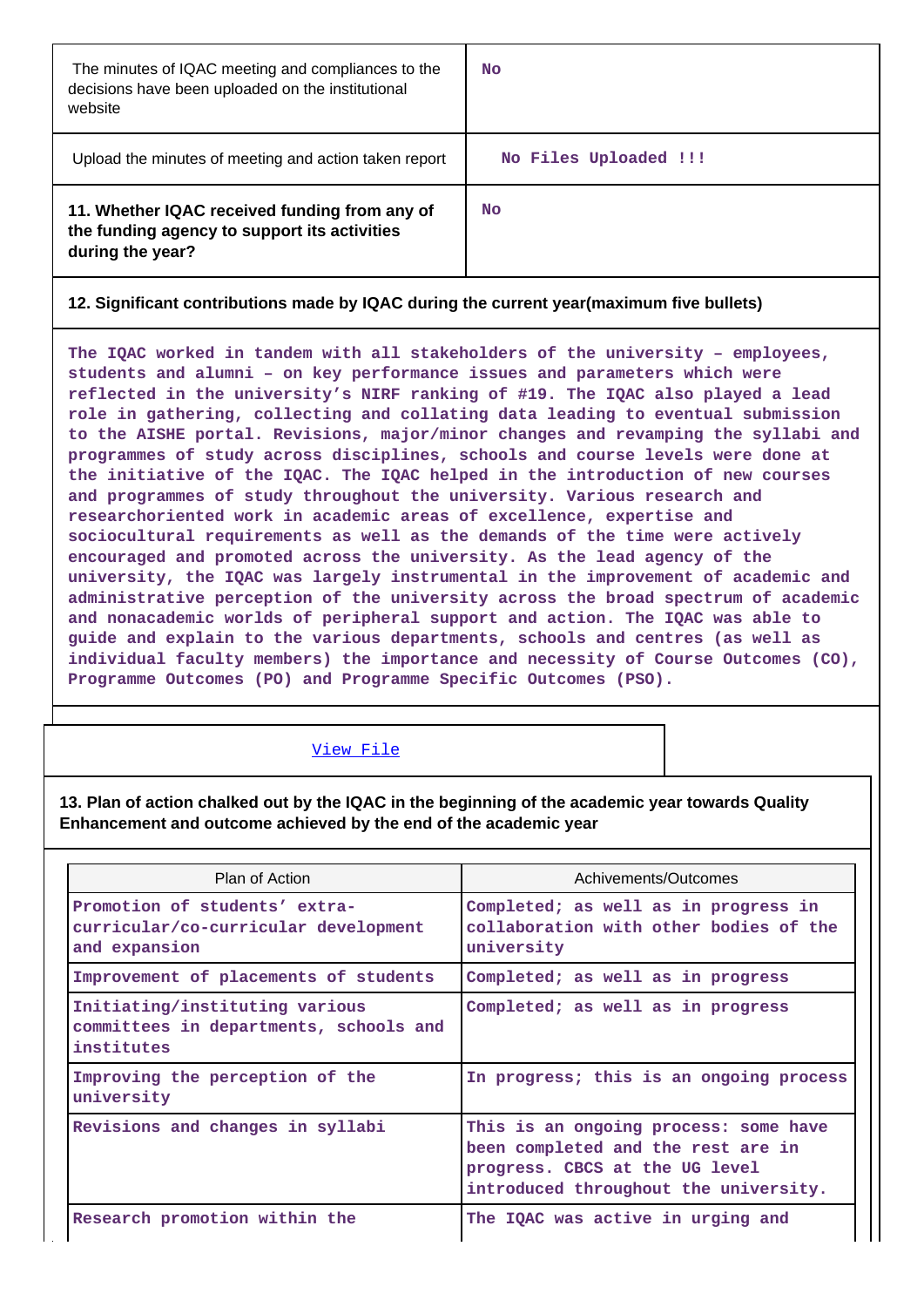|                                                                                                                      | university                                                             | encouraging individual faculty-members<br>continue their primary research as well<br>as the possibility of conducting the<br>same in the tertiary and secondary<br>areas of interest and expertise.<br>Resource and infrastructure sharing, as<br>well as expertise streamlining, with<br>members of the university was initiated<br>with the help of IQAC. The IQAC helped<br>identity and recommend individual<br>faculty members and departments to<br>publish in reputed journals of national<br>and international standards and<br>provenance.       |  |
|----------------------------------------------------------------------------------------------------------------------|------------------------------------------------------------------------|-----------------------------------------------------------------------------------------------------------------------------------------------------------------------------------------------------------------------------------------------------------------------------------------------------------------------------------------------------------------------------------------------------------------------------------------------------------------------------------------------------------------------------------------------------------|--|
|                                                                                                                      | Feedback - Alumni                                                      | Feedback system being prepared for<br>circulation                                                                                                                                                                                                                                                                                                                                                                                                                                                                                                         |  |
|                                                                                                                      |                                                                        | View File                                                                                                                                                                                                                                                                                                                                                                                                                                                                                                                                                 |  |
| body?                                                                                                                | 14. Whether AQAR was placed before statutory                           | Yes                                                                                                                                                                                                                                                                                                                                                                                                                                                                                                                                                       |  |
|                                                                                                                      | Name of Statutory Body                                                 | <b>Meeting Date</b>                                                                                                                                                                                                                                                                                                                                                                                                                                                                                                                                       |  |
|                                                                                                                      | Executive Council                                                      | 29-Sep-2020                                                                                                                                                                                                                                                                                                                                                                                                                                                                                                                                               |  |
| 15. Whether NAAC/or any other accredited<br>body(s) visited IQAC or interacted with it to<br>assess the functioning? |                                                                        | <b>No</b>                                                                                                                                                                                                                                                                                                                                                                                                                                                                                                                                                 |  |
| <b>AISHE:</b>                                                                                                        | 16. Whether institutional data submitted to                            | Yes                                                                                                                                                                                                                                                                                                                                                                                                                                                                                                                                                       |  |
|                                                                                                                      | <b>Year of Submission</b>                                              | 2018                                                                                                                                                                                                                                                                                                                                                                                                                                                                                                                                                      |  |
|                                                                                                                      | Date of Submission                                                     | $21 - \text{Feb} - 2018$                                                                                                                                                                                                                                                                                                                                                                                                                                                                                                                                  |  |
|                                                                                                                      | 17. Does the Institution have Management<br><b>Information System?</b> | Yes                                                                                                                                                                                                                                                                                                                                                                                                                                                                                                                                                       |  |
| If yes, give a brief descripiton and a list of modules<br>currently operational (maximum 500 words)                  |                                                                        | The Management Information System at<br>VisvaBharati uses efficient and enduser<br>friendly parameters. The salient<br>feature of which are given thereof: 1.<br>VisvaBharati uses a partlyonline<br>process for admissions related<br>activities including the use of a<br>thirdparty service provider to monitor<br>and map applications and data<br>processing. The actual counselling was<br>done off line. The posting of merit<br>lists and communication portals were<br>done online. 2. Most academic and<br>administrative offices, laboratories |  |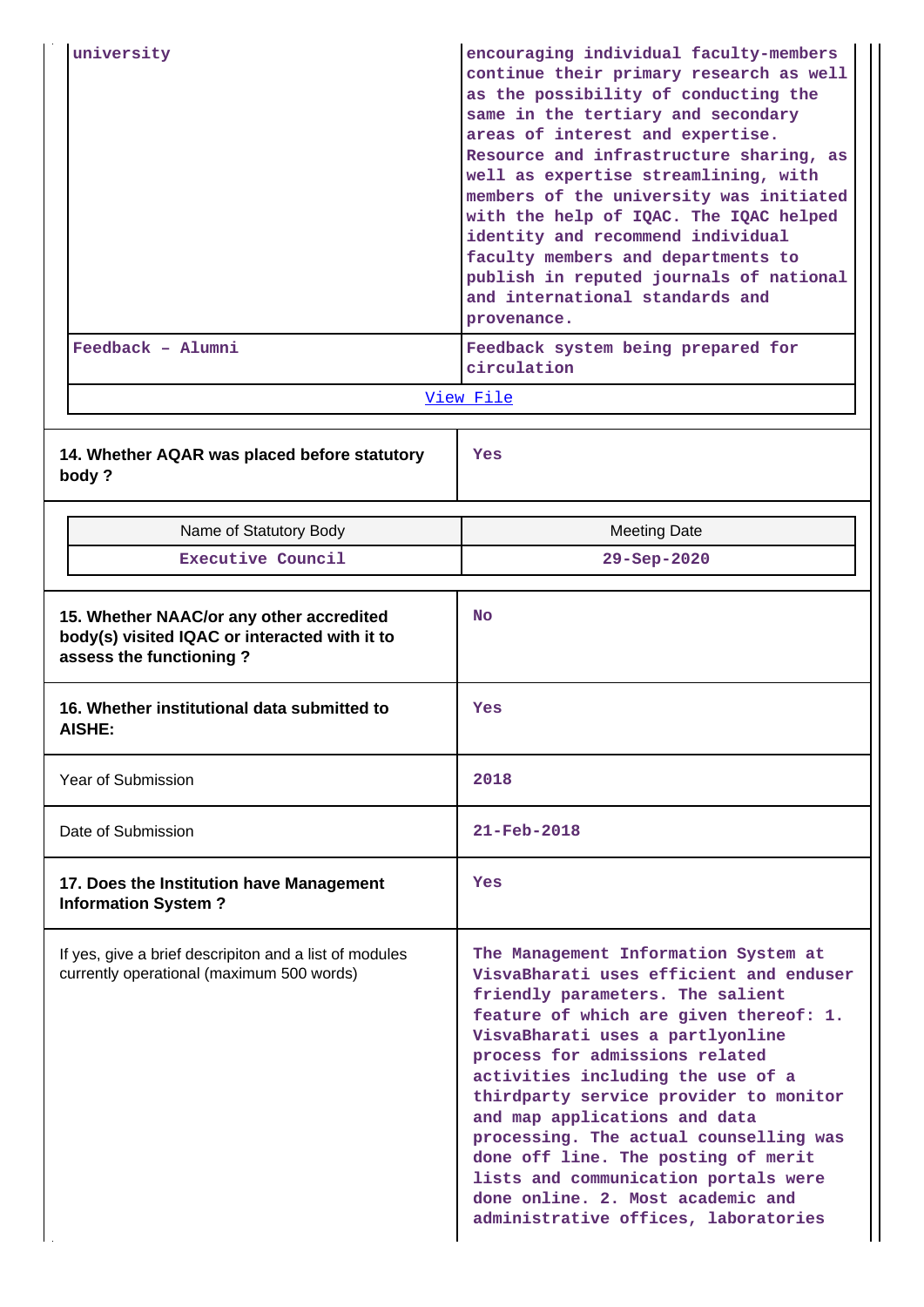**and other such shared and enclosed spaces including libraries, museums and so on, both in Santiniketan and Srini ketan campuses, are under wired broadband connectivity under NKN (National Knowledge Network). Wireless fidelity (WiFi) broadband service was introduced in the Sriniketan campus in October 2017. 3. As we realise the potential and possibilities of online services in both academic and administrative spheres of activities, we are resolved to gradually but surely shift towards an entirely online process of internal on and offsite office administration. 4. All examination related applications including payment of online examination and other examinationsrelated fees and surcharges, issuance of admit cards and roll lists and examination marksheets and examinations results are all done and controlled through online systems managed internally using the utmost secrecy, confidentiality and professionalism. 5. The various libraries of the university – anchored by the Central Library – offer internetbased journals and other eresources to students, teachers and employees as well as visiting readers and users. The archives and holdings of Rabindra Bhavana library are being digitised and this is an ongoing process. The central library also uses antiplagiarism software for teachers and students alike. 6. The accounts and finance departments of the university use appropriate software for their accounting and monetary transactions and other related activities including payments. As mentioned earlier, the various internet and computer protocol systems of the university which are working independent of each other need to be brought under a single mainframe or umbrella. The hosteldigitisation project with a dedicated website needs to be created and tagged up with the university website. The university is looking into the feasibility of adopting or creating a single website interconnected with the various modules of the institution that will necessitate fast, reliable and holistic flow of communication and data which will tie the academic, administrative and valueadded services of the**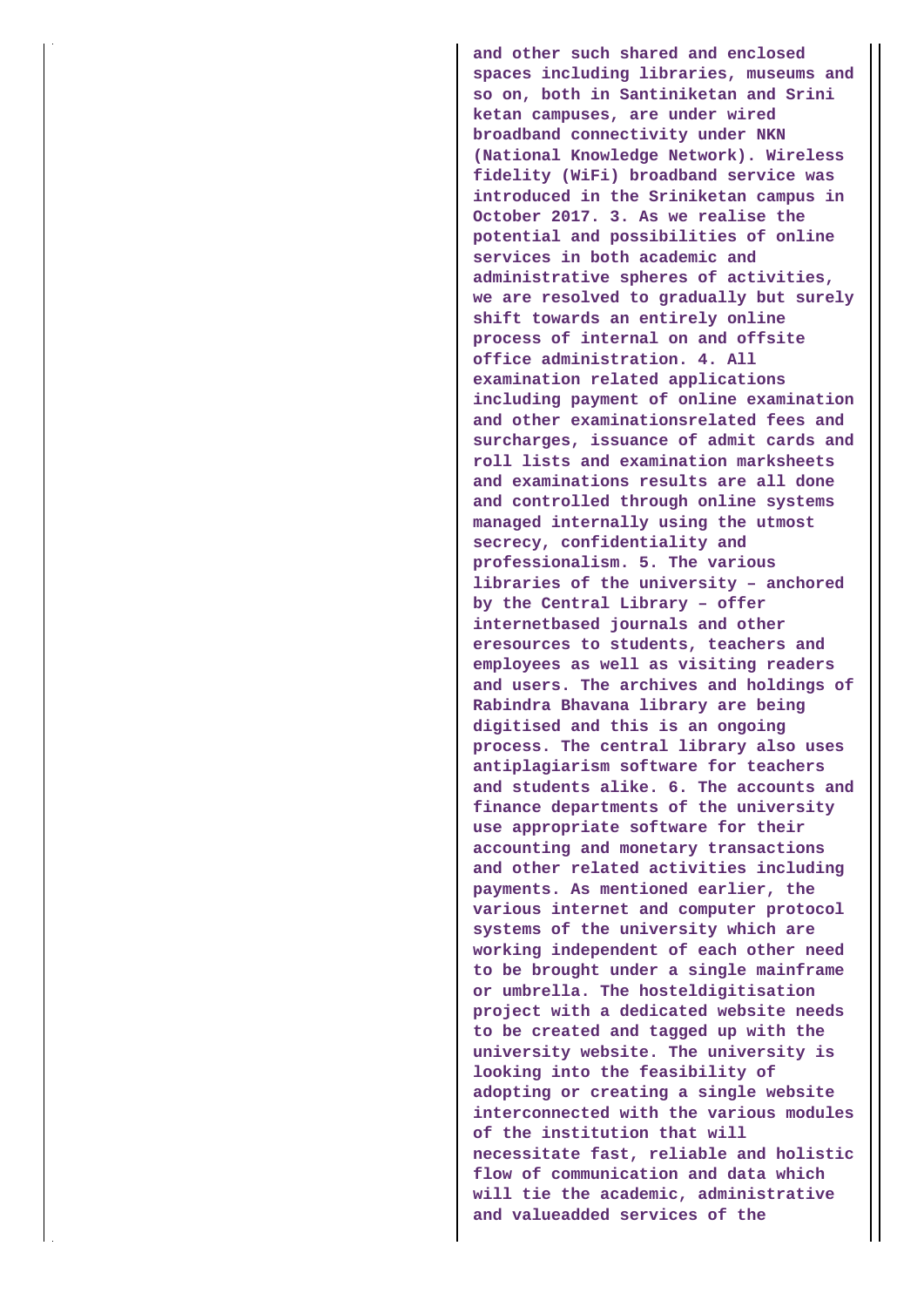| Part B |  |
|--------|--|
|        |  |

# **CRITERION I – CURRICULAR ASPECTS**

### **1.1 – Curriculum Design and Development**

1.1.1 – Programmes for which syllabus revision was carried out during the Academic year

| Name of Programme | Programme Code  | Programme Specialization | Date of Revision |  |
|-------------------|-----------------|--------------------------|------------------|--|
| BSc(Agriculture)  | 71              | Agriculture              | 01/07/2017       |  |
| <b>BRS</b>        | 63              | Rural studies            | 01/07/2017       |  |
| MSC               | 32              | Biotechnology            | 01/07/2017       |  |
| <b>BSC</b>        | 31              | Chemistry                | 01/07/2017       |  |
| <b>BA</b>         | 11              | Chinese                  | 18/12/2017       |  |
| <b>BA</b>         | 11              | Indo-Tibetan             | 01/12/2017       |  |
| <b>BA</b>         | 21              | Economics                | 06/03/2017       |  |
| MA                | 22 <sub>1</sub> | Economics                | 06/03/2017       |  |
|                   | View File       |                          |                  |  |

 1.1.2 – Programmes/ courses focussed on employability/ entrepreneurship/ skill development during the Academic year

| Programme with<br>Code | Programme<br>Specialization | Date of Introduction | Course with Code                                                                                                    | Date of Introduction |
|------------------------|-----------------------------|----------------------|---------------------------------------------------------------------------------------------------------------------|----------------------|
| <b>BSC</b>             | Botany                      | 01/07/2017           | SECBO-1:<br>Biofertilizer/<br>Mushroom<br>Culture<br>Technology<br>(306)                                            | 17/08/2017           |
| <b>BSC</b>             | Mathematics                 | 01/07/2017           | SECMA-1 (310)                                                                                                       | 01/07/2017           |
| <b>MSC</b>             | Mathematics                 | 01/07/2017           | $MMO-31 (A9)$<br>(310)                                                                                              | 01/07/2017           |
| <b>MSC</b>             | Statistics                  | 01/07/2017           | $MSC-12:$<br>Regression<br>Techniques                                                                               | 01/07/2017           |
| <b>BA</b>              | Bengali                     | 25/07/2017           | Semantics and<br>Vocabulary,<br>Roman Alphabet<br>and<br>International<br>Phonetic<br>Alphabet C1<br>Unit III (106) | 25/07/2017           |
| <b>BA</b>              | Ancient Indian<br>History   | 01/07/2017           | 201-[SECC-1]-<br>Introduction to<br>Heritage<br><b>Studies</b>                                                      | 01/07/2017           |
| <b>BSC</b>             | Yoga                        | 01/07/2017           | $[BS-CP106]$<br>Yoga Practicum-<br>I(809)                                                                           | 01/07/2017           |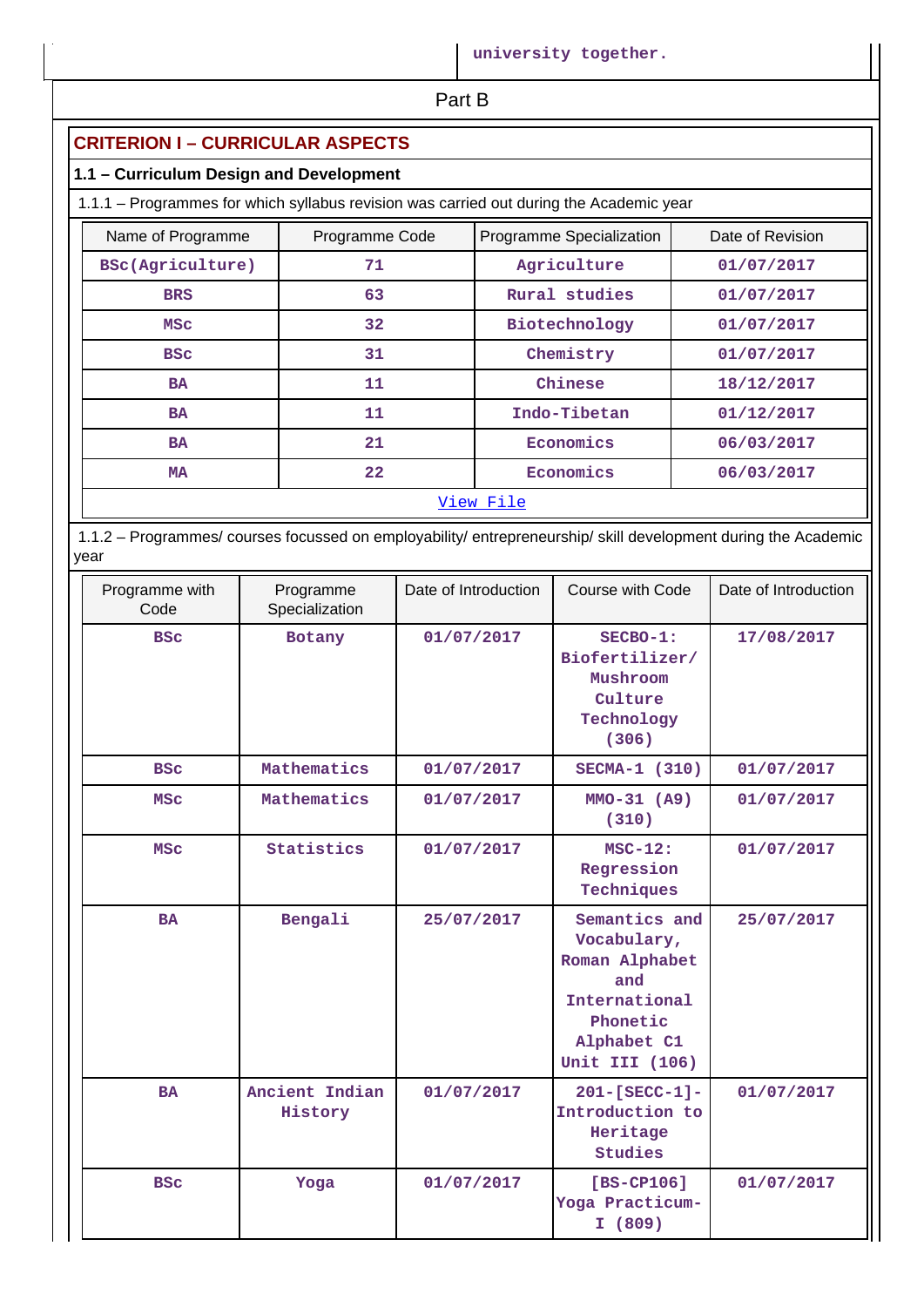| <u>View File</u>                                                                                                                                      |                                                       |                       |  |  |
|-------------------------------------------------------------------------------------------------------------------------------------------------------|-------------------------------------------------------|-----------------------|--|--|
| 1.2 - Academic Flexibility                                                                                                                            |                                                       |                       |  |  |
| 1.2.1 – New programmes/courses introduced during the Academic year                                                                                    |                                                       |                       |  |  |
| Programme/Course                                                                                                                                      | Programme Specialization                              | Dates of Introduction |  |  |
| PG Diploma                                                                                                                                            | Yoga                                                  | 01/07/2017            |  |  |
| <b>BSC</b>                                                                                                                                            | Yoga                                                  | 01/07/2017            |  |  |
| <b>MA</b>                                                                                                                                             | M.A. in Philosophy<br>(Philosophy of<br>Religion-402) | 25/02/2018            |  |  |
| Geography<br><b>BA</b><br>01/07/2017<br>$[CC-12] - (Practical)$<br>Remote Sensing and GIS                                                             |                                                       |                       |  |  |
| Mathematics (32) (MMO-31<br><b>MSC</b><br>01/07/2017<br>A4, A5, A7, A8, A9, A10)                                                                      |                                                       |                       |  |  |
| <b>MRS</b>                                                                                                                                            | Rural Studies                                         | 01/07/2017            |  |  |
| <b>BRS</b>                                                                                                                                            | Rural Studies                                         | 01/07/2017            |  |  |
| View File                                                                                                                                             |                                                       |                       |  |  |
| 1.2.2 - Programmes in which Choice Based Credit System (CBCS)/Elective Course System implemented at the<br>University level during the Academic year. |                                                       |                       |  |  |
| Programme Specialization<br>Date of implementation of<br>Name of programmes adopting                                                                  |                                                       |                       |  |  |

| Name of programmes adopting<br><b>CBCS</b> | Programme Specialization              | Date of implementation of<br><b>CBCS/Elective Course System</b> |
|--------------------------------------------|---------------------------------------|-----------------------------------------------------------------|
| <b>BFA</b>                                 | All courses                           | 01/07/2017                                                      |
| <b>BA</b>                                  | All courses                           | 25/07/2017                                                      |
| <b>BSC</b>                                 | All courses                           | 01/07/2017                                                      |
| <b>BPEd</b>                                | All courses                           | 24/07/2017                                                      |
| PG Diploma                                 | Yoga                                  | 01/07/2017                                                      |
| <b>BPA</b>                                 | All vocal, dance and<br>drama courses | 09/07/2017                                                      |
| <b>BSW</b>                                 | All courses                           | 30/03/2017                                                      |
| <b>BRS</b>                                 | All courses                           | 01/07/2017                                                      |

# **1.3 – Curriculum Enrichment**

|  |  | 1.3.1 – Value-added courses imparting transferable and life skills offered during the year |  |
|--|--|--------------------------------------------------------------------------------------------|--|
|  |  |                                                                                            |  |

| Value Added Courses                              | Date of Introduction | Number of Students Enrolled |  |  |
|--------------------------------------------------|----------------------|-----------------------------|--|--|
| [MAPHILOP310]-Feminist<br>Perspectives (Western) | 01/07/2017           |                             |  |  |
| [SECC-2]-Field Study and<br>Dissertation         | 01/07/2017           | 25                          |  |  |
| View File                                        |                      |                             |  |  |

1.3.2 – Field Projects / Internships under taken during the year

| Project/Programme Title | Programme Specialization | No. of students enrolled for Field<br>Projects / Internships |
|-------------------------|--------------------------|--------------------------------------------------------------|
| BSc(Agriculture)        | RAWE 01 Crop Production  | 52                                                           |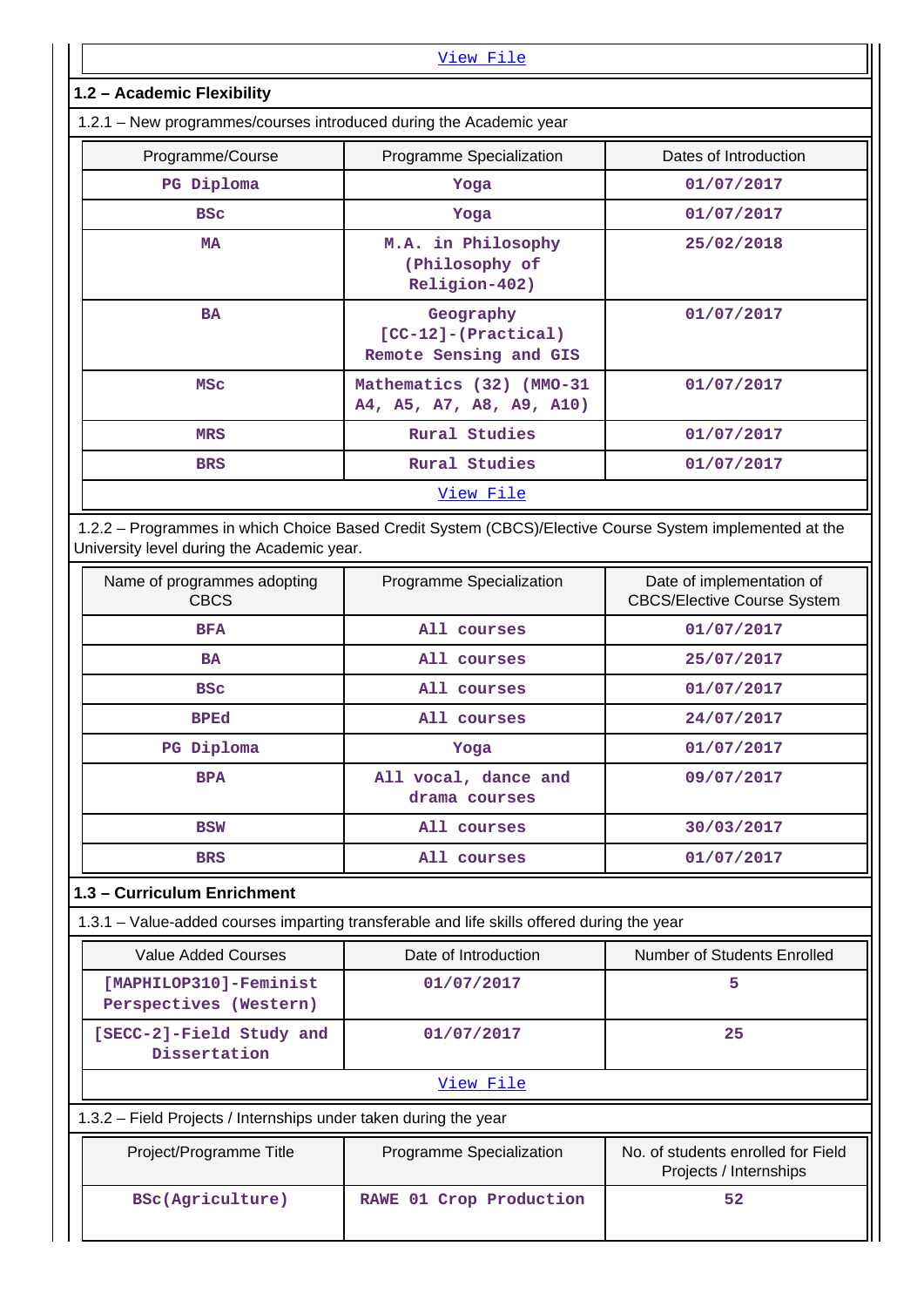| BSc(Agriculture)                                                                                                                    |                                                              |                                       |                                                                                                                                   | RAWE 03 Rural Economics |                                                                   | 52                                |                                                             |                          |
|-------------------------------------------------------------------------------------------------------------------------------------|--------------------------------------------------------------|---------------------------------------|-----------------------------------------------------------------------------------------------------------------------------------|-------------------------|-------------------------------------------------------------------|-----------------------------------|-------------------------------------------------------------|--------------------------|
| BSc(Agriculture)                                                                                                                    |                                                              | ELCP 01 Seed Production<br>Technology |                                                                                                                                   |                         |                                                                   |                                   | 25                                                          |                          |
| BSc(Agriculture)                                                                                                                    |                                                              |                                       | Farming Systems                                                                                                                   | ELCP 02 Integrated      |                                                                   | 7                                 |                                                             |                          |
| <b>MSW</b>                                                                                                                          | Social work                                                  |                                       |                                                                                                                                   |                         | 47                                                                |                                   |                                                             |                          |
| <b>BRS</b>                                                                                                                          |                                                              |                                       | <b>Rural Studies</b>                                                                                                              |                         |                                                                   |                                   | 40                                                          |                          |
|                                                                                                                                     |                                                              |                                       |                                                                                                                                   | View File               |                                                                   |                                   |                                                             |                          |
|                                                                                                                                     | 1.4 - Feedback System                                        |                                       |                                                                                                                                   |                         |                                                                   |                                   |                                                             |                          |
| 1.4.1 - Whether structured feedback received from all the stakeholders.                                                             |                                                              |                                       |                                                                                                                                   |                         |                                                                   |                                   |                                                             |                          |
| <b>Students</b>                                                                                                                     |                                                              |                                       |                                                                                                                                   |                         |                                                                   | No                                |                                                             |                          |
| <b>Teachers</b>                                                                                                                     |                                                              |                                       |                                                                                                                                   |                         |                                                                   | <b>No</b>                         |                                                             |                          |
| Employers                                                                                                                           |                                                              |                                       |                                                                                                                                   |                         |                                                                   | No                                |                                                             |                          |
| Alumni                                                                                                                              |                                                              |                                       |                                                                                                                                   |                         |                                                                   | No                                |                                                             |                          |
| Parents                                                                                                                             |                                                              |                                       |                                                                                                                                   |                         |                                                                   | No                                |                                                             |                          |
| 1.4.2 - How the feedback obtained is being analyzed and utilized for overall development of the institution?<br>(maximum 500 words) |                                                              |                                       |                                                                                                                                   |                         |                                                                   |                                   |                                                             |                          |
| <b>Feedback Obtained</b>                                                                                                            |                                                              |                                       |                                                                                                                                   |                         |                                                                   |                                   |                                                             |                          |
| <b>No</b>                                                                                                                           |                                                              |                                       |                                                                                                                                   |                         |                                                                   |                                   |                                                             |                          |
| <b>CRITERION II - TEACHING- LEARNING AND EVALUATION</b>                                                                             |                                                              |                                       |                                                                                                                                   |                         |                                                                   |                                   |                                                             |                          |
| 2.1 - Student Enrolment and Profile                                                                                                 |                                                              |                                       |                                                                                                                                   |                         |                                                                   |                                   |                                                             |                          |
| 2.1.1 - Demand Ratio during the year                                                                                                |                                                              |                                       |                                                                                                                                   |                         |                                                                   |                                   |                                                             |                          |
| Name of the<br>Programme                                                                                                            | Programme<br>Specialization                                  |                                       | Number of seats<br>available                                                                                                      |                         |                                                                   | Number of<br>Application received |                                                             | <b>Students Enrolled</b> |
| BA                                                                                                                                  | Econimocs                                                    |                                       | 40                                                                                                                                |                         |                                                                   | 168                               |                                                             | 31                       |
| <b>BA</b>                                                                                                                           | Geography                                                    |                                       | 46                                                                                                                                |                         |                                                                   | 1516                              |                                                             | 47                       |
| <b>MA</b>                                                                                                                           | English                                                      |                                       | 46                                                                                                                                |                         |                                                                   | 641                               |                                                             | 43                       |
| <b>MA</b>                                                                                                                           | Bengali                                                      |                                       | 46                                                                                                                                |                         |                                                                   | 667                               |                                                             | 46                       |
| <b>BA</b>                                                                                                                           | Sanskrit                                                     |                                       | 40                                                                                                                                |                         |                                                                   | 816                               |                                                             | 40                       |
| BA                                                                                                                                  | English                                                      |                                       | 40                                                                                                                                |                         |                                                                   | 3237                              |                                                             | 41                       |
| <b>BA</b>                                                                                                                           | Bengali                                                      |                                       | 40                                                                                                                                |                         |                                                                   | 2048                              |                                                             | 39                       |
| <b>BA</b>                                                                                                                           | <b>Japanese</b><br>(Prep.)                                   |                                       | 30                                                                                                                                |                         |                                                                   | 563                               |                                                             | 31                       |
| BA                                                                                                                                  | Japanese (Hons)                                              |                                       | 9                                                                                                                                 |                         |                                                                   | 117                               |                                                             | 3                        |
| <b>BA</b>                                                                                                                           | Chinese (Prep.)                                              |                                       | 40                                                                                                                                |                         |                                                                   | 509                               |                                                             | 39                       |
|                                                                                                                                     |                                                              |                                       |                                                                                                                                   | View File               |                                                                   |                                   |                                                             |                          |
|                                                                                                                                     | 2.2 - Catering to Student Diversity                          |                                       |                                                                                                                                   |                         |                                                                   |                                   |                                                             |                          |
| 2.2.1 - Student - Full time teacher ratio (current year data)                                                                       |                                                              |                                       |                                                                                                                                   |                         |                                                                   |                                   |                                                             |                          |
| Year                                                                                                                                | Number of<br>students enrolled<br>in the institution<br>(UG) |                                       | Number of<br>Number of<br>students enrolled<br>fulltime teachers<br>in the institution<br>available in the<br>institution<br>(PG) |                         | Number of<br>fulltime teachers<br>available in the<br>institution |                                   | Number of<br>teachers<br>teaching both UG<br>and PG courses |                          |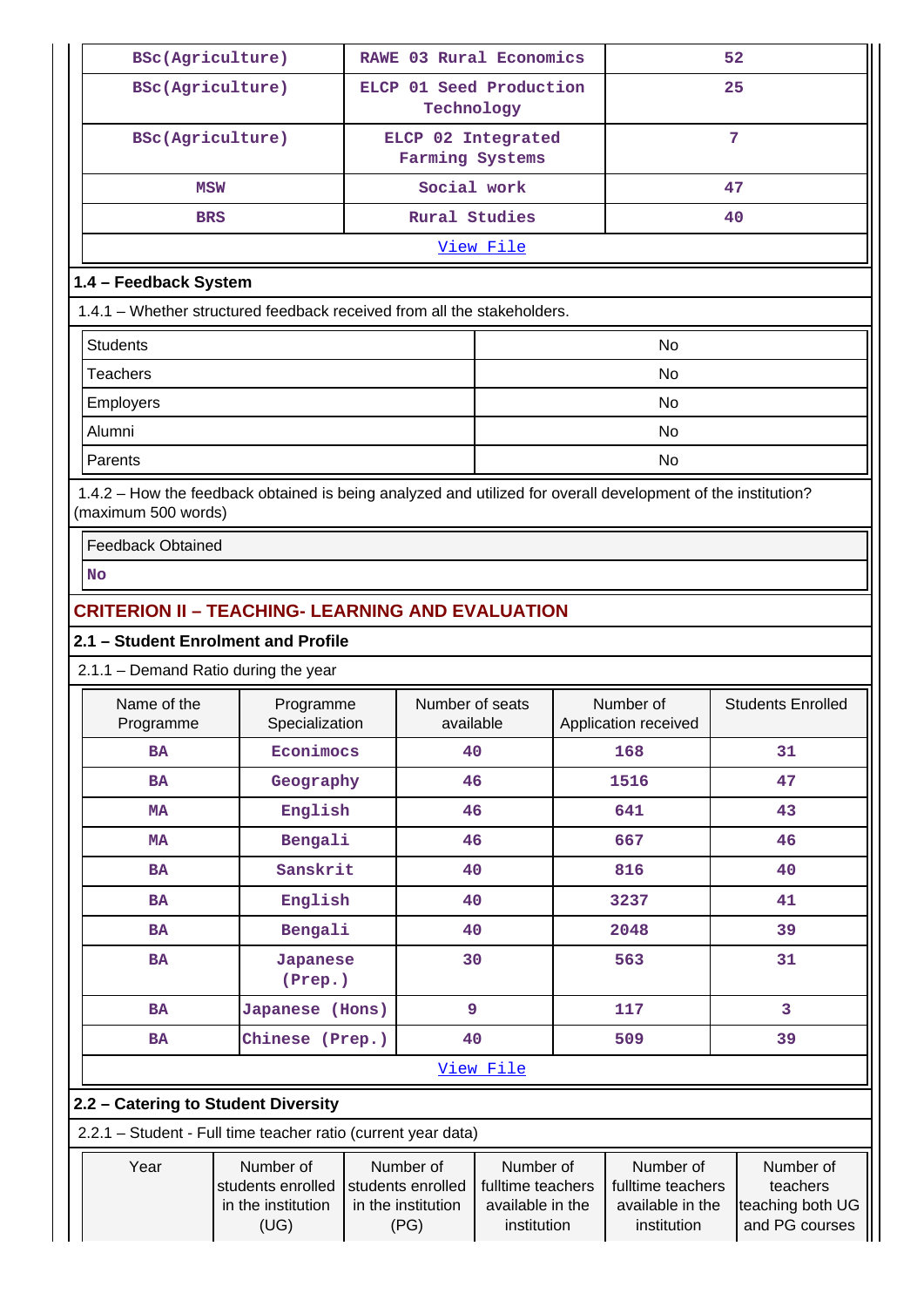|                                                                                                                                                                                                                                                                                                                                                                                                                                                                                                                                                                                                    |                                                           |                                                | teaching only UG   teaching only PG<br>courses | courses                      |                                    |  |
|----------------------------------------------------------------------------------------------------------------------------------------------------------------------------------------------------------------------------------------------------------------------------------------------------------------------------------------------------------------------------------------------------------------------------------------------------------------------------------------------------------------------------------------------------------------------------------------------------|-----------------------------------------------------------|------------------------------------------------|------------------------------------------------|------------------------------|------------------------------------|--|
| 2017                                                                                                                                                                                                                                                                                                                                                                                                                                                                                                                                                                                               | 2528                                                      | 2228                                           | 77                                             | 89                           | 343                                |  |
| 2.3 - Teaching - Learning Process                                                                                                                                                                                                                                                                                                                                                                                                                                                                                                                                                                  |                                                           |                                                |                                                |                              |                                    |  |
| 2.3.1 – Percentage of teachers using ICT for effective teaching with Learning Management Systems (LMS), E-<br>learning resources etc. (current year data)                                                                                                                                                                                                                                                                                                                                                                                                                                          |                                                           |                                                |                                                |                              |                                    |  |
| Number of<br>Teachers on Roll                                                                                                                                                                                                                                                                                                                                                                                                                                                                                                                                                                      | Number of<br>teachers using<br>ICT (LMS, e-<br>Resources) | <b>ICT Tools and</b><br>resources<br>available | Number of ICT<br>enabled<br>Classrooms         | Numberof smart<br>classrooms | E-resources and<br>techniques used |  |
| 486                                                                                                                                                                                                                                                                                                                                                                                                                                                                                                                                                                                                | 269<br>286                                                |                                                | 46                                             | 9                            | 4                                  |  |
|                                                                                                                                                                                                                                                                                                                                                                                                                                                                                                                                                                                                    |                                                           |                                                | View File of ICT Tools and resources           |                              |                                    |  |
|                                                                                                                                                                                                                                                                                                                                                                                                                                                                                                                                                                                                    |                                                           |                                                | View File of E-resources and techniques used   |                              |                                    |  |
| 2.3.2 – Students mentoring system available in the institution? Give details. (maximum 500 words)                                                                                                                                                                                                                                                                                                                                                                                                                                                                                                  |                                                           |                                                |                                                |                              |                                    |  |
| All the teachers of different bhavana have a regular interaction with their respective students and discourse<br>focused on the specific discipline of each student is carried out. For example, in Sangit Bhavana, counselling on<br>various personal matters concerning the students is also carried out on a regular basis. There is also a periodic<br>interaction with the senior students about the various career prospects in the field of their extertise. Additionally,<br>the students are also appriced about the different scholarship eppertunities and other information concerning |                                                           |                                                |                                                |                              |                                    |  |

the students are also apprised about the different scholarship opportunities and other information concerning their professional development. Similalry, in Vidya Bhavana, every semester notice is put on notice board and announced by teachers about the scope of getting mentored. Those students applying are looked by teachers assigned. There is specific hour kept for mentoring every week. CWS-Students of the Centre are encouraged to seek mentorship, advice and support from the Core faculty for both educational and personal guidance as well as for improvement in research skills. History-There are six members of staff dedicated to the mentoring of students on stipulated hours every working day. The members of staff are: Prof. S.B. Sarbadhikary, Prof. Bipasha Raha, Dr. Amarendra Kumar, Dr. Subhayu Chattopadhyay, Dr. Sudhi Mandloi and Dr. Atig Ghosh. Students can approach these teachers for advice on reading material for courses, help for completing assignments, and career counselling. Philosophy and Comparative Religion-Informally all the teachers have been mentoring the students and suggesting ways to tackle their problems. Philosophy and Comparative Religion-Informally all the teachers have been mentoring the students and suggesting ways to tackle their problems. In Vianaya Bhavana Students of B.Ed. and M.Ed. are allotted to the concerned Teachers of Pedagogy subjects. During Internship students are mentored by the Teacher-in-Charge of the Internship schools for both B.Ed. and M.Ed. Students of M.A., B.Ed. and M.Ed. are allotted to different teachers for necessary guidance with regard to their academic, career related and personal problems too. Every working days department conducts assemblies at 6.00am, 10.20 am, 4.00pm and 6.00pm where faculty members interact with the students and communicate different information related to curricular, co-curricular and extra-curricular activities of the department, Bhavana and the University as a whole. Frequently students are evaluated on their practical proficiencies and academic progress by their concerned teachers in order to guide them to overcome their deficiencies. Every week end all students are assembled for their Intramural sports and cultural competitions wherein they interact with the teachers and they receive feedback from the teachers about their progress. Formative evaluation is also conducted by individual faculty at their own level for providing student feedback. Besides these, the Universities stipulated evaluation system is strictly followed.

| Number of students enrolled in the<br>institution | Number of fulltime teachers | Mentor: Mentee Ratio |  |
|---------------------------------------------------|-----------------------------|----------------------|--|
| 7652                                              | 486                         | 1:15                 |  |

#### **2.4 – Teacher Profile and Quality**

2.4.1 – Number of full time teachers appointed during the year

| No. of sanctioned<br>positions | No. of filled positions | Vacant positions | Positions filled during<br>the current year | No. of faculty with<br>Ph.D |
|--------------------------------|-------------------------|------------------|---------------------------------------------|-----------------------------|
| 654                            | 486                     | 168              |                                             | 362                         |

2.4.2 – Honours and recognition received by teachers (received awards, recognition, fellowships at State, National,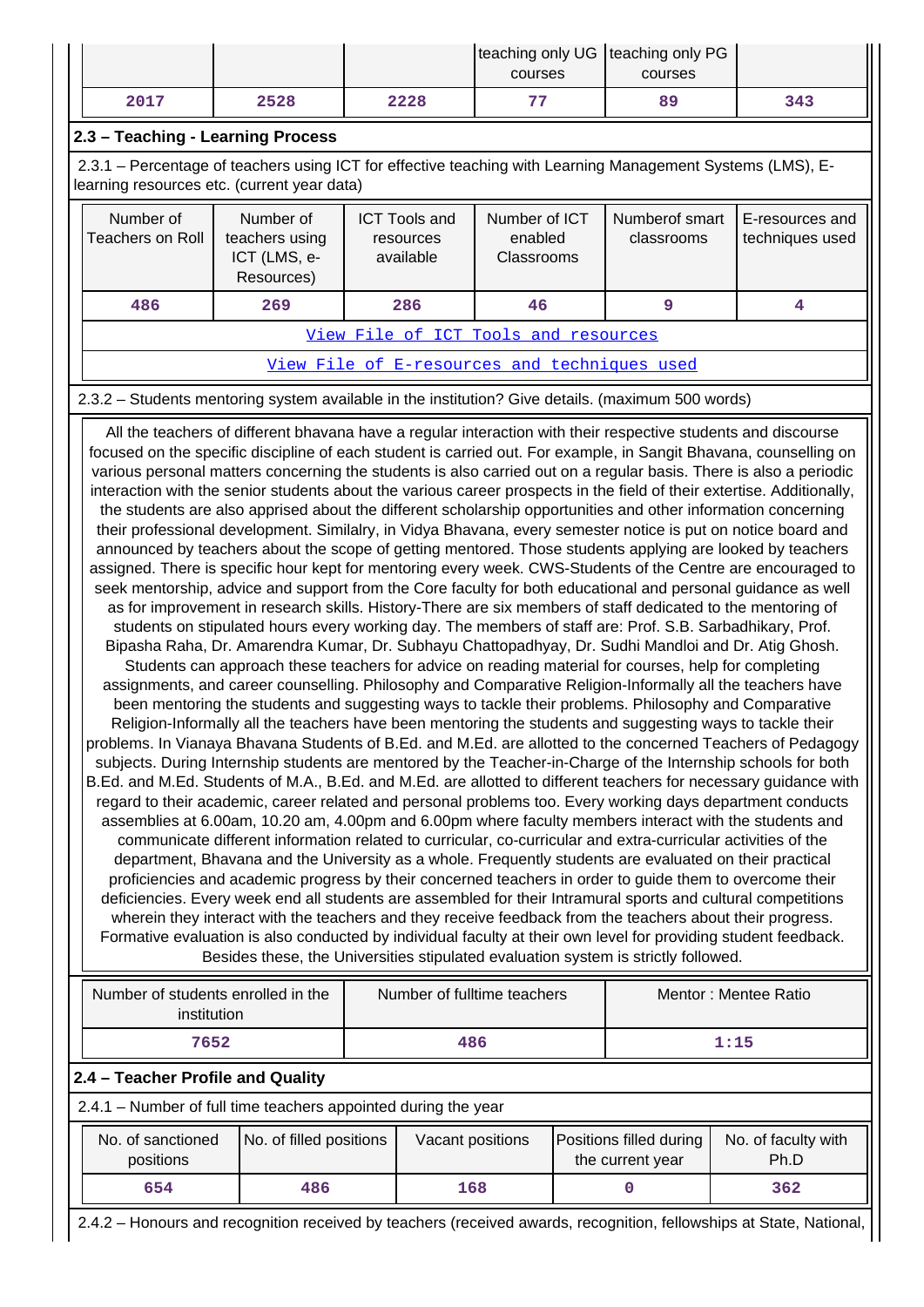International level from Government, recognised bodies during the year )

| Year of Award                  | Name of full time teachers<br>receiving awards from<br>state level, national level,<br>international level | Designation         | Name of the award,<br>fellowship, received from<br>Government or recognized<br>bodies                                                                                    |  |  |  |  |  |
|--------------------------------|------------------------------------------------------------------------------------------------------------|---------------------|--------------------------------------------------------------------------------------------------------------------------------------------------------------------------|--|--|--|--|--|
| 2017                           | Souvik Ghosh                                                                                               | Professor           | Best Paper<br>Presentation Award                                                                                                                                         |  |  |  |  |  |
| 2017                           | Souvik Ghosh                                                                                               | Professor           | Best Paper<br>Presentation Award                                                                                                                                         |  |  |  |  |  |
| 2017                           | K. Sunita Devi                                                                                             | Professor           | Devadasi National<br>Award 2017                                                                                                                                          |  |  |  |  |  |
| 2017                           | Anshuman Dasgupta                                                                                          | Assistant Professor | <b>Jury for PRAF</b><br>award-2017                                                                                                                                       |  |  |  |  |  |
| 2018                           | Anshuman Dasgupta                                                                                          | Assistant Professor | Jury for Delfina<br>Foundtion 2018                                                                                                                                       |  |  |  |  |  |
| 2017                           | Sanchayan Ghosh                                                                                            | Associate Professor | Board of<br>Undergraduate<br>Studies (BUGS) in<br>Fine Arts                                                                                                              |  |  |  |  |  |
| 2017                           | Prasanta Sahu                                                                                              | Assistant Professor | Jury to "Building<br>Bridges", an<br>international art<br>project by Emergent<br>Art Space, an<br>international non-<br>profit organization<br>based in San<br>Francisco |  |  |  |  |  |
| 2018                           | Mati Lal Kalai                                                                                             | Associate Professor | Dhirendra Krishna<br>Debbarman Smriti<br>Puraskar, 2018,<br>Government of<br>Tripura                                                                                     |  |  |  |  |  |
| 2017                           | Goutam Brahmachari                                                                                         | Professor           | Dr. Kalam Best<br><b>Teaching Faculty</b><br><b>Award-2017</b>                                                                                                           |  |  |  |  |  |
|                                |                                                                                                            | View File           |                                                                                                                                                                          |  |  |  |  |  |
| Evaluation Dreases and Deferme |                                                                                                            |                     |                                                                                                                                                                          |  |  |  |  |  |

**2.5 – Evaluation Process and Reforms**

 2.5.1 – Number of days from the date of semester-end/ year- end examination till the declaration of results during the year

| Programme Name  | Programme Code | Semester/year | Last date of the last<br>semester-end/year-<br>end examination | <b>IDate of declaration of</b><br>results of semester-<br>end/ year- end<br>examination |
|-----------------|----------------|---------------|----------------------------------------------------------------|-----------------------------------------------------------------------------------------|
| MSc(Agriculture | C000237        | ΙV            | 05/05/2018                                                     | 21/05/2018                                                                              |
| <b>MSC</b>      | C000028        | IV            | 11/05/2018                                                     | 13/05/2018                                                                              |
| <b>MSC</b>      | C000023        | ΙV            | 25/05/2018                                                     | 26/05/2018                                                                              |
| MA              | C000014        | ΙV            | 18/05/2018                                                     | 17/06/2018                                                                              |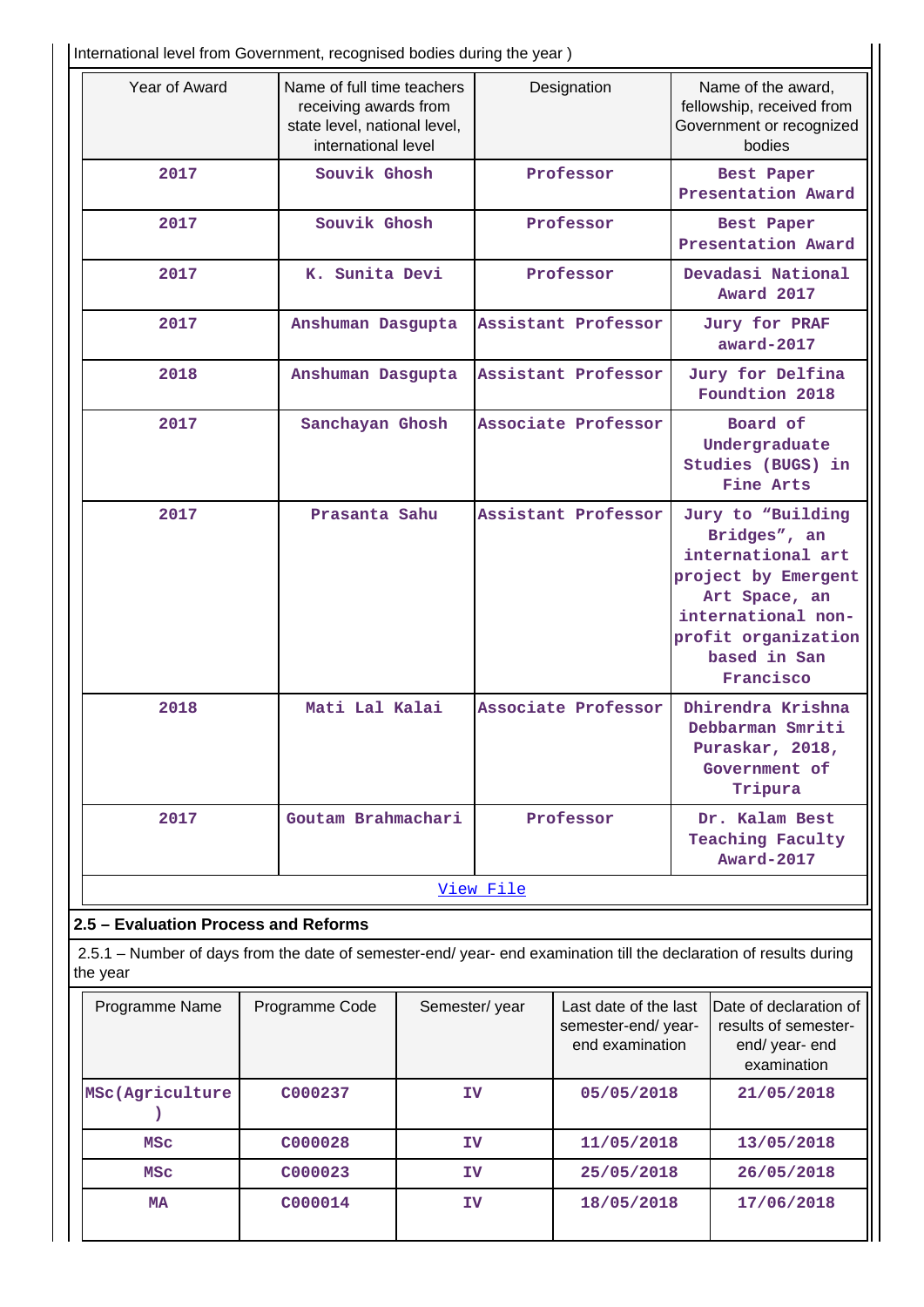| <b>BA</b>                                                                                                                                                                                              | C000114                                                                                       | VI                               |                                                                       |                                                              | 13/05/2018 | 01/06/2018      |  |
|--------------------------------------------------------------------------------------------------------------------------------------------------------------------------------------------------------|-----------------------------------------------------------------------------------------------|----------------------------------|-----------------------------------------------------------------------|--------------------------------------------------------------|------------|-----------------|--|
| <b>BA</b>                                                                                                                                                                                              | C000052                                                                                       | VI                               |                                                                       | 18/05/2018                                                   |            | 24/06/2018      |  |
| <b>BA</b>                                                                                                                                                                                              | C000065                                                                                       | VI                               |                                                                       | 18/05/2018                                                   |            | 08/06/2018      |  |
| <b>BA</b>                                                                                                                                                                                              | C000053                                                                                       | VI                               |                                                                       | 04/05/2018                                                   |            | 18/06/2018      |  |
| <b>BA</b>                                                                                                                                                                                              | C000054                                                                                       |                                  | VI                                                                    |                                                              | 16/05/2018 | 26/05/2018      |  |
| <b>BA</b>                                                                                                                                                                                              | C000066                                                                                       | VI                               |                                                                       |                                                              | 11/05/2018 | 01/06/2018      |  |
|                                                                                                                                                                                                        |                                                                                               |                                  | View File                                                             |                                                              |            |                 |  |
| 2.5.2 - Average percentage of Student complaints/grievances about evaluation against total number appeared in<br>the examinations during the year                                                      |                                                                                               |                                  |                                                                       |                                                              |            |                 |  |
| Number of complaints or grievances<br>Total number of students appeared<br>Percentage<br>about evaluation<br>in the examination                                                                        |                                                                                               |                                  |                                                                       |                                                              |            |                 |  |
|                                                                                                                                                                                                        | 0                                                                                             | 7652                             |                                                                       |                                                              |            | 0               |  |
| 2.6 - Student Performance and Learning Outcomes                                                                                                                                                        |                                                                                               |                                  |                                                                       |                                                              |            |                 |  |
| 2.6.1 – Program outcomes, program specific outcomes and course outcomes for all programs offered by the<br>institution are stated and displayed in website of the institution (to provide the weblink) |                                                                                               |                                  |                                                                       |                                                              |            |                 |  |
|                                                                                                                                                                                                        | https://drive.google.com/file/d/1TIwYuMsj19Fhcz6T8iaG6_xPPGzEn0sd/view?usp=shar<br><u>ing</u> |                                  |                                                                       |                                                              |            |                 |  |
| 2.6.2 - Pass percentage of students                                                                                                                                                                    |                                                                                               |                                  |                                                                       |                                                              |            |                 |  |
| Programme<br>Code                                                                                                                                                                                      | Programme<br>Name                                                                             | Programme<br>Specialization      | Number of<br>students<br>appeared in the<br>final year<br>examination | Number of<br>students passed<br>in final year<br>examination |            | Pass Percentage |  |
| C000052                                                                                                                                                                                                | <b>BA</b>                                                                                     | Bengali                          | 35                                                                    |                                                              | 33         | 94.29           |  |
| C000065                                                                                                                                                                                                | <b>BA</b>                                                                                     | Chinese                          | 25                                                                    |                                                              | 22         | 88              |  |
| C000053                                                                                                                                                                                                | <b>BA</b>                                                                                     | English                          | 35                                                                    |                                                              | 34         | 97.15           |  |
| C000054                                                                                                                                                                                                | <b>BA</b>                                                                                     | Hindi                            | 21                                                                    |                                                              | 20         | 95.24           |  |
| C000066                                                                                                                                                                                                | <b>BA</b>                                                                                     | <b>Japanese</b>                  | 21                                                                    |                                                              | 19         | 90.48           |  |
| C000115                                                                                                                                                                                                | <b>BA</b>                                                                                     | Sanskrit                         | 39                                                                    |                                                              | 36         | 92.31           |  |
| C000090                                                                                                                                                                                                | <b>BFA</b>                                                                                    | Painting                         | 18                                                                    |                                                              | 18         | 100             |  |
| C000092                                                                                                                                                                                                | <b>BSW</b>                                                                                    | Hons                             | 40                                                                    |                                                              | 40         | 100             |  |
| C000006                                                                                                                                                                                                | MA                                                                                            | Sanskrit                         | 47                                                                    |                                                              | 46         | 97.88           |  |
| C000237                                                                                                                                                                                                | MSc(Agricult<br>ure)                                                                          | Agricultural<br><b>Extension</b> | 10                                                                    |                                                              | 10         | 100             |  |
|                                                                                                                                                                                                        |                                                                                               |                                  | View File                                                             |                                                              |            |                 |  |
| 2.7 - Student Satisfaction Survey                                                                                                                                                                      |                                                                                               |                                  |                                                                       |                                                              |            |                 |  |
| 2.7.1 - Student Satisfaction Survey (SSS) on overall institutional performance (Institution may design the<br>questionnaire) (results and details be provided as weblink)                              |                                                                                               |                                  |                                                                       |                                                              |            |                 |  |
|                                                                                                                                                                                                        | No.                                                                                           |                                  |                                                                       |                                                              |            |                 |  |
| <b>CRITERION III - RESEARCH, INNOVATIONS AND EXTENSION</b>                                                                                                                                             |                                                                                               |                                  |                                                                       |                                                              |            |                 |  |
| 3.1 - Promotion of Research and Facilities                                                                                                                                                             |                                                                                               |                                  |                                                                       |                                                              |            |                 |  |
| 3.1.1 - Teachers awarded National/International fellowship for advanced studies/ research during the year                                                                                              |                                                                                               |                                  |                                                                       |                                                              |            |                 |  |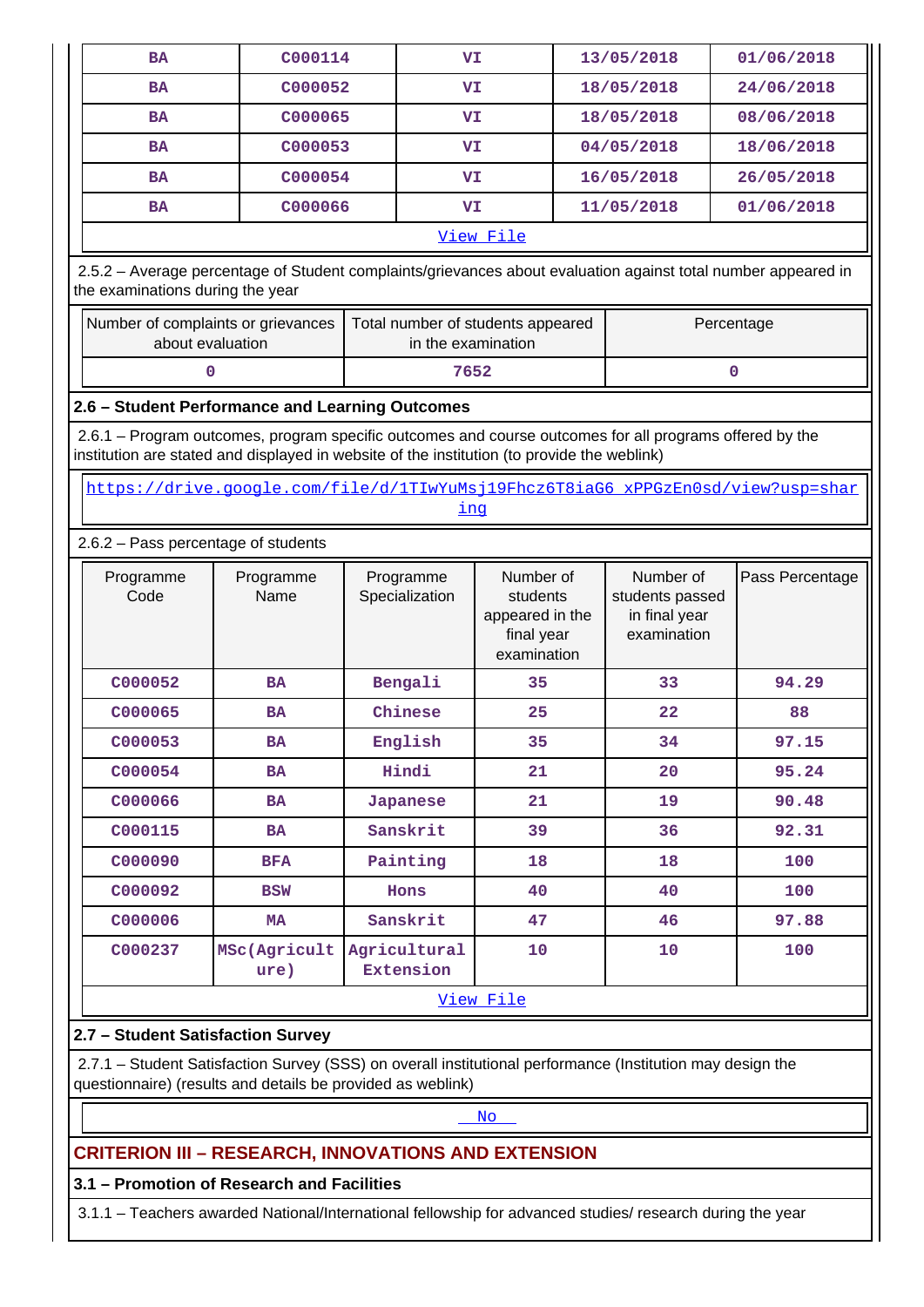| <b>Type</b>                    | Name of the teacher<br>awarded the<br>fellowship          |  | Name of the award                                                                                                                                                                                                                                                                                    |            | Date of award | Awarding agency                                             |
|--------------------------------|-----------------------------------------------------------|--|------------------------------------------------------------------------------------------------------------------------------------------------------------------------------------------------------------------------------------------------------------------------------------------------------|------------|---------------|-------------------------------------------------------------|
| National                       | Subhashree<br>Sanyal, Joseph<br>Varghese,<br>Moumita Laha |  | Implementation<br>of Swacch<br>Bharat Abhiyaan<br>on tribal<br>Dominated<br>Settlements of<br>Birbhum<br>District, West<br>Bengal                                                                                                                                                                    |            | 29/03/2017    | Indian Council<br>of Social<br>Science<br>Research          |
| National                       | Prasanta Kumar<br>Ghosh                                   |  | Conducted an<br>Evaluation<br>Study of 30<br>schools and 8<br>community<br>toilets blocks<br>on management<br>and<br>sustainability<br>of the WASH<br>education under<br>the Sunhara Kal<br>project of ITC<br>Ltd. In Kolkata<br>and Hoogly<br>under Total<br>Sanitation<br>Campaign, March<br>2018. | 15/03/2018 |               | WASH education<br>under Sunera<br>Kal project of<br>ITC Ltd |
| International                  | Debarati<br>Bandyopadhya                                  |  | International<br>Visiting Fellow                                                                                                                                                                                                                                                                     | 11/09/2017 |               | University of<br>Essex, Essex,<br>UK                        |
| International                  | Amit K Biswas                                             |  | Visiting<br>fellowship at<br>University of<br><b>Bonn</b>                                                                                                                                                                                                                                            | 17/11/2017 |               | Alexander von<br>Humboldt<br>Foundation                     |
|                                |                                                           |  | View File                                                                                                                                                                                                                                                                                            |            |               |                                                             |
| enrolled during the year       |                                                           |  | 3.1.2 - Number of JRFs, SRFs, Post Doctoral Fellows, Research Associates and other fellows in the Institution                                                                                                                                                                                        |            |               |                                                             |
| Name of Research fellowship    |                                                           |  | Duration of the fellowship                                                                                                                                                                                                                                                                           |            |               | <b>Funding Agency</b>                                       |
| <b>JRF(72)</b>                 |                                                           |  | 1825                                                                                                                                                                                                                                                                                                 |            |               | UGC/ICMR/ICSSR/ICPR                                         |
| <b>SRF(32)</b>                 |                                                           |  | 1095                                                                                                                                                                                                                                                                                                 |            |               | UGC/ICAR                                                    |
| ICAR NTS (04)                  |                                                           |  | 1460                                                                                                                                                                                                                                                                                                 |            |               | <b>ICAR</b>                                                 |
| Non Net Fellow (27)            |                                                           |  | 1460                                                                                                                                                                                                                                                                                                 |            |               | <b>UGC</b>                                                  |
| Project Fellow(09)             |                                                           |  | 1095                                                                                                                                                                                                                                                                                                 |            |               | UGC/DST/DBT/                                                |
| RA (03)                        |                                                           |  | 1095                                                                                                                                                                                                                                                                                                 |            |               | DST/CSIR                                                    |
| PDF $(04)$                     |                                                           |  | 730                                                                                                                                                                                                                                                                                                  |            |               | DST / SERB/UGC / ICSSR                                      |
| Senior National Fellow<br>(01) |                                                           |  | 730                                                                                                                                                                                                                                                                                                  |            |               | <b>UGC</b>                                                  |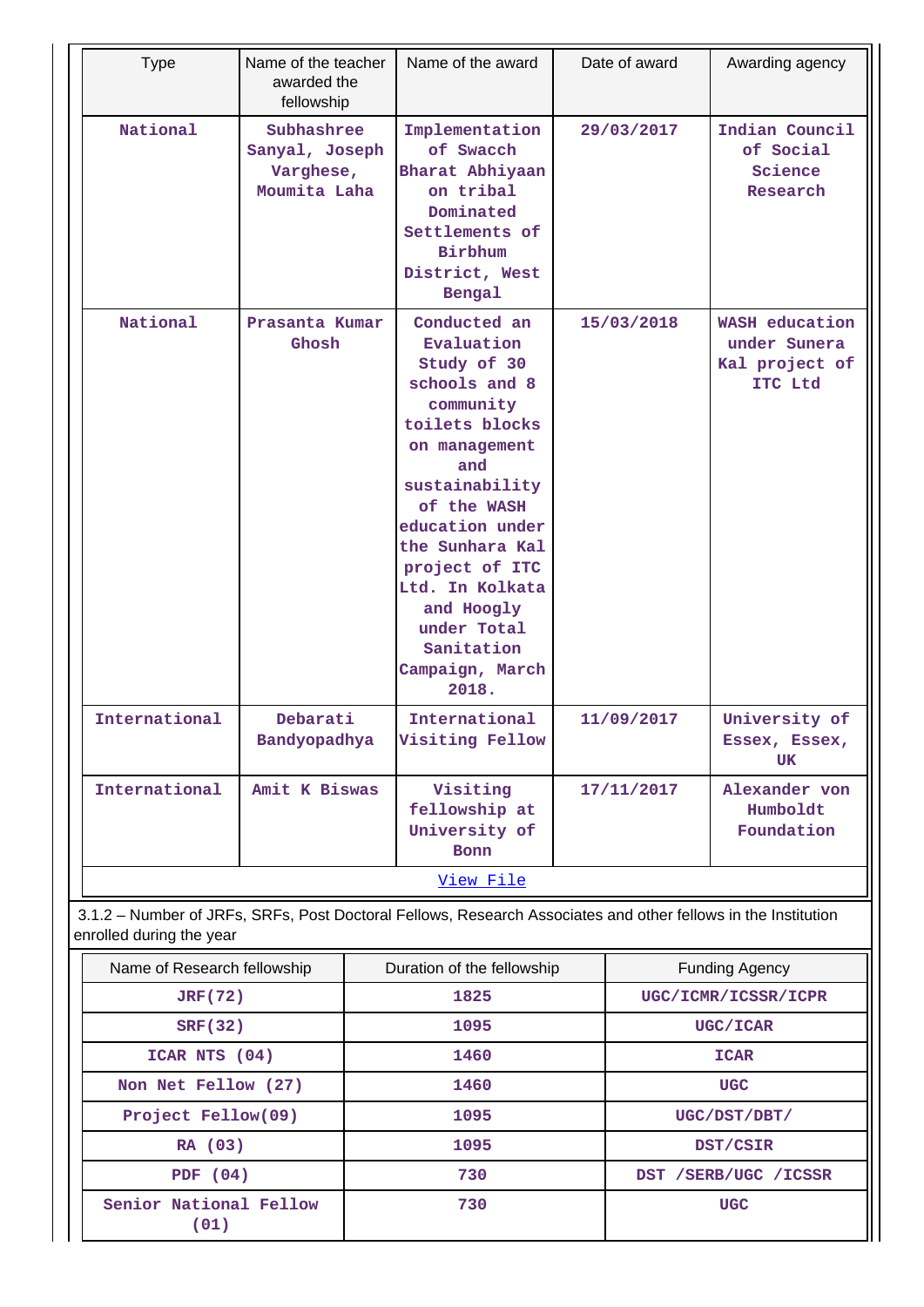| DST-WOSA (01) | 1095 | <b>DST</b> |  |  |  |
|---------------|------|------------|--|--|--|
| MANF (01)     | 1460 | <b>UGC</b> |  |  |  |
| View File     |      |            |  |  |  |

## **3.2 – Resource Mobilization for Research**

3.2.1 – Research funds sanctioned and received from various agencies, industry and other organisations

| Nature of the Project             | <b>Duration</b> | Name of the funding<br>agency                | Total grant<br>sanctioned | Amount received<br>during the year |  |  |
|-----------------------------------|-----------------|----------------------------------------------|---------------------------|------------------------------------|--|--|
| InternationalPr<br>ojects         | 1095            | Various Funding<br>agencies                  | 3.62                      | 3.3                                |  |  |
| Industry<br>sponsored<br>Projects | 1095            | Various Funding<br>agencies                  | 33.43                     | 30.4                               |  |  |
| Major Projects                    | 1825            | Various<br>Government<br>Funding<br>agencies | 107.4                     | 97.72                              |  |  |
| View File                         |                 |                                              |                           |                                    |  |  |

### **3.3 – Innovation Ecosystem**

 3.3.1 – Workshops/Seminars Conducted on Intellectual Property Rights (IPR) and Industry-Academia Innovative practices during the year

| Title of workshop/seminar                                                                                                                                                                                                                | Name of the Dept.                                                                                                                  | Date       |
|------------------------------------------------------------------------------------------------------------------------------------------------------------------------------------------------------------------------------------------|------------------------------------------------------------------------------------------------------------------------------------|------------|
| One day National Seminar<br>cum Panel Discussion on<br>Doubling Farmers Income:<br>Role of Agricultural<br>Mechanization                                                                                                                 | Department of<br>Agricultural Engineering                                                                                          | 29/01/2018 |
| Capacity Building<br>Workshop for High School<br>Teachers in Birbhum<br>district, West Bengal                                                                                                                                            | Department of Social Work                                                                                                          | 07/12/2017 |
| An awareness building<br>programme on<br>"Cleanliness, Health and<br>Hygiene". This programme<br>is part of strengthening<br>"Swachha Bharat Avijan"<br>and "Beti Bachao and Beti<br>Padhao" programme<br>initiated by Govt. of<br>India | Department of Life-long<br>Learning and Extension<br>(REC)                                                                         | 27/03/2018 |
| Workshop on family life<br>education                                                                                                                                                                                                     | Department of Social Work                                                                                                          | 15/09/2017 |
| Seminar on design by<br>jogen chouwdhury Stress<br>Management Workshop                                                                                                                                                                   | Department of design<br>Centre for Modern<br>European Languages,<br>Literatures and Culture<br>Studies and Indira Gandhi<br>Centre | 28/10/2017 |
| A Calligraphy                                                                                                                                                                                                                            | Department of Japanese                                                                                                             | 18/08/2017 |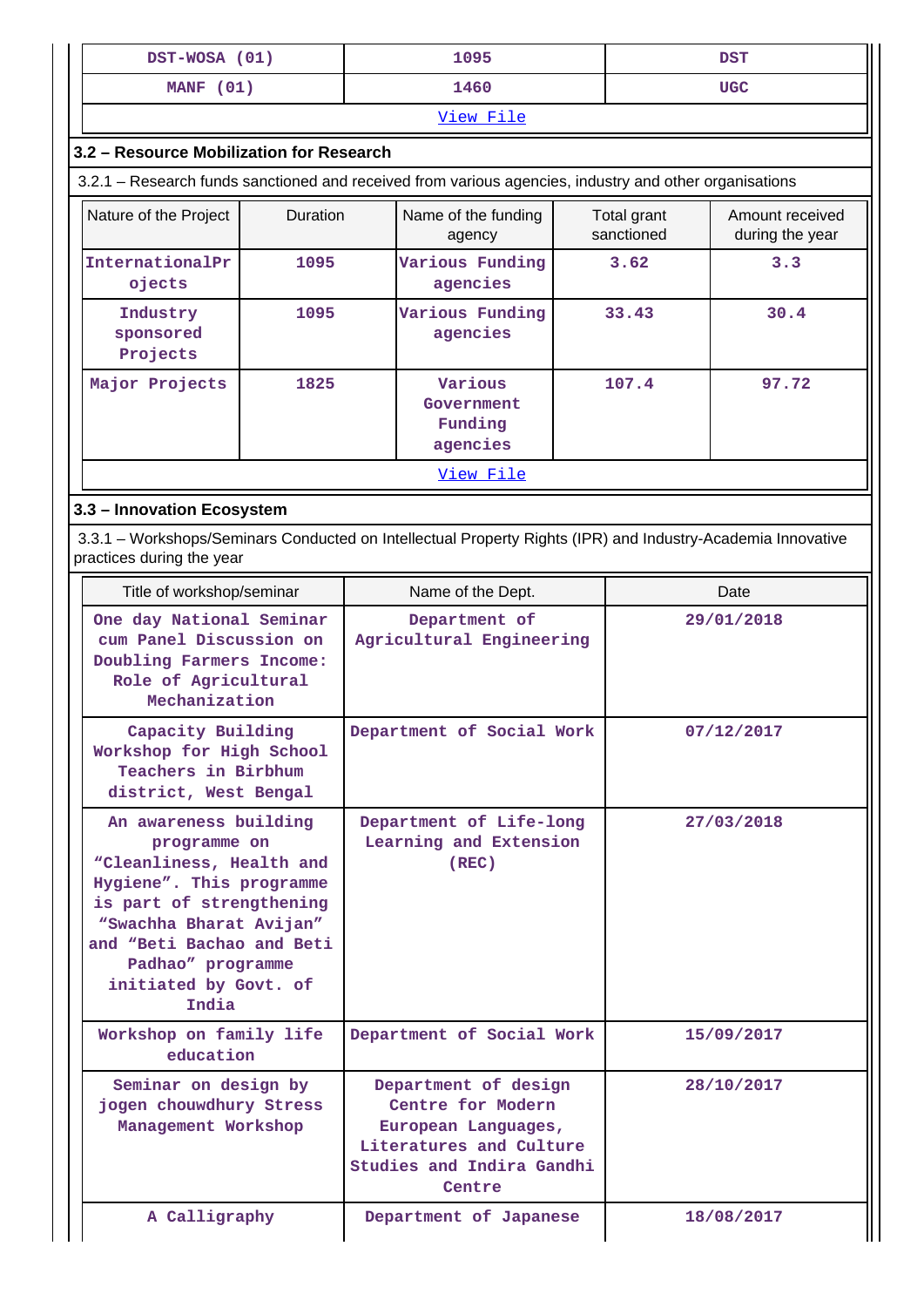| demonstration cum<br>workshop                                                                                                                                                                                                                                                                                 |                                                                              |                                                 |                       |                          |            |                        |                         |
|---------------------------------------------------------------------------------------------------------------------------------------------------------------------------------------------------------------------------------------------------------------------------------------------------------------|------------------------------------------------------------------------------|-------------------------------------------------|-----------------------|--------------------------|------------|------------------------|-------------------------|
| Calligraphy Workshop                                                                                                                                                                                                                                                                                          |                                                                              | Department of Japanese                          |                       |                          | 27/03/2018 |                        |                         |
|                                                                                                                                                                                                                                                                                                               | Workshop on Creativity                                                       |                                                 |                       | Department of Odia       |            | 30/11/2017             |                         |
| Speech Technology for Low<br>Indian Language<br>$(STestI) - 2018$                                                                                                                                                                                                                                             |                                                                              |                                                 | Department of Santali |                          |            |                        | 17/03/2018              |
| Documentary and Short<br>Film Making production<br>and Edit Workshop with<br>Indira Gandhi center,<br>Visva-Bharati, Films<br>Division of India,<br>Satyajit Ray Film and<br><b>Television Training</b><br>Institute Kolkata                                                                                  |                                                                              | Centre for Journalism and<br>Mass Communication |                       |                          |            | 04/11/2018             |                         |
| Prasanta Pal, Associate<br>Editor,<br>TheParliamentarian, New<br>Delhi conducted a centre<br>level Journalism workshop<br>2. Samir Goswami, past<br>National President,<br>Public Relations Society<br>of India conducted a<br>workshop on PR on 25<br>July, 2017.<br>Snehasis Sur, Special<br>Correspondent, | Centre for Journalism and<br>Mass Communication<br>Centre for Journalism and |                                                 |                       | 27/07/2017<br>14/09/2017 |            |                        |                         |
| DoorDarshan conducted a<br>workshop on Broadcast<br>Journalism                                                                                                                                                                                                                                                |                                                                              |                                                 |                       |                          |            |                        |                         |
|                                                                                                                                                                                                                                                                                                               |                                                                              |                                                 |                       | View File                |            |                        |                         |
| 3.3.2 - Awards for Innovation won by Institution/Teachers/Research scholars/Students during the year                                                                                                                                                                                                          |                                                                              |                                                 |                       |                          |            |                        |                         |
| Title of the innovation                                                                                                                                                                                                                                                                                       | Name of Awardee                                                              |                                                 | Awarding Agency       |                          |            | Date of award          | Category                |
| Life Member                                                                                                                                                                                                                                                                                                   | Mrinal Kanti<br>Sarkar                                                       | The Indian<br>Natural Fibre<br>Society          |                       | 02/02/2018               | Teacher    |                        |                         |
| <b>Kalanand West</b><br>Bengal State<br>Award for<br>Drawing                                                                                                                                                                                                                                                  | Maksud Ali<br><b>Mondal</b>                                                  | Prafulla<br>Dahanukar Art<br>foundation         |                       |                          | 15/12/2017 | Student                |                         |
|                                                                                                                                                                                                                                                                                                               |                                                                              |                                                 |                       | View File                |            |                        |                         |
| 3.3.3 - No. of Incubation centre created, start-ups incubated on campus during the year                                                                                                                                                                                                                       |                                                                              |                                                 |                       |                          |            |                        |                         |
| Incubation<br>Center                                                                                                                                                                                                                                                                                          | Name                                                                         |                                                 | Sponsered By          | Name of the<br>Start-up  |            | Nature of Start-<br>up | Date of<br>Commencement |
| 0 <sup>0</sup>                                                                                                                                                                                                                                                                                                | Nil                                                                          |                                                 | Nil                   | Nil                      |            | Nil                    | 01/07/2017              |
|                                                                                                                                                                                                                                                                                                               |                                                                              |                                                 |                       | View File                |            |                        |                         |
| 3.4 - Research Publications and Awards                                                                                                                                                                                                                                                                        |                                                                              |                                                 |                       |                          |            |                        |                         |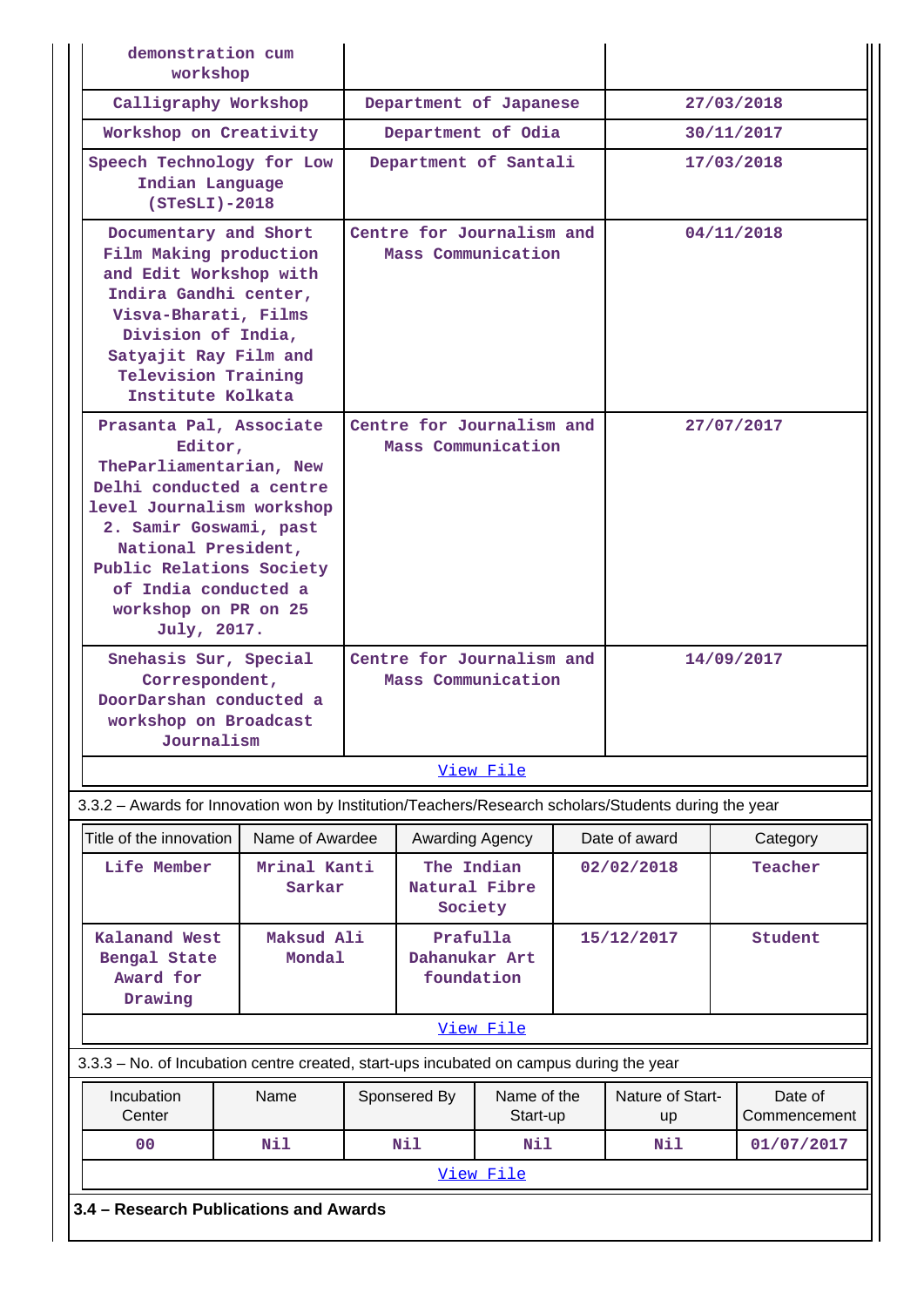| $3.4.1$ – Ph. Ds awarded during the year                          |                         |  |  |  |  |  |
|-------------------------------------------------------------------|-------------------------|--|--|--|--|--|
| Name of the Department                                            | Number of PhD's Awarded |  |  |  |  |  |
| Department of Zoology                                             | 10                      |  |  |  |  |  |
| Department of Arabic, Persian, Urdu and<br>Islamic Studies        | $\overline{2}$          |  |  |  |  |  |
| Department of Bengali                                             | 17                      |  |  |  |  |  |
| Department of Chinese Language and<br>Culture                     | $\overline{2}$          |  |  |  |  |  |
| Department of English                                             | 3                       |  |  |  |  |  |
| Department of Hindi                                               | 10                      |  |  |  |  |  |
| Departmentof Soil Science and<br>Agricultural Chemistry           | $\overline{2}$          |  |  |  |  |  |
| Department of Plant Protection                                    | 5                       |  |  |  |  |  |
| Department of Horticulture and<br>Postharvest Technology          | 6                       |  |  |  |  |  |
| Department of Agronomy                                            | 5                       |  |  |  |  |  |
| Department of Rabindra Sangit Dance and<br>Drama                  | $\overline{2}$          |  |  |  |  |  |
| Department of Silpa-Sadana (Jointly<br>with Banasthali Vidyapith) | 1                       |  |  |  |  |  |
| Department of Social Work                                         | 4                       |  |  |  |  |  |
| Department of Rural Studies                                       | 1.                      |  |  |  |  |  |
| Department of Graphic Art (Print<br>Making)                       | $\overline{2}$          |  |  |  |  |  |
| Department of History of Art                                      | 1                       |  |  |  |  |  |
| Department of Biotechnology                                       | 3                       |  |  |  |  |  |
| Department of Botany                                              | 9                       |  |  |  |  |  |
| Department of Chemistry                                           | 10                      |  |  |  |  |  |
| Department of Environmental Studies                               | 5.                      |  |  |  |  |  |
| Department of Integrated Science                                  | $\overline{2}$          |  |  |  |  |  |
| Department of Mathematics                                         | 7                       |  |  |  |  |  |
| Department of Physics                                             | 5                       |  |  |  |  |  |
| Department of Statistics                                          | 1                       |  |  |  |  |  |
| Department of Indo-Tibetan Studies                                | 1                       |  |  |  |  |  |
| Department of Odia                                                | 10                      |  |  |  |  |  |
| Department of Sanskrit, Pali and<br>Prakrit                       | 12                      |  |  |  |  |  |
| Department of Ancient Indian History,<br>Culture andArchaeology   | 3                       |  |  |  |  |  |
| Department of Economics and Politics                              | 1                       |  |  |  |  |  |
| Department of Geography                                           | 9                       |  |  |  |  |  |
| Department of History                                             | 5                       |  |  |  |  |  |
| Department of Philosophy and                                      | 1                       |  |  |  |  |  |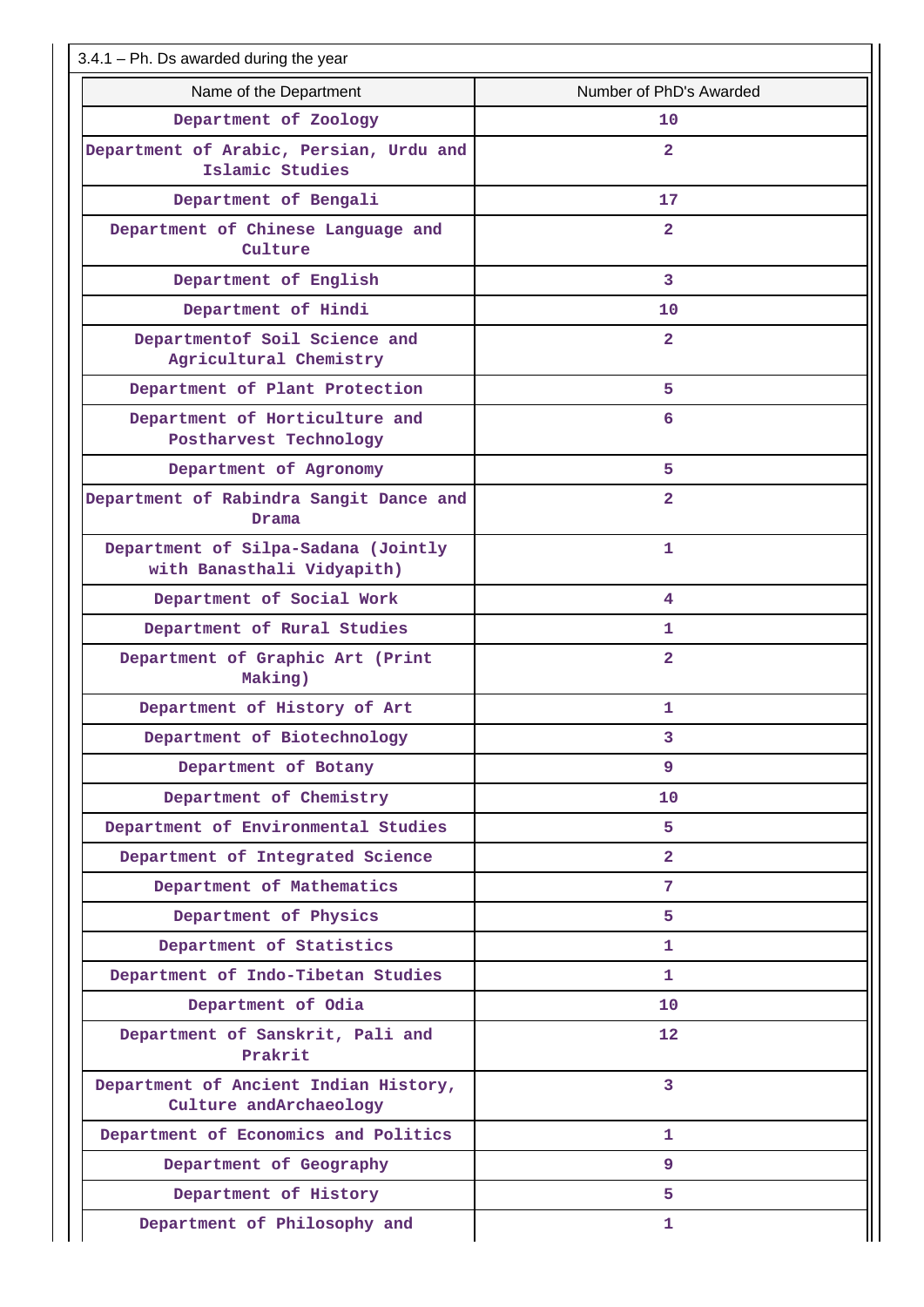| Comparative Religion                       |                                                                                                                 |                         |                                   |  |
|--------------------------------------------|-----------------------------------------------------------------------------------------------------------------|-------------------------|-----------------------------------|--|
| Department of Education                    |                                                                                                                 | $\overline{4}$          |                                   |  |
| Sport Science                              | Department of Physical Education and                                                                            | 13                      |                                   |  |
| Music                                      | Department of Hindusthani Classical                                                                             |                         | 5                                 |  |
|                                            | 3.4.2 - Research Publications in the Journals notified on UGC website during the year                           |                         |                                   |  |
| <b>Type</b>                                | Department                                                                                                      | Number of Publication   | Average Impact Factor (if<br>any) |  |
| National<br>Department of Silpa-<br>Sadana |                                                                                                                 | $\overline{\mathbf{4}}$ | 0.1                               |  |
| <b>National</b>                            | Department of<br>Biotechnology                                                                                  | $\overline{2}$          | $\Omega$                          |  |
| National<br>Department of<br>Chemistry     |                                                                                                                 | $\overline{3}$          | 0.7                               |  |
| National<br>Department of<br>Mathematics   |                                                                                                                 | $\overline{2}$          | $\mathbf{1}$                      |  |
| National                                   | Department of<br>Statistics                                                                                     | $\overline{2}$          | 0.02                              |  |
| National                                   | Department of<br>Japanese                                                                                       | $\overline{2}$          | 1.42                              |  |
| International                              | bepartment of Silpa-<br>Sadana                                                                                  | $\mathbf{1}$            | 0.1                               |  |
| International                              | Department of<br>Biotechnology                                                                                  | 10                      | 1.2                               |  |
| International                              | Department of<br>Chemistry                                                                                      | 3.1<br>100              |                                   |  |
|                                            |                                                                                                                 | View File               |                                   |  |
| Proceedings per Teacher during the year    | 3.4.3 - Books and Chapters in edited Volumes / Books published, and papers in National/International Conference |                         |                                   |  |

| Department                                                       | Number of Publication |
|------------------------------------------------------------------|-----------------------|
| Department of Agricultural Engineering                           | 6                     |
| Department of Agricultural Extension                             | 5                     |
| Department of Soil Science and<br>Agricultural Chemistry         | 3                     |
| Department of Plant Protection                                   | 11                    |
| Department of Agronomy                                           | 9                     |
| Department of Horticulture and<br>Postharvest Technology         | 10                    |
| Department of Agricultural Economics<br>and Statistics           | 4                     |
| Department of Genetics and Plant<br>Breeding and Crop Physiology | 5                     |
| Rathindra Krishi Vigyan Kendra                                   | 4                     |
|                                                                  | View File             |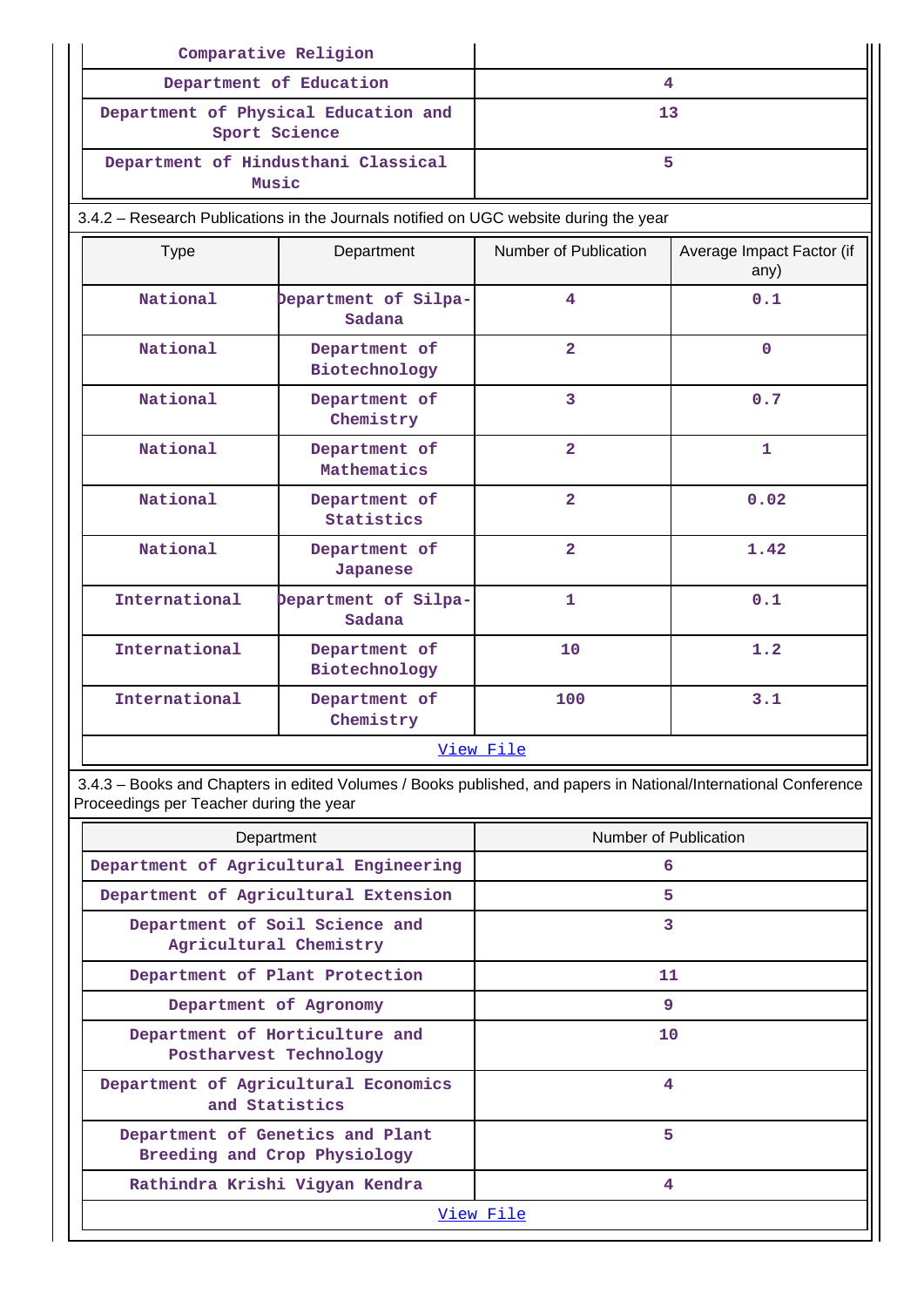|                                                                                                                                                                                                                      |                                                                                                                                                                                                        | 3.4.4 - Patents published/awarded/applied during the year                                                                                                                  |                        |  |                       |                                                                    |                                                      |  |
|----------------------------------------------------------------------------------------------------------------------------------------------------------------------------------------------------------------------|--------------------------------------------------------------------------------------------------------------------------------------------------------------------------------------------------------|----------------------------------------------------------------------------------------------------------------------------------------------------------------------------|------------------------|--|-----------------------|--------------------------------------------------------------------|------------------------------------------------------|--|
| <b>Patent Details</b>                                                                                                                                                                                                |                                                                                                                                                                                                        | Patent status                                                                                                                                                              |                        |  | <b>Patent Number</b>  |                                                                    | Date of Award                                        |  |
| Process Technology<br>for Preparation of<br><b>Blended Guava</b><br>Leather/Bar                                                                                                                                      |                                                                                                                                                                                                        | Published                                                                                                                                                                  | 286775                 |  |                       | 29/08/2017                                                         |                                                      |  |
|                                                                                                                                                                                                                      | View File                                                                                                                                                                                              |                                                                                                                                                                            |                        |  |                       |                                                                    |                                                      |  |
|                                                                                                                                                                                                                      | 3.4.5 - Bibliometrics of the publications during the last academic year based on average citation index in Scopus/<br>Web of Science or PubMed/ Indian Citation Index                                  |                                                                                                                                                                            |                        |  |                       |                                                                    |                                                      |  |
| Title of the<br>Paper                                                                                                                                                                                                | Name of<br>Author                                                                                                                                                                                      | Title of journal                                                                                                                                                           | Year of<br>publication |  | <b>Citation Index</b> | Institutional<br>affiliation as<br>mentioned in<br>the publication | Number of<br>citations<br>excluding self<br>citation |  |
| Evaluation<br>of<br>different<br>organic<br>"Packages<br>of<br>Practice"<br>in young<br>tea planta<br>tion: A<br>case study<br>under FAO-<br><b>CFC-TBI</b><br>project at<br>Maud Tea<br>Estate,<br>Assam,<br>India. | Seal, A.,<br>Bera, $R_{\bullet}$ ,<br>Datta, A.,<br>Saha, $S_{\cdot}$ ,<br>Roy<br>Chowdhury,<br>R., Chatte<br>rjee,<br>A.K.<br>Barik,<br>A.K.<br>Majumdar,<br>D. Dolui,<br>A.K. and<br>Sarkar,<br>R.K. | Journal of<br>Crop<br>Science<br>and<br>Technology                                                                                                                         | 2017                   |  | $\mathbf 0$           | Visva-<br>Bharati<br>University                                    | $\mathbf{O}$                                         |  |
| Organic<br>farming in<br>India:<br>present<br>status,<br>challeges<br>and techno<br>logical br<br>eakthrough                                                                                                         | Barik,<br>A.K.                                                                                                                                                                                         | Internatio<br>nal<br>Journal of<br>Economic<br>Plants Int<br>ernational<br>Journal of<br>bio-<br>resource,<br>environmen<br>t and agri<br>cultural<br>sciences<br>(IJBEAS) | 2017                   |  | $\mathbf{0}$          | Visva-<br>Bharati<br>University                                    | $\mathbf{0}$                                         |  |
| Studies on<br>growth, co M., Barik,<br>mpetition<br>functions<br>and produc<br>tivity of<br>baby corn-<br>cowpea int<br>ercropping                                                                                   | Karmakar,<br>A.K. and<br>Ghorai, S.<br>K.                                                                                                                                                              | Internatio<br>nal<br>Journal of<br>Bio-<br>resource<br>and Stress<br>Management                                                                                            | 2017                   |  | $\mathbf{0}$          | Visva-<br>Bharati<br>University                                    | $\mathbf{0}$                                         |  |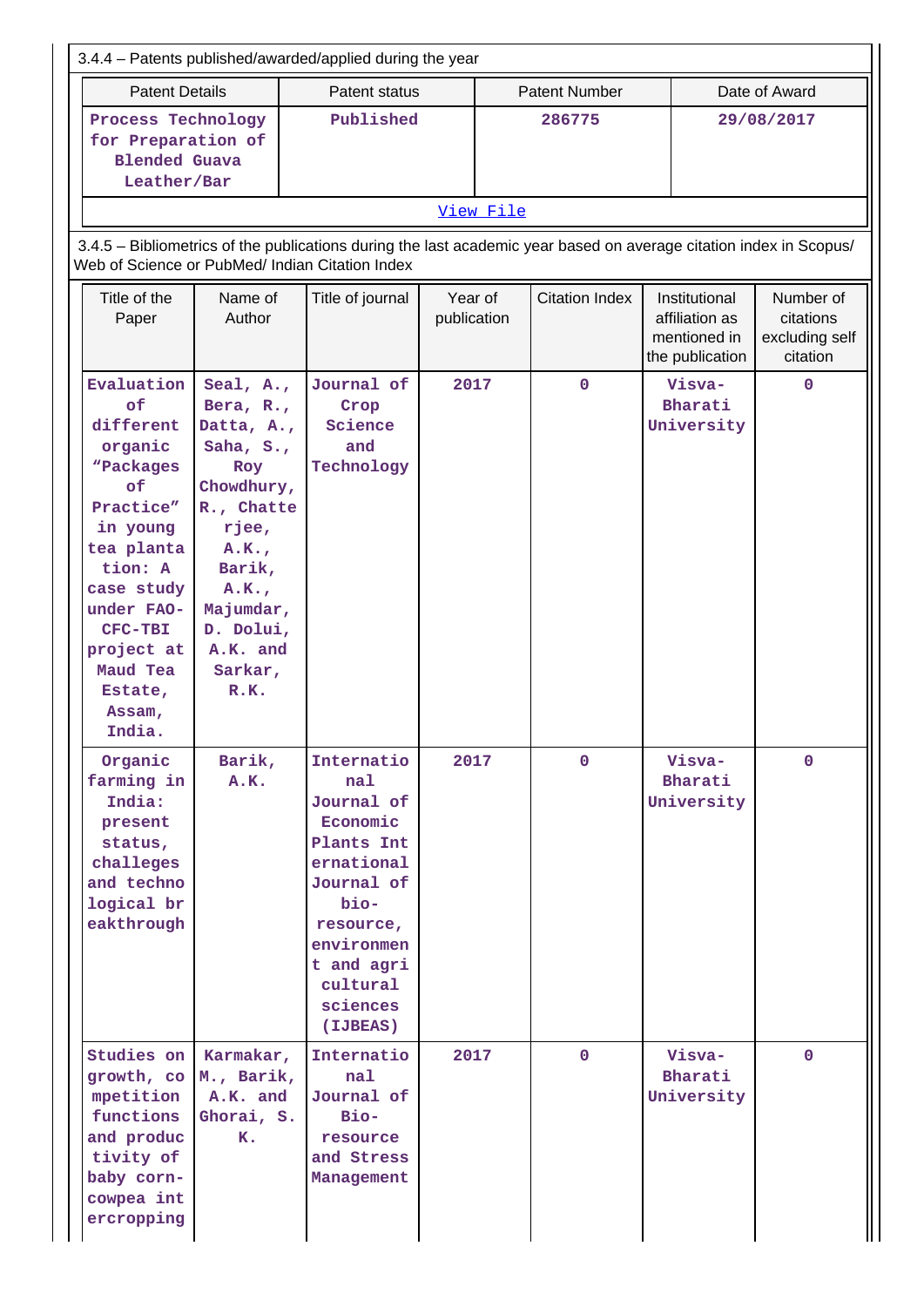| system<br>under<br>various<br>crop<br>geometry<br>and<br>nutrient<br>management                                                                         |                                                                                               |                                                                                                 |      |              |                                 |                |
|---------------------------------------------------------------------------------------------------------------------------------------------------------|-----------------------------------------------------------------------------------------------|-------------------------------------------------------------------------------------------------|------|--------------|---------------------------------|----------------|
| Constraint<br>s<br>Perceived<br>by Tribal<br>People in<br>Implementa<br>tion of<br>Watershed<br>Developmen<br>t Programm<br>e-A Study<br>in Odisha      | S.R. Dash,<br>Plabita<br>Ray, S.D.<br>Mukhopadhy<br>aya, B.K.<br>Routray<br>and D.V.<br>Singh | Internatio<br>nal<br>Journal of<br>Current Mi<br>crobiology<br>and<br>Applied<br>Sciences       | 2017 | 2.38         | Visva-<br>Bharati<br>University | $\mathbf{0}$   |
| Use of<br>natural<br>colourants<br>on.<br>textiles                                                                                                      | S Roy<br>Maulik,<br>Lina Chakr<br>aborty and<br><b>Bidisha</b><br>Ghosh                       | Asian Dyer                                                                                      | 2017 | 0.1          | Visva-<br>Bharati<br>University | $\mathbf{0}$   |
| Himalayan<br><b>Nettle</b><br>Fibre and<br>its possib<br>ilities in<br>Textiles:<br>A Review<br>Indigo and<br>Its Impact<br>on East<br>Asian<br>Textile | S Raj., H<br>Ghosh.,<br>and P K<br>Choudhuri<br>P.T.<br>Balaram                               | Journal of<br>the<br><b>Textile As</b><br>sociation<br><b>MOSAI</b><br>(online pu<br>blication) | 2017 | 0.2          | Visva-<br>Bharati<br>University | $\mathbf 0$    |
| Genome-<br>wide ident<br>ification<br>of miRNAs<br>and<br>lncRNAs in<br>Cajanus<br>cajan.                                                               | Nithin C,<br>Thomas A,<br>Basak J<br>and<br>Bahadur RP                                        | <b>BMC</b><br>Genomics                                                                          | 2017 | 3.5          | Visva-<br>Bharati<br>University | $\overline{4}$ |
| Antimicrob<br>ial and An<br>tioxidativ<br>e<br>Activities<br>in the<br>Stem<br><b>Extracts</b><br>of Derris<br>trifoliata                               | Aritra<br>Simlai,<br>Anjali<br>Gangwar,<br>Sarthaki<br>Avinash<br>Ghonge and<br>Amit Roy      | Journal of<br>Pharmaceut<br>ical<br>Research I<br>nternation<br>a1                              | 2017 | $\mathbf{0}$ | Visva-<br>Bharati<br>University | $\overline{a}$ |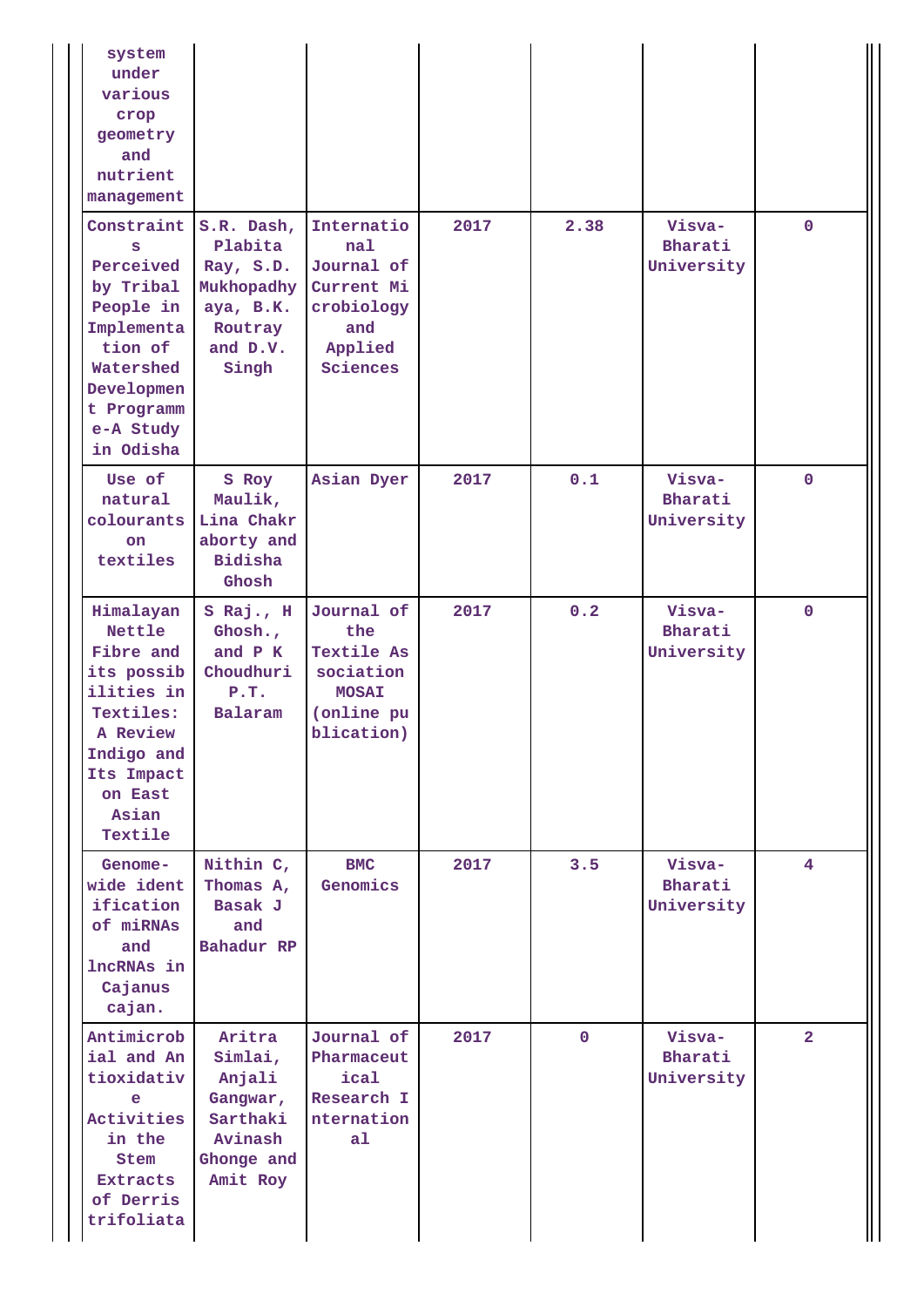| , a<br>Mangrove<br>Shrub                                                                                                                                   |                                                                                                                                                                                                                                    |                                                                                                      |                        |             |                                                      |                                                                    |
|------------------------------------------------------------------------------------------------------------------------------------------------------------|------------------------------------------------------------------------------------------------------------------------------------------------------------------------------------------------------------------------------------|------------------------------------------------------------------------------------------------------|------------------------|-------------|------------------------------------------------------|--------------------------------------------------------------------|
| Silver nan<br>oparticles<br>as antibac<br>terial and<br>anticancer<br>materials<br>against<br>human<br>breast,<br>cervical<br>and oral<br>cancer<br>cells. | Barua, S.,<br>Banerjee,<br>P.P.,<br>Sadhu, A.,<br>Sengupta,<br>A., Chatte<br>rjee, S.,<br>Sarkar,<br>$S_{\bullet}$<br>Barman,<br>S., Chatto<br>padhyay,<br>A., Bhatta<br>charya,<br>$S_{\bullet}$<br>Mandal,<br>N.C.,<br>Karak, N. | Journal of<br>Nanoscienc<br>e and Nano<br>technology<br>(ASP)                                        | 2017                   | $\mathbf 0$ | Visva-<br>Bharati<br>University                      | 14                                                                 |
|                                                                                                                                                            |                                                                                                                                                                                                                                    |                                                                                                      | View File              |             |                                                      |                                                                    |
|                                                                                                                                                            |                                                                                                                                                                                                                                    | 3.4.6 - h-Index of the Institutional Publications during the year. (based on Scopus/ Web of science) |                        |             |                                                      |                                                                    |
| Title of the<br>Paper                                                                                                                                      | Name of<br>Author                                                                                                                                                                                                                  | Title of journal                                                                                     | Year of<br>publication | h-index     | Number of<br>citations<br>excluding self<br>citation | Institutional<br>affiliation as<br>mentioned in<br>the publication |
| Reflecting<br>on Complex<br>ities of N<br>eo-liberal<br>Urban Tran<br>sformation<br>in Indian<br>Cities                                                    | Soumyadip<br>Chattopadh<br>yay                                                                                                                                                                                                     | Local<br>Government<br>Quarterly                                                                     | 2017                   | 5           | 1                                                    | Visva-<br>Bharati<br>University                                    |
| Crop Diver<br>sification<br>in West<br>Bengal: A<br>District<br>Level<br>Analysis                                                                          | Soumyadip<br>Chattopadh Rural Deve<br>yay (Co-<br>author:<br>Sumana<br>Mukherjee)                                                                                                                                                  | Journal of<br>lopment                                                                                | 2017                   | 5           | $\overline{3}$                                       | Visva-<br>Bharati<br>University                                    |
| for the<br>Period<br>1980-81 to<br>$2011 - 12$                                                                                                             |                                                                                                                                                                                                                                    |                                                                                                      |                        |             |                                                      |                                                                    |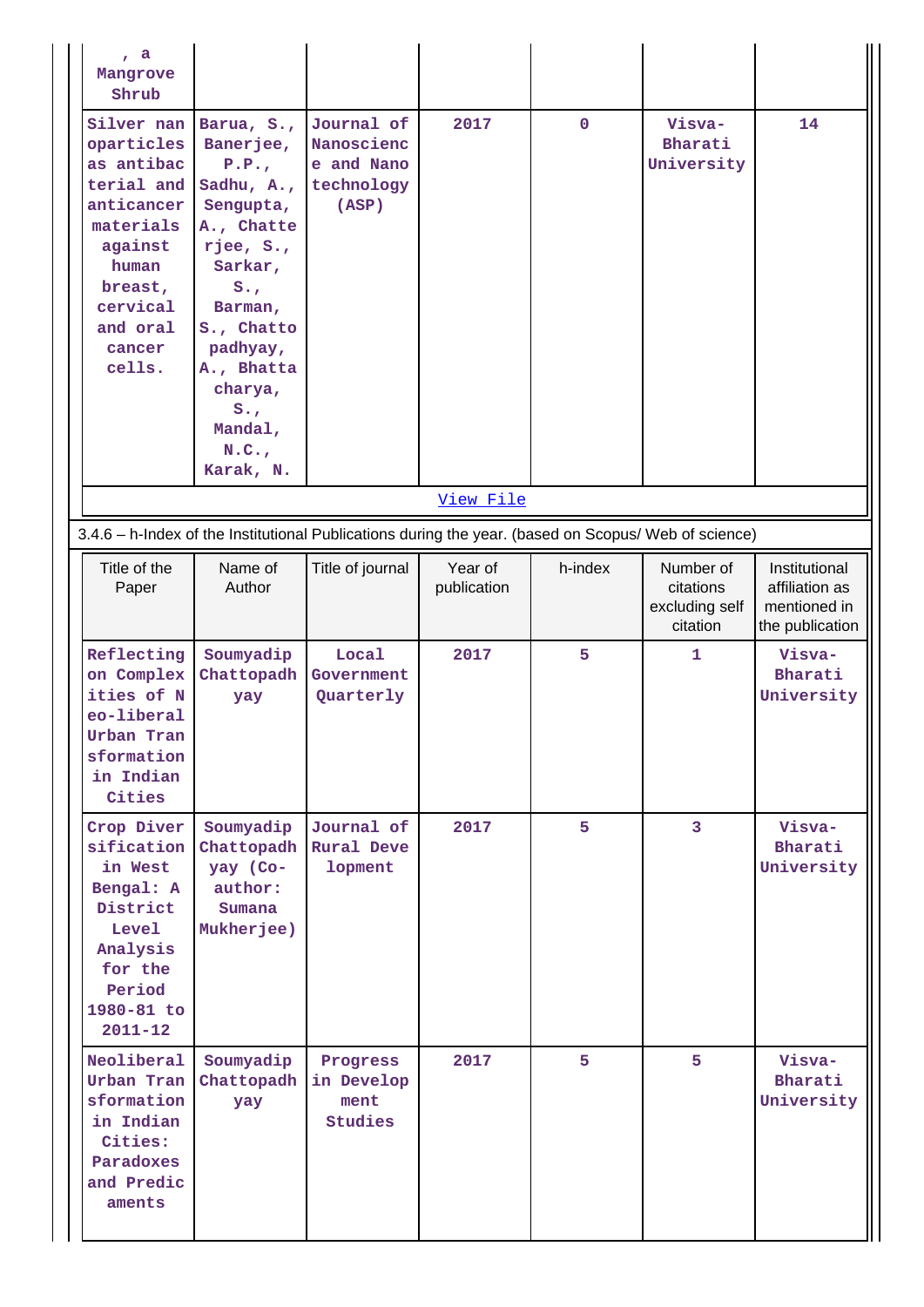| Corruption Amit Kumar<br>, Environm<br>ental<br>Regulation<br>and Market<br>Entry                                                | <b>Biswas</b> and<br>marshallTh<br>um                                                                                                                                                                              | Environmen<br>t and Deve<br>lopment<br>Economics      | 2017                         |           | 5                                       | $\mathbf{1}$   |                                         | Visva-<br>Bharati<br>University |
|----------------------------------------------------------------------------------------------------------------------------------|--------------------------------------------------------------------------------------------------------------------------------------------------------------------------------------------------------------------|-------------------------------------------------------|------------------------------|-----------|-----------------------------------------|----------------|-----------------------------------------|---------------------------------|
| Infrastruc<br>ture Devel<br>opment<br><b>Versus</b><br>Direct<br>Cash<br>Transfer:<br>A General<br>Equilibriu<br>m<br>Comparison | SugataMarj<br>it, Biswaj<br>itMandal,<br>TanmoyChat<br>terjee                                                                                                                                                      | Review of<br>Economics                                | 2017                         |           | 6                                       | $\mathbf{0}$   |                                         | Visva-<br>Bharati<br>University |
| Virtual<br>Trade<br>between<br>Separated<br>Time Zones<br>and Growth                                                             | SugataMarj<br>it, Biswaj<br>itMandal                                                                                                                                                                               | Internatio<br>nal<br>Journal of<br>Economic<br>Theory | 2017                         |           | 6                                       | $\overline{2}$ |                                         | Visva-<br>Bharati<br>University |
|                                                                                                                                  |                                                                                                                                                                                                                    |                                                       |                              | View File |                                         |                |                                         |                                 |
| 3.4.7 - Faculty participation in Seminars/Conferences and Symposia during the year                                               |                                                                                                                                                                                                                    |                                                       |                              |           |                                         |                |                                         |                                 |
| Number of Faculty                                                                                                                |                                                                                                                                                                                                                    | International                                         | National                     |           | <b>State</b>                            |                |                                         | Local                           |
| Attended/Semina<br>rs/Workshops                                                                                                  |                                                                                                                                                                                                                    | 159                                                   | 300                          |           | 47                                      |                |                                         | 48                              |
| Presented<br>papers                                                                                                              |                                                                                                                                                                                                                    | 140                                                   | 323                          |           | 16                                      |                |                                         | 6                               |
| Resource<br>persons                                                                                                              |                                                                                                                                                                                                                    | 63                                                    | 217                          |           | 76                                      |                | 34                                      |                                 |
|                                                                                                                                  |                                                                                                                                                                                                                    |                                                       |                              | View File |                                         |                |                                         |                                 |
| 3.5 - Consultancy                                                                                                                |                                                                                                                                                                                                                    |                                                       |                              |           |                                         |                |                                         |                                 |
| 3.5.1 - Revenue generated from Consultancy during the year                                                                       |                                                                                                                                                                                                                    |                                                       |                              |           |                                         |                |                                         |                                 |
| Name of the Consultan(s)<br>department                                                                                           |                                                                                                                                                                                                                    | Name of consultancy<br>project                        |                              |           | Consulting/Sponsoring<br>Agency         |                | Revenue generated<br>(amount in rupees) |                                 |
| Nil                                                                                                                              |                                                                                                                                                                                                                    | Nil                                                   |                              |           | Nil                                     |                |                                         | $\mathbf 0$                     |
|                                                                                                                                  |                                                                                                                                                                                                                    |                                                       |                              | View File |                                         |                |                                         |                                 |
| 3.5.2 – Revenue generated from Corporate Training by the institution during the year                                             |                                                                                                                                                                                                                    |                                                       |                              |           |                                         |                |                                         |                                 |
| Name of the<br>Consultan(s)<br>department                                                                                        |                                                                                                                                                                                                                    | Title of the<br>programme                             | Agency seeking /<br>training |           | Revenue generated<br>(amount in rupees) |                |                                         | Number of trainees              |
| Nil                                                                                                                              |                                                                                                                                                                                                                    | <b>Nil</b>                                            | Nil                          |           | 0                                       |                |                                         | 0                               |
|                                                                                                                                  |                                                                                                                                                                                                                    |                                                       |                              | View File |                                         |                |                                         |                                 |
| 3.6 - Extension Activities                                                                                                       |                                                                                                                                                                                                                    |                                                       |                              |           |                                         |                |                                         |                                 |
|                                                                                                                                  | 3.6.1 - Number of extension and outreach programmes conducted in collaboration with industry, community and<br>Non- Government Organisations through NSS/NCC/Red cross/Youth Red Cross (YRC) etc., during the year |                                                       |                              |           |                                         |                |                                         |                                 |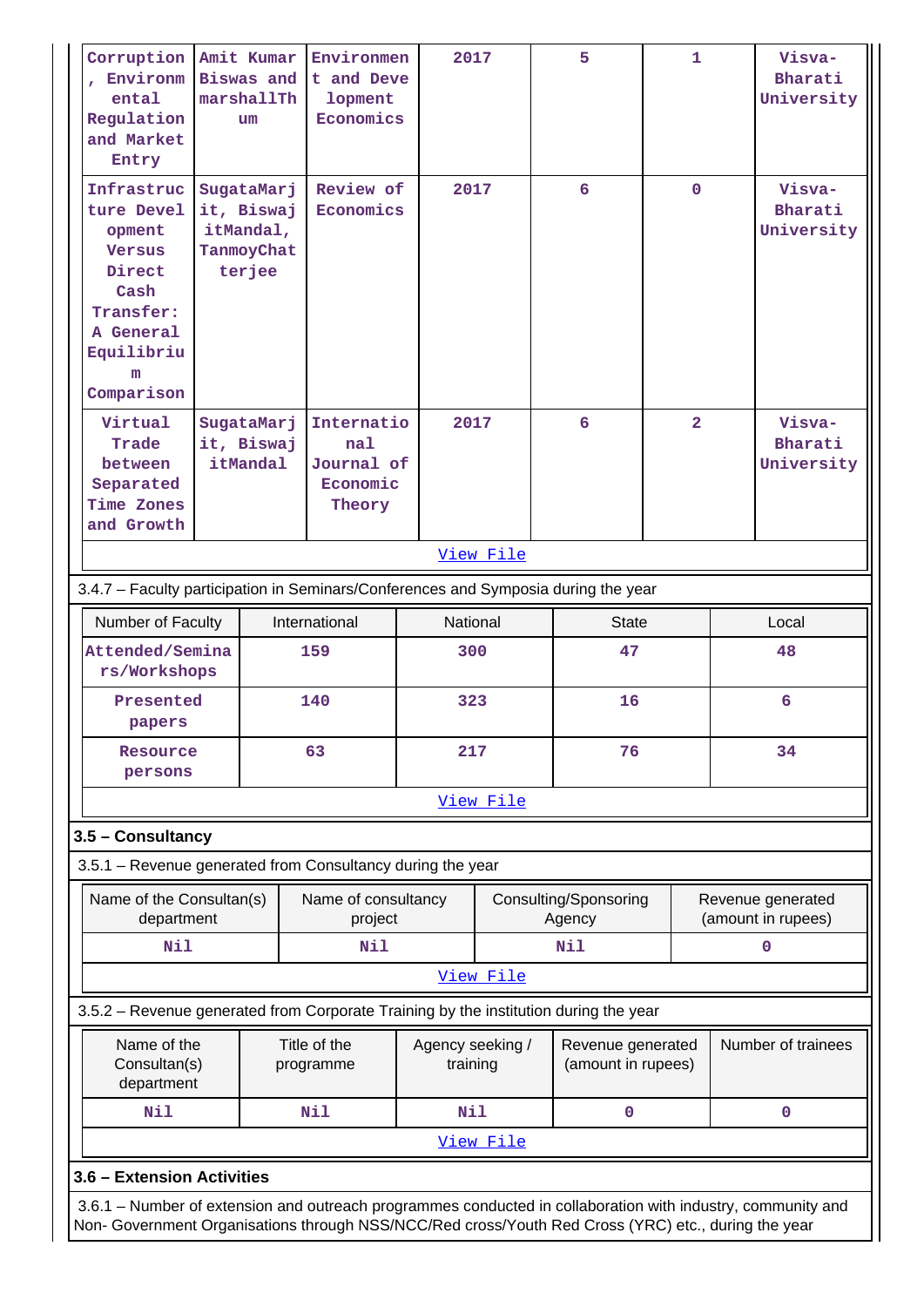| Title of the activities                                                                                                                                                                                                                                                                | Organising unit/agency/<br>collaborating agency                                                                                         | Number of teachers<br>participated in such<br>activities | Number of students<br>participated in such<br>activities |
|----------------------------------------------------------------------------------------------------------------------------------------------------------------------------------------------------------------------------------------------------------------------------------------|-----------------------------------------------------------------------------------------------------------------------------------------|----------------------------------------------------------|----------------------------------------------------------|
| Rural Library<br>Services: The<br>programme is<br>carried out through<br>the network of 39<br>rural libraries<br>with partial<br>financial support<br>from Raja Rammohan<br>Roy Library<br>Foundation (RRRLF),<br>Kolkata. Librarians<br>are working<br>voluntarily for<br>noble cause | Village Development<br>Societies.                                                                                                       | 4                                                        | 46                                                       |
| part of women<br>empowerment and<br>entrepreneurship<br>development SHGs<br>formed in villages<br>to develop socio-<br>economic condition<br>and self reliance<br>among women                                                                                                          | Self Help Group: As Mahila Samities and<br><b>SHGs</b>                                                                                  | 4                                                        | 46                                                       |
| Organization: Rural<br>Boys and girls<br>between 6 to 14<br>years of age are<br>mobilised into<br>groups to develop<br>the spirit of<br>leadership<br>qualities for<br>community services.                                                                                             | Brati Dal                                                                                                                               | 4                                                        | 46                                                       |
| Development of<br>Village Societies:<br>40 village<br>Development<br>Societies, 12<br>Mohila Samities and<br>1 Health Society<br>are motivated to<br>organise<br>reconstruction<br>activities in more<br>than 50 villages in<br>and around<br>Sriniketan                               | Extension<br>Activities carried<br>out through Village<br>Development<br>Societies<br>registered under<br>Societies<br>Registration Act | 4                                                        | 46                                                       |
| NSS Day 24/09/2017                                                                                                                                                                                                                                                                     | NSS Unit of Sangit<br>Bhavana                                                                                                           | 1                                                        | 35                                                       |
| Swachhata Hi Seva                                                                                                                                                                                                                                                                      | NSS Unit of Sangit                                                                                                                      | 1                                                        | 60                                                       |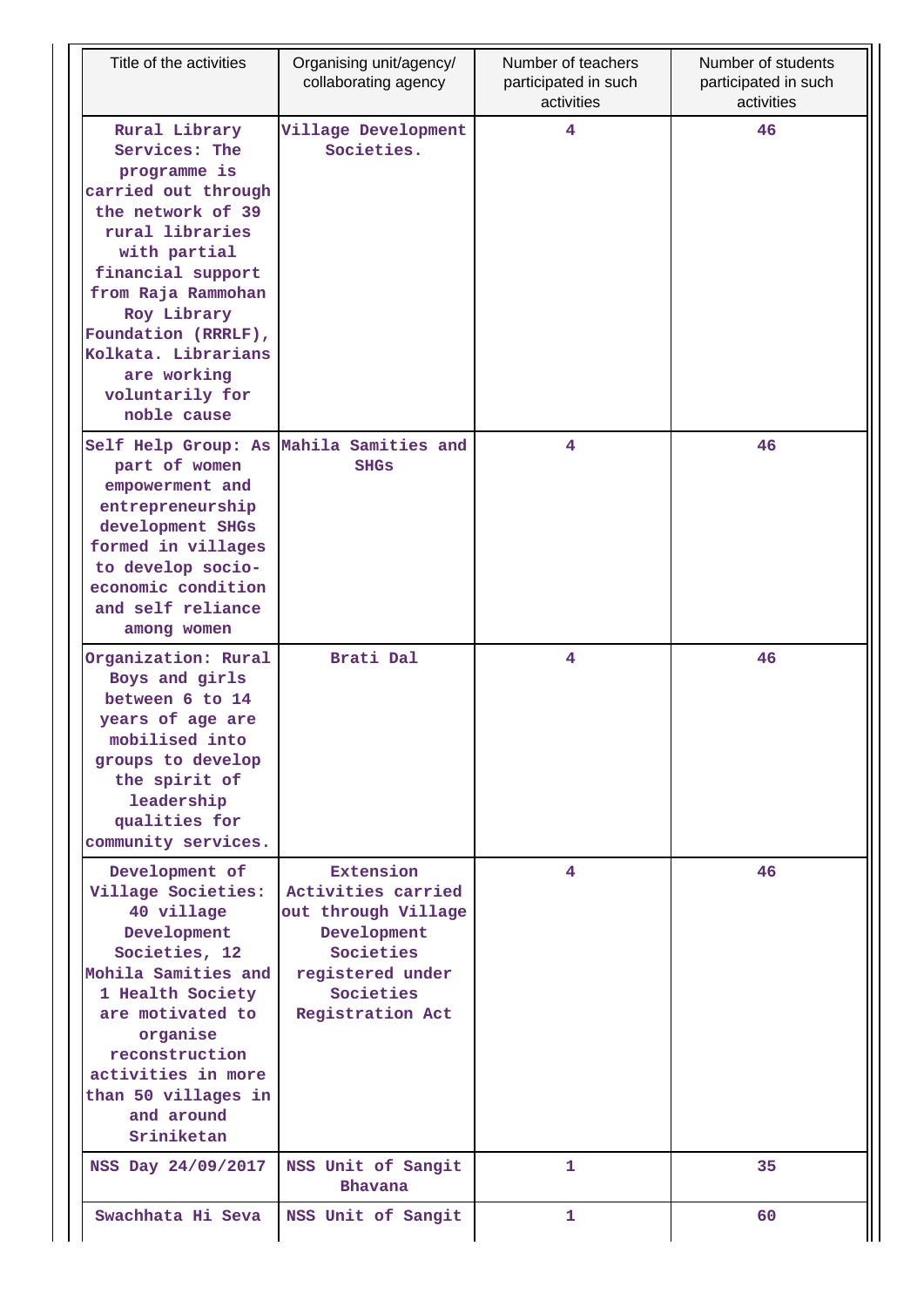| 16/09/2017                                                                                                                      | <b>Bhavana</b>                       |                                                                                                                 |                                        |
|---------------------------------------------------------------------------------------------------------------------------------|--------------------------------------|-----------------------------------------------------------------------------------------------------------------|----------------------------------------|
| Independence Day<br>15/08/2017                                                                                                  | NSS Unit of Sangit<br><b>Bhavana</b> | 1                                                                                                               | 40                                     |
| Tree plantation<br>07/08/2017 and to<br>08/08/2017                                                                              | NSS Unit of Sangit<br><b>Bhavana</b> | $\mathbf{1}$                                                                                                    | 40                                     |
| Village Camp 2017                                                                                                               | NSS unit Palli<br>Siksha Bhavana     | $\overline{3}$                                                                                                  | 30                                     |
|                                                                                                                                 |                                      | View File                                                                                                       |                                        |
| 3.6.2 - Awards and recognition received for extension activities from Government and other recognized bodies<br>during the year |                                      |                                                                                                                 |                                        |
| Name of the activity                                                                                                            | Award/Recognition                    | <b>Awarding Bodies</b>                                                                                          | Number of students<br><b>Benefited</b> |
| Swachh Bharat<br>Summer Internship                                                                                              | 1st prize                            | Visva Bharati<br>University                                                                                     | 7                                      |
| 40th WB State<br>Archery<br>Championship (M)<br>(Indian Round)                                                                  | 2nd Position                         | West Bengal Archery<br>Association                                                                              | 1.                                     |
| 40th WB State<br>Archery<br>Championship (W)<br>(Indian Round)                                                                  | 3rd Position                         | West Bengal Archery<br>Association                                                                              | 1.                                     |
| 100-meter Sprint in<br>WBCIPE Athletic<br>Meet                                                                                  | 1st Position                         | Kalyani University,<br>Nadia with West<br>Bengal Committee of<br>Institute of<br>Physical Education<br>(WBCIPE) | 1                                      |
| 200-meter Sprint in<br>WBCIPE Athletic<br><b>Meet</b>                                                                           | 1st Position                         | Kalyani University,<br>Nadia with West<br>Bengal Committee of<br>Institute of<br>Physical Education<br>(WBCIPE) | 1                                      |
| 100-meter Sprint in<br>WBCIPE Athletic<br>Meet                                                                                  | 2nd Position                         | Kalyani University,<br>Nadia with West<br>Bengal Committee of<br>Institute of<br>Physical Education<br>(WBCIPE) | 1.                                     |
| 200-meter Sprint in<br><b>WBCIPE Athletic</b><br>Meet                                                                           | 2nd Position                         | Kalyani University,<br>Nadia with West<br>Bengal Committee of<br>Institute of<br>Physical Education<br>(WBCIPE) | 1.                                     |
| 400 Meter Sprint in<br><b>WBCIPE Athletic</b><br>Meet                                                                           | 2nd Position                         | Kalyani University,<br>Nadia with West<br>Bengal Committee of<br>Institute of<br>Physical Education             | 1                                      |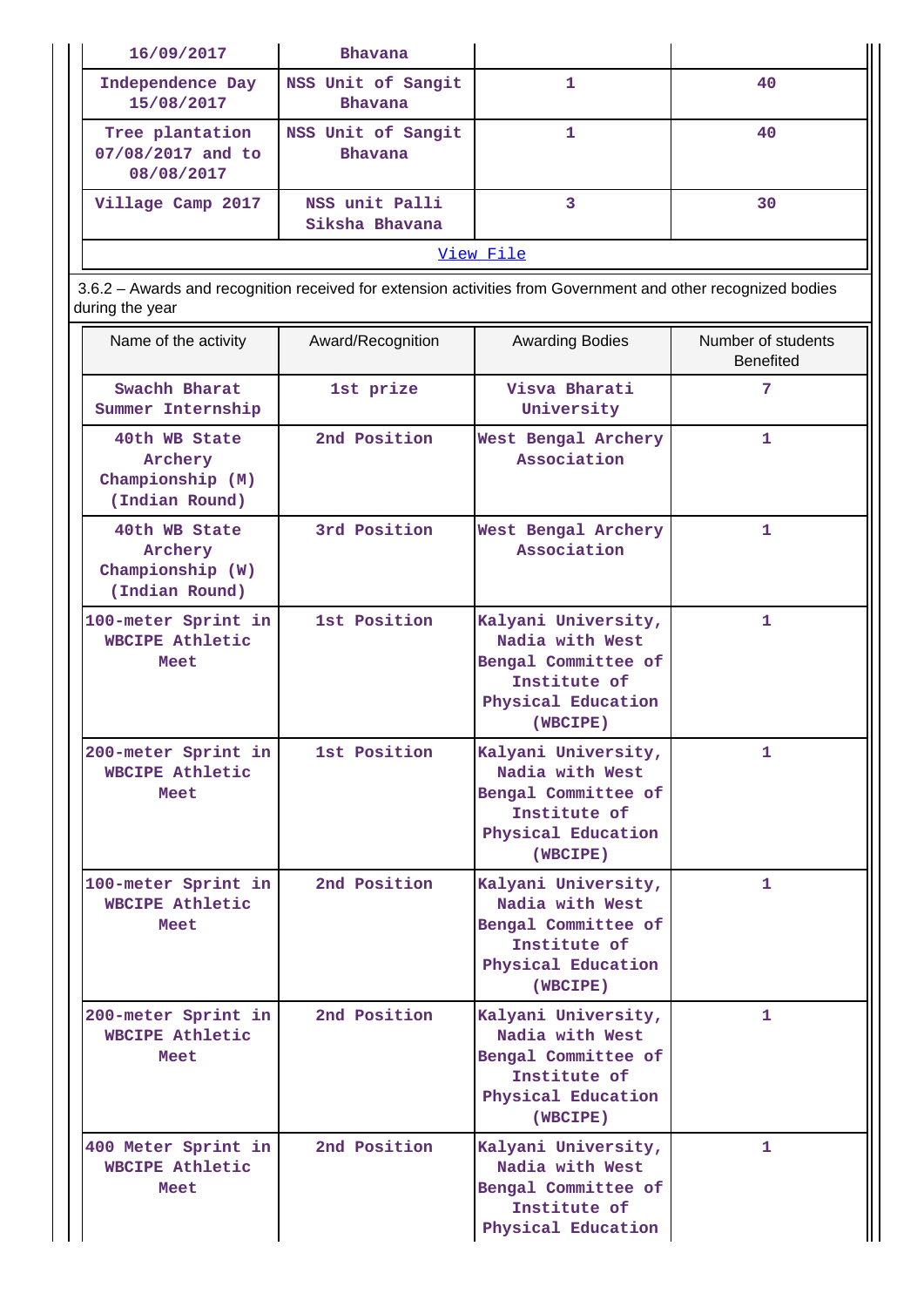|                                                                                                                                                                                                                |                                                                |                                                                                               |           | (WBCIPE)                                                |                                                         |
|----------------------------------------------------------------------------------------------------------------------------------------------------------------------------------------------------------------|----------------------------------------------------------------|-----------------------------------------------------------------------------------------------|-----------|---------------------------------------------------------|---------------------------------------------------------|
| NCC C Certificate<br>Examination                                                                                                                                                                               | A-Grade-Certificate<br>of Honour                               |                                                                                               |           | NCC Directorate<br>West Bengal and<br>Sikkim            | $\mathbf{1}$                                            |
|                                                                                                                                                                                                                |                                                                |                                                                                               | View File |                                                         |                                                         |
| 3.6.3 - Students participating in extension activities with Government Organisations, Non-Government<br>Organisations and programmes such as Swachh Bharat, Aids Awareness, Gender Issue, etc. during the year |                                                                |                                                                                               |           |                                                         |                                                         |
| Name of the scheme                                                                                                                                                                                             | Organising unit/Agen<br>cy/collaborating<br>agency             | Name of the activity                                                                          |           | Number of teachers<br>participated in such<br>activites | Number of students<br>participated in such<br>activites |
| Indo-China<br>Academic and<br>Cultural<br>exchange<br>programme<br>between Visva-<br>Bharati and<br>Yunnan<br>University                                                                                       | Indo-China<br>bilateral<br>exchange<br>programme               | Chinese study<br>at the school<br>оf<br>International<br>Education of<br>Yunnan<br>University |           | $\mathbf 0$                                             | 1                                                       |
| Vittiya<br>Saksharata<br>Abhiyan<br>(VISAKA)                                                                                                                                                                   | MHRD, Govt. of<br>India                                        | Digital<br>literacy<br>financial<br>campaign                                                  |           | $\mathbf 0$                                             | $\overline{\mathbf{2}}$                                 |
| Two Days<br>Capacity<br>Building<br>Programme on<br>for Students (0<br>$7/12/2017 - 08/12$<br>/2017)                                                                                                           | National<br>Institute of<br>Social Defence,<br>NISD, New Delhi | Drug Abuse<br>Prevention for<br>student                                                       |           | $\mathbf 0$                                             | 100                                                     |
| One-Day<br>Sensitization<br>Programme for<br>school teachers NISD, New Delhi<br>(03/11/2017)                                                                                                                   | National<br>Institute of<br>Social Defence,                    | Drug Abuse<br>Prevention for<br>student                                                       |           | $\mathbf 0$                                             | 60                                                      |
| One-Day<br>Sensitization<br>Programme for<br>students<br>(08/09/2017)                                                                                                                                          | National<br>Institute of<br>Social Defence,<br>NISD, New Delhi | Drug Abuse<br>Prevention for<br>student                                                       |           | $\mathbf 0$                                             | 100                                                     |
| International<br>Yoga Day                                                                                                                                                                                      | NSS unit Visva-<br>Bharati                                     | Yoga practice                                                                                 |           | 4                                                       | 20                                                      |
| Awareness<br>Programme on<br>Anti Blue whale<br>game                                                                                                                                                           | NSS unit                                                       | Lecturers and<br>discussion                                                                   |           | 10                                                      | 50                                                      |
| SachhawataPakhw<br>ada-Cleaning of<br>College campus,<br>hostel<br>premises,<br>classroom                                                                                                                      | NSS unit                                                       | Cleaning of<br>campus                                                                         |           | 5                                                       | 30                                                      |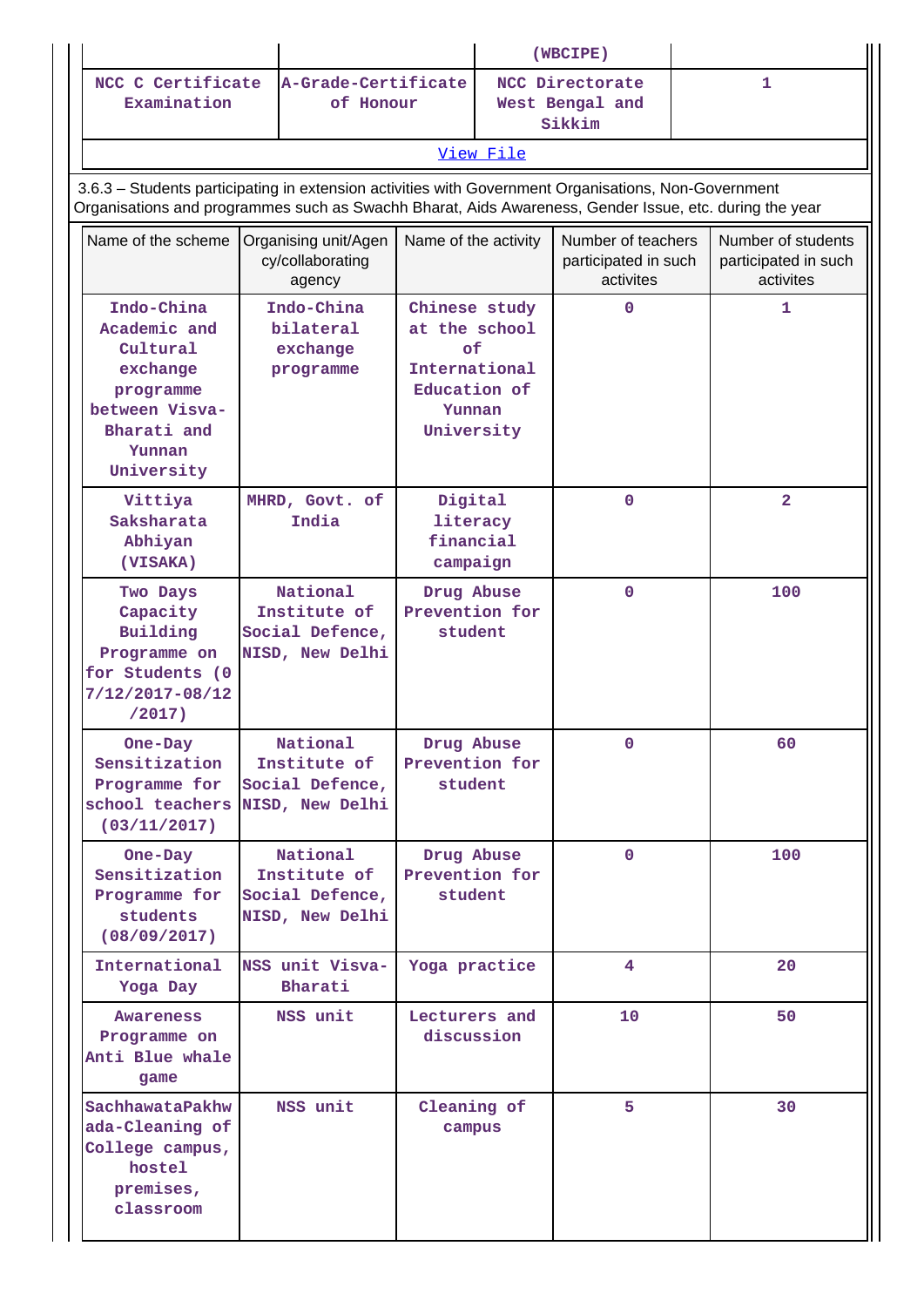| Gandhi Purniyha                                                                                                                                                               | NSS unit                                                                                                                                      | Cleaning the<br>Campus,<br>surroundings<br>and Department |                  | 46                                                                               | 250      |
|-------------------------------------------------------------------------------------------------------------------------------------------------------------------------------|-----------------------------------------------------------------------------------------------------------------------------------------------|-----------------------------------------------------------|------------------|----------------------------------------------------------------------------------|----------|
|                                                                                                                                                                               |                                                                                                                                               |                                                           | <u>View File</u> |                                                                                  |          |
| 3.7 - Collaborations                                                                                                                                                          |                                                                                                                                               |                                                           |                  |                                                                                  |          |
| 3.7.1 – Number of Collaborative activities for research, faculty exchange, student exchange during the year                                                                   |                                                                                                                                               |                                                           |                  |                                                                                  |          |
| Nature of activity                                                                                                                                                            | Participant                                                                                                                                   |                                                           |                  | Source of financial support                                                      | Duration |
| Drug Abuse<br>Prevention for<br>student                                                                                                                                       | 100 students of<br>Visva-Bharati                                                                                                              |                                                           |                  | National Institute<br>of Social Defence,<br>NISD, New Delhi                      | 1        |
| Collaboration in<br>International essay<br>film: Participation<br>as performing<br>vocalists and<br>dancers in an essay<br>film, sharing<br>knowledge,<br>laboratory facility | Faculty members,<br>Students of Sangit<br>Bhavana and Otolith<br>Group, UK                                                                    |                                                           |                  | <b>None</b>                                                                      | 90       |
| Drug Abuse<br>Prevention for<br>student                                                                                                                                       | 60 school teachers<br>from Birbhum                                                                                                            |                                                           |                  | National Institute<br>of Social Defence,<br>NISD, New Delhi                      | 1.       |
| Indo-UK<br>collaborative<br>research initiative<br>on "Bridging the<br>Urban-Rural Divide"                                                                                    | Department of<br>Environmental<br>Studies, Visva-<br>Bharati; University<br>of Exeter;<br>University of<br>Nottingham;<br>University of Leeds |                                                           |                  | Indian part: DST UK<br>Part: UKRI, EPSRC                                         | 1825     |
| Community,<br>Community Immersion<br>and Resources of<br>the Tribes                                                                                                           | 01 Visva-Bharati, 2<br>University of<br>Laussane                                                                                              |                                                           |                  | University of<br>Lussane                                                         | 1095     |
| Students'<br>competition (UG and<br>PG) on "Laws<br>related to Women in<br>India"                                                                                             | UG and PG students                                                                                                                            |                                                           |                  | NCW, New Delhi                                                                   | 365      |
| Contextualising<br>Conflict, its<br>Resolution and<br>Peace Building<br>Initiatives in<br>India                                                                               | Asok Kumar Sarkar                                                                                                                             |                                                           |                  | North East<br>Institute of Social<br>Science and<br>Research, NEISS,<br>Nagaland | 365      |
| Success Mantra                                                                                                                                                                | 1                                                                                                                                             |                                                           |                  | Eastern Coalfield<br>Limited (ECL)                                               | 1.       |
| Under the Mango<br>Tree: Participated<br>in the workshop as<br>part of an                                                                                                     | 1                                                                                                                                             |                                                           |                  | Documenta14,<br>Kassel, Germany                                                  | 30       |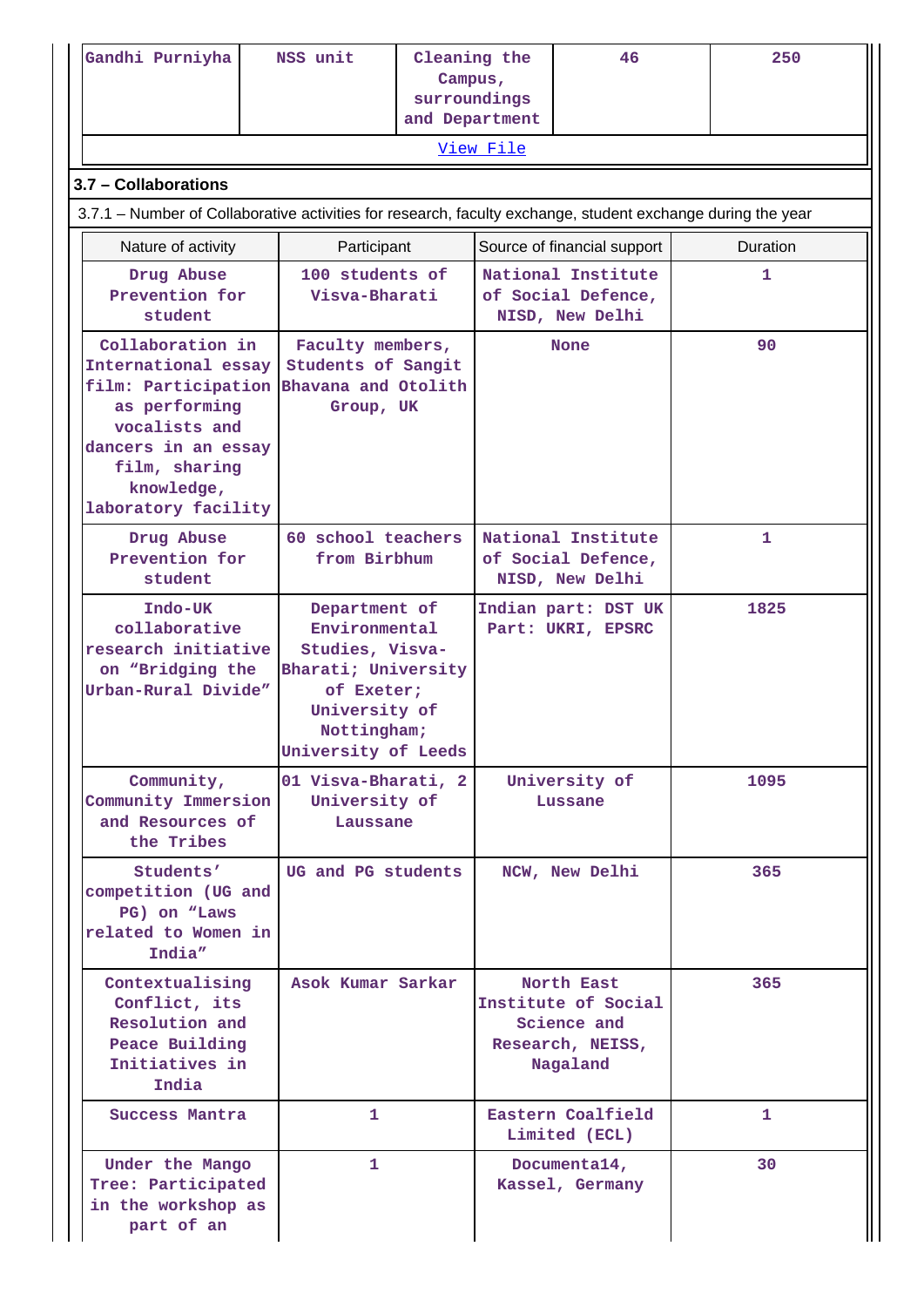|                                                                                                                                                          |                                                                                                                                |                                                                                                                                                                 | View File            |                    |                                                    |
|----------------------------------------------------------------------------------------------------------------------------------------------------------|--------------------------------------------------------------------------------------------------------------------------------|-----------------------------------------------------------------------------------------------------------------------------------------------------------------|----------------------|--------------------|----------------------------------------------------|
| 3.7.2 - Linkages with institutions/industries for internship, on-the- job training, project work, sharing of research<br>facilities etc. during the year |                                                                                                                                |                                                                                                                                                                 |                      |                    |                                                    |
| Nature of linkage                                                                                                                                        | Title of the<br>linkage                                                                                                        | Name of the<br>partnering<br>institution/<br>industry<br>/research lab<br>with contact<br>details                                                               | <b>Duration From</b> | <b>Duration To</b> | Participant                                        |
| Academic                                                                                                                                                 | School<br>Internship                                                                                                           | Binuriya<br>Nirodbarani<br>Boys' High<br>School                                                                                                                 | 15/07/2017           | 15/11/2017         | 4                                                  |
| Academic                                                                                                                                                 | School<br>Internship                                                                                                           | Bolpur Boys'<br>High School,<br>Bolpu                                                                                                                           | 15/07/2017           | 15/11/2017         | 10                                                 |
| Academic                                                                                                                                                 | School<br>Internship                                                                                                           | Siksha<br>Satra, Visva-<br>Bharati,<br>Sriniketan                                                                                                               | 15/07/2017           | 15/11/2017         | 14                                                 |
| Academic                                                                                                                                                 | School<br>Internship                                                                                                           | Patha<br>Bhavana, Vis<br>va-Bharati,<br>Santinketan                                                                                                             | 10/05/2017           | 15/11/2017         | 15                                                 |
| Goethe<br>Institute<br>Travelling<br>Library                                                                                                             | Centre for<br>Modern<br>European<br>Languages,<br>Literatures<br>and Culture<br>Studies and<br>Goethe<br>Institute,<br>Kolkata | Centre for<br>Modern<br>European<br>Languages,<br>Literatures<br>and Culture<br>Studies, Vis<br>va-Bharati<br>University<br>and Goethe<br>Institute,<br>Kolkata | 01/05/2017           | 30/04/2018         | 67 students<br>and 2<br>faculty<br>members         |
| One-Day Sens<br>itization<br>Programme<br>for school<br>teachers                                                                                         | Drug Abuse<br>Prevention<br>for students                                                                                       | National<br>Institute of<br>Social<br>Defence,<br>NISD, New<br>Delhi                                                                                            | 03/11/2017           | 03/11/2017         | 100 students<br>of Visva-<br>Bharati<br>University |
| One-Day Sens<br>itization<br>Programme<br>for students                                                                                                   | Drug Abuse<br>Prevention<br>for students                                                                                       | National<br>Institute of<br>Social<br>Defence,<br>NISD, New<br>Delhi                                                                                            | 08/09/2017           | 08/09/2017         | 60 school<br>teachers<br>from Birbhum              |
| Sharing of<br>Research<br>facilities                                                                                                                     | "Enhancing<br>Food and<br>Nutritional                                                                                          | ICARDA and<br>Institute of<br>Agriculture                                                                                                                       | 01/07/2017           | 30/06/2018         | 2 faculties                                        |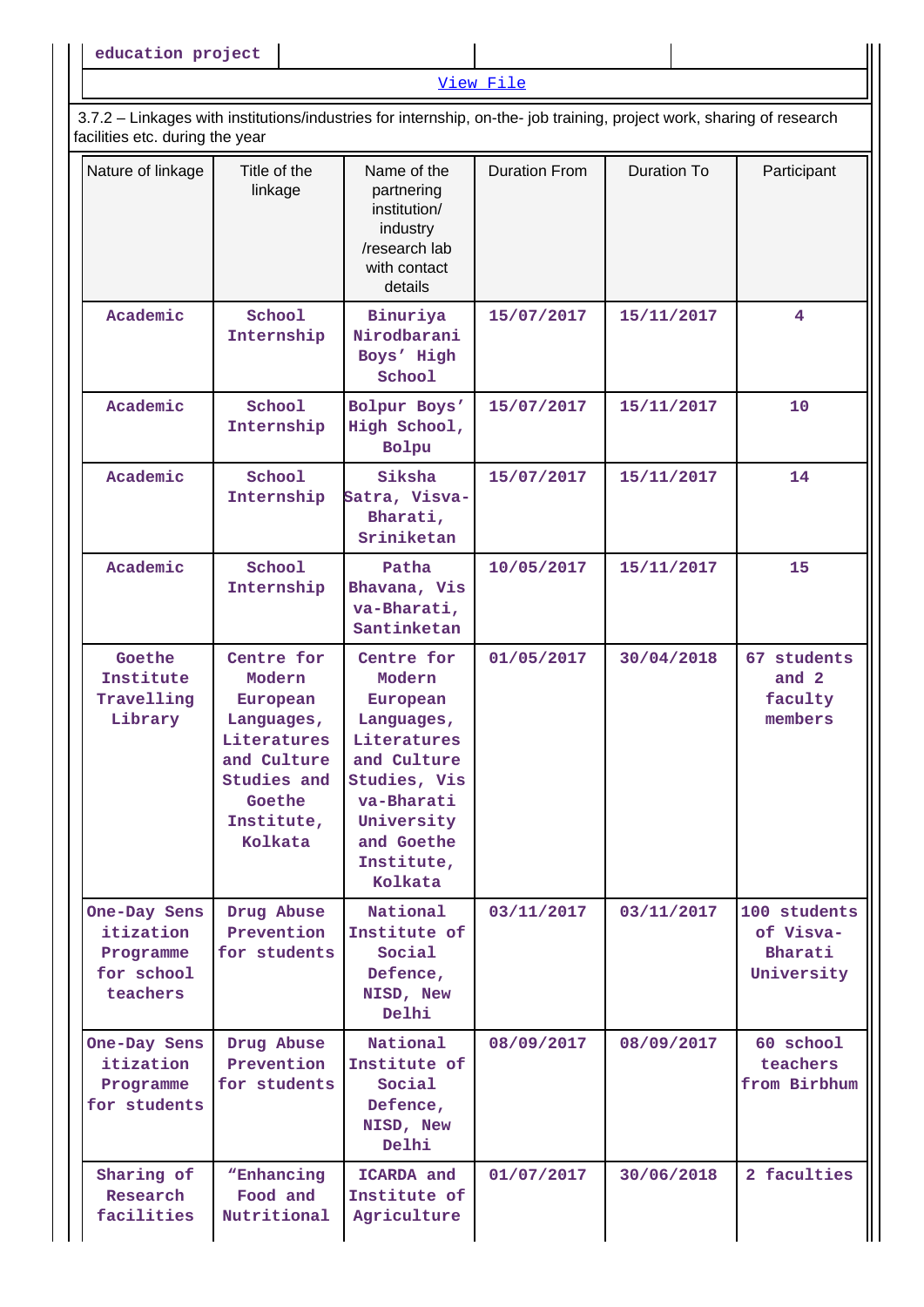| Security and |  |
|--------------|--|
| Improved     |  |
| Livelihoods  |  |
| through Inte |  |
| nsification  |  |
| of Rice-     |  |
| fallow       |  |
| System with  |  |
| Pulse crops  |  |
| in South     |  |
| Asia"        |  |
| sponsored by |  |
| IFAD-ICARDA  |  |
| South Asia   |  |
| and China    |  |
| Regional     |  |
| Program, New |  |
| Delhi (Sub-  |  |
| Project      |  |
| Agricultural |  |
| Entomo       |  |
| View File    |  |

 3.7.3 – MoUs signed with institutions of national, international importance, other universities, industries, corporate houses etc. during the year

| Organisation                                                                                                     | Date of MoU signed | Purpose/Activities                                                                                       | Number of<br>students/teachers<br>participated under MoUs |
|------------------------------------------------------------------------------------------------------------------|--------------------|----------------------------------------------------------------------------------------------------------|-----------------------------------------------------------|
| University of<br>Applied Sciences<br>and Arts, Western<br>Switzerland                                            | 07/04/2018         | Exchange of faculty<br>members and<br>students                                                           | 4                                                         |
| BITAN, Institute<br>for Training,<br>Awareness and<br>Networking                                                 | 10/03/2018         | Evaluation of Wash<br>Programme in<br>Schools and Public<br>Toilets                                      | $\mathbf{1}$                                              |
| The University of<br>Applied Sciences<br>and Arts, Western<br>Switzerland                                        | 22/05/2018         | Research, workshop,<br>conference and<br>exchange of faculty<br>and scholars, Joint<br>research projects | 4                                                         |
| Yunnan University,<br>Kunming, China                                                                             | 01/09/2017         | Short term mutual<br>visits of students<br>and faculties of<br>Yunnan University<br>and Visva-Bharati    | 55                                                        |
| <b>Bihar Heritage</b><br>Development<br>Society, Dept. of<br>Art Culture and<br>Youth Affairs,<br>Govt. of Bihar | 07/10/2018         | Excavation                                                                                               | 55                                                        |
|                                                                                                                  |                    | View File                                                                                                |                                                           |
| <b>CRITERION IV - INFRASTRUCTURE AND LEARNING RESOURCES</b>                                                      |                    |                                                                                                          |                                                           |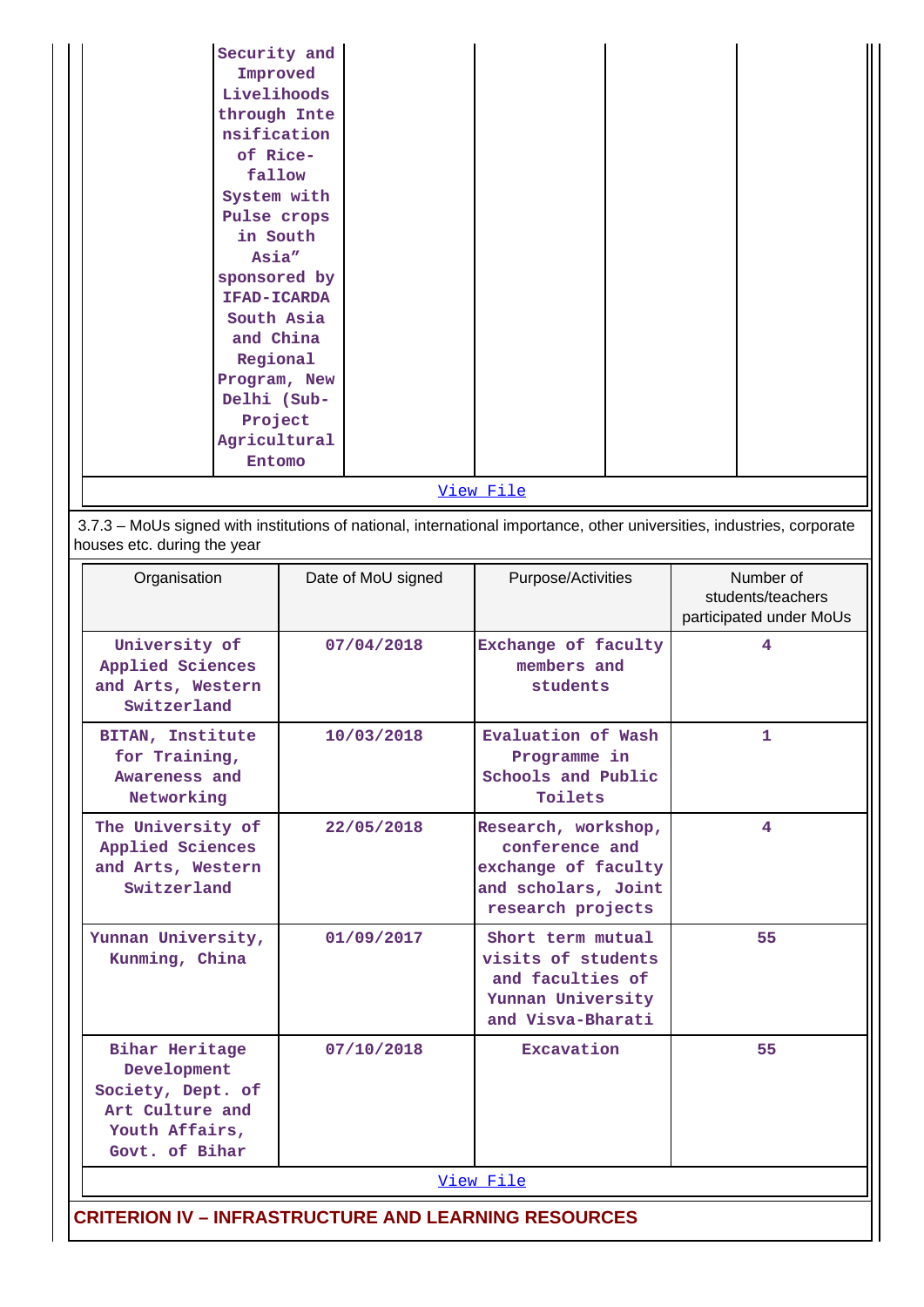|                                      |                   | 4.1.1 - Budget allocation, excluding salary for infrastructure augmentation during the year |       |                                                |                                     |                                |                    |  |  |
|--------------------------------------|-------------------|---------------------------------------------------------------------------------------------|-------|------------------------------------------------|-------------------------------------|--------------------------------|--------------------|--|--|
|                                      |                   | Budget allocated for infrastructure augmentation                                            |       | Budget utilized for infrastructure development |                                     |                                |                    |  |  |
|                                      | 1669.83           |                                                                                             |       |                                                |                                     | 1177.26                        |                    |  |  |
|                                      |                   | 4.1.2 - Details of augmentation in infrastructure facilities during the year                |       |                                                |                                     |                                |                    |  |  |
|                                      | <b>Facilities</b> |                                                                                             |       |                                                |                                     | <b>Existing or Newly Added</b> |                    |  |  |
|                                      |                   | Others                                                                                      |       |                                                |                                     | Existing                       |                    |  |  |
|                                      |                   | Value of the equipment purchased<br>during the year (rs. in lakhs)                          |       |                                                |                                     | Existing                       |                    |  |  |
|                                      |                   | Seminar halls with ICT facilities                                                           |       |                                                |                                     | Existing                       |                    |  |  |
|                                      |                   | Classrooms with LCD facilities                                                              |       |                                                |                                     | Existing                       |                    |  |  |
|                                      |                   | Seminar Halls                                                                               |       |                                                |                                     | Existing                       |                    |  |  |
| Laboratories                         |                   |                                                                                             |       |                                                |                                     | Existing                       |                    |  |  |
| Class rooms                          |                   |                                                                                             |       |                                                |                                     | Existing                       |                    |  |  |
|                                      |                   | Campus Area                                                                                 |       |                                                |                                     | Existing                       |                    |  |  |
|                                      |                   |                                                                                             |       | View File                                      |                                     |                                |                    |  |  |
| 4.2 - Library as a Learning Resource |                   |                                                                                             |       |                                                |                                     |                                |                    |  |  |
|                                      |                   | 4.2.1 - Library is automated {Integrated Library Management System (ILMS)}                  |       |                                                |                                     |                                |                    |  |  |
| Name of the ILMS<br>software         |                   | Nature of automation (fully<br>or patially)                                                 |       | Version                                        |                                     |                                | Year of automation |  |  |
| LibSys                               |                   | Partially                                                                                   |       |                                                | LibSys-7 (Unicode<br>Web compliant) |                                | 2002               |  |  |
| 4.2.2 - Library Services             |                   |                                                                                             |       |                                                |                                     |                                |                    |  |  |
| Library<br>Service Type              |                   | Existing                                                                                    |       |                                                | Newly Added                         |                                | Total              |  |  |
| Text Books                           | 785630            | $\mathbf 0$                                                                                 | 4902  |                                                | $\mathbf 0$                         | 790532                         | $\mathbf{0}$       |  |  |
| Reference<br><b>Books</b>            | 41513             | 0                                                                                           | 258   |                                                | 539050                              | 41771                          | 539050             |  |  |
| e-Books                              | 118386            | 11479047                                                                                    | 5000  |                                                | $\mathbf{0}$                        | 123386                         | 11479047           |  |  |
| Journals                             | 46715             | 0                                                                                           | 1041  |                                                | 4097212                             | 47756                          | 4097212            |  |  |
| e-Journals                           | 8500              | $\mathbf 0$                                                                                 | 8500  |                                                | $\mathbf 0$                         | 17000                          | $\mathbf 0$        |  |  |
| Digital<br>Database                  | 5                 | 1146172                                                                                     | 6     |                                                | 1436895                             | 11                             | 2583067            |  |  |
| CD & Video                           | 902               | $\mathbf 0$                                                                                 | 24    |                                                | $\mathbf{0}$                        | 926                            | $\mathbf 0$        |  |  |
| Library<br>Automation                | 697027            | 0                                                                                           | 10722 |                                                | $\mathbf 0$                         | 707749                         | $\mathbf 0$        |  |  |
| Weeding<br>(hard &<br>soft)          | 222               | 87897                                                                                       | 133   |                                                | 34630                               | 355                            | 122527             |  |  |
|                                      |                   |                                                                                             |       | View File                                      |                                     |                                |                    |  |  |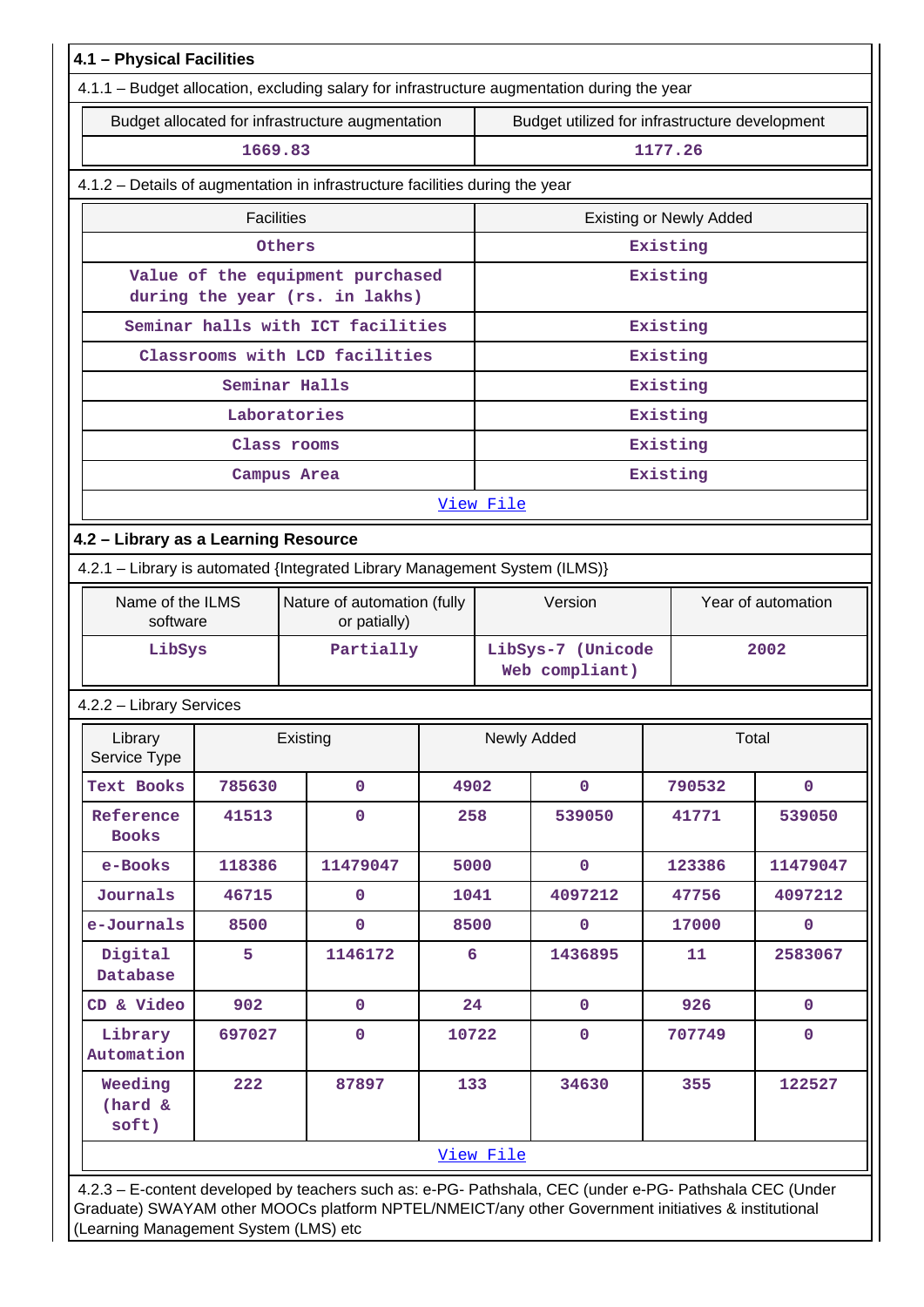|                                                                                                                                                                                                                                                                          | Name of the Teacher                       |                 | Name of the Module                                                                                         |                            |                                                                                | Platform on which module<br>is developed                     |                    | Date of launching e-<br>content                                                                                                                                                                                                                                                                      |               |
|--------------------------------------------------------------------------------------------------------------------------------------------------------------------------------------------------------------------------------------------------------------------------|-------------------------------------------|-----------------|------------------------------------------------------------------------------------------------------------|----------------------------|--------------------------------------------------------------------------------|--------------------------------------------------------------|--------------------|------------------------------------------------------------------------------------------------------------------------------------------------------------------------------------------------------------------------------------------------------------------------------------------------------|---------------|
| Tanusree Paul                                                                                                                                                                                                                                                            |                                           |                 | Media and<br>communication<br>Studies, Paper 08:<br>Women, Gender,<br>Media and Society"<br>in ten modules |                            | Pathshala (A<br>Ministry of Human<br>Resource<br>Development,<br>Government of | Post Graduate study<br>materials for E-MA<br>India, Project) |                    | 04/08/2017                                                                                                                                                                                                                                                                                           |               |
| Tanusree Paul                                                                                                                                                                                                                                                            |                                           |                 | Women Studies /<br>Gender Studies,<br>Paper 09: Women,<br>Environment and<br>Geography                     |                            | Resource<br>Development                                                        | -PG Pathshala (A<br>Ministry of Human                        |                    | 15/01/2018                                                                                                                                                                                                                                                                                           |               |
|                                                                                                                                                                                                                                                                          |                                           |                 |                                                                                                            |                            | View File                                                                      |                                                              |                    |                                                                                                                                                                                                                                                                                                      |               |
| 4.3 - IT Infrastructure                                                                                                                                                                                                                                                  |                                           |                 |                                                                                                            |                            |                                                                                |                                                              |                    |                                                                                                                                                                                                                                                                                                      |               |
| 4.3.1 - Technology Upgradation (overall)                                                                                                                                                                                                                                 |                                           |                 |                                                                                                            |                            |                                                                                |                                                              |                    |                                                                                                                                                                                                                                                                                                      |               |
| <b>Type</b>                                                                                                                                                                                                                                                              | <b>Total Co</b><br>mputers                | Computer<br>Lab | Internet                                                                                                   | <b>Browsing</b><br>centers | Computer<br>Centers                                                            | Office                                                       | Departme<br>nts    | Available<br><b>Bandwidt</b><br>h (MBPS/<br>GBPS)                                                                                                                                                                                                                                                    | <b>Others</b> |
| Existin<br>g                                                                                                                                                                                                                                                             | 629                                       | 36              | 3                                                                                                          | $\overline{2}$             | $\mathbf{1}$                                                                   | 25                                                           | 59                 | 1                                                                                                                                                                                                                                                                                                    | 3             |
| Added                                                                                                                                                                                                                                                                    | 56                                        | 6               | 1                                                                                                          | $\mathbf{0}$               | $\Omega$                                                                       | $\Omega$                                                     | $\Omega$           | $\Omega$                                                                                                                                                                                                                                                                                             | 0             |
| Total                                                                                                                                                                                                                                                                    | 685                                       | 42              | 4                                                                                                          | $\overline{2}$             | 1                                                                              | 25                                                           | 59                 | 1                                                                                                                                                                                                                                                                                                    | 3             |
| 4.3.2 - Bandwidth available of internet connection in the Institution (Leased line)                                                                                                                                                                                      |                                           |                 |                                                                                                            |                            |                                                                                |                                                              |                    |                                                                                                                                                                                                                                                                                                      |               |
|                                                                                                                                                                                                                                                                          |                                           |                 |                                                                                                            | 1 MBPS/ GBPS               |                                                                                |                                                              |                    |                                                                                                                                                                                                                                                                                                      |               |
| 4.3.3 - Facility for e-content                                                                                                                                                                                                                                           |                                           |                 |                                                                                                            |                            |                                                                                |                                                              |                    |                                                                                                                                                                                                                                                                                                      |               |
|                                                                                                                                                                                                                                                                          |                                           |                 | Name of the e-content development facility                                                                 |                            |                                                                                |                                                              | recording facility | Provide the link of the videos and media centre and                                                                                                                                                                                                                                                  |               |
|                                                                                                                                                                                                                                                                          |                                           | Nil             |                                                                                                            |                            |                                                                                |                                                              |                    | http://www.visvabharati.ac.in/VBVIDEOS.                                                                                                                                                                                                                                                              |               |
|                                                                                                                                                                                                                                                                          |                                           |                 |                                                                                                            |                            |                                                                                |                                                              | html               |                                                                                                                                                                                                                                                                                                      |               |
| 4.4 - Maintenance of Campus Infrastructure                                                                                                                                                                                                                               |                                           |                 |                                                                                                            |                            |                                                                                |                                                              |                    |                                                                                                                                                                                                                                                                                                      |               |
| component, during the year                                                                                                                                                                                                                                               |                                           |                 |                                                                                                            |                            |                                                                                |                                                              |                    | 4.4.1 – Expenditure incurred on maintenance of physical facilities and academic support facilities, excluding salary                                                                                                                                                                                 |               |
|                                                                                                                                                                                                                                                                          | Assigned Budget on<br>academic facilities |                 | Expenditure incurred on<br>maintenance of academic<br>facilities                                           |                            |                                                                                | Assigned budget on<br>physical facilities                    |                    | Expenditure incurredon<br>maintenance of physical<br>facilites                                                                                                                                                                                                                                       |               |
|                                                                                                                                                                                                                                                                          | 1800                                      |                 | 1800                                                                                                       |                            |                                                                                | 894.67                                                       |                    | 894.67                                                                                                                                                                                                                                                                                               |               |
| 4.4.2 – Procedures and policies for maintaining and utilizing physical, academic and support facilities - laboratory,<br>library, sports complex, computers, classrooms etc. (maximum 500 words) (information to be available in<br>institutional Website, provide link) |                                           |                 |                                                                                                            |                            |                                                                                |                                                              |                    |                                                                                                                                                                                                                                                                                                      |               |
|                                                                                                                                                                                                                                                                          |                                           |                 |                                                                                                            |                            |                                                                                |                                                              |                    | Visva-Bharati University owns an extensive infrastructure to deliver its<br>teaching, learning and research programmes. This document linked herewith<br>provides a management framework and an outline on the allocation of<br>responsibilities to ensure effective use and maintenance of existing |               |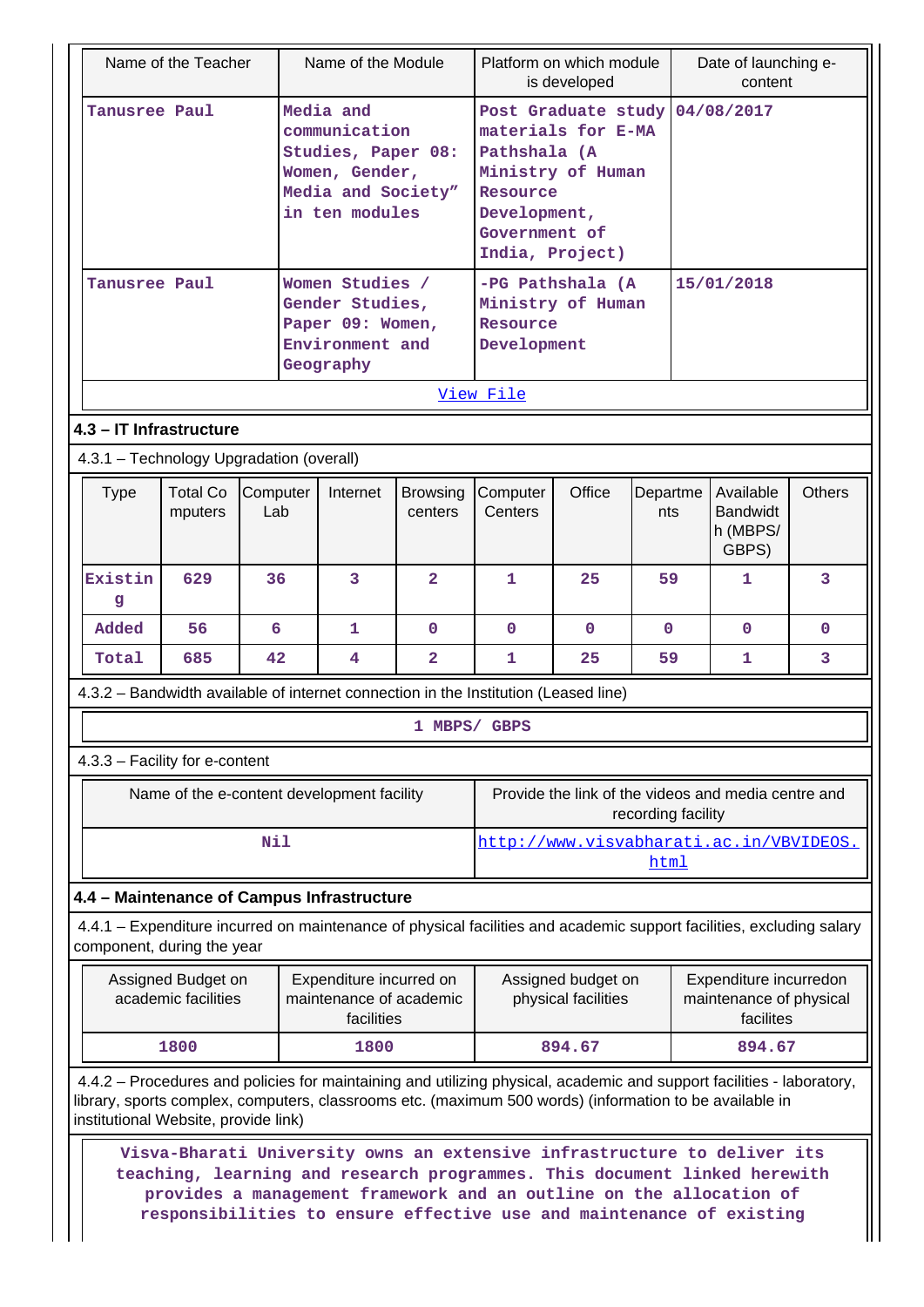**infrastructure facilities.**

# <https://www.sites.google.com/visva-bharati.ac.in/vbiqac/maintenance>

# **CRITERION V – STUDENT SUPPORT AND PROGRESSION**

## **5.1 – Student Support**

# 5.1.1 – Scholarships and Financial Support

|                                         | Name/Title of the scheme                                                                                                                                                                                                                                                                                    | Number of students | Amount in Rupees |
|-----------------------------------------|-------------------------------------------------------------------------------------------------------------------------------------------------------------------------------------------------------------------------------------------------------------------------------------------------------------|--------------------|------------------|
| Financial Support<br>from institution   | <b>Students Aid-Fund</b><br>and Book Grant/<br>Vidyarthi Mediclaim<br>/University Merit<br>Scholarship/                                                                                                                                                                                                     | 751                | 3103036          |
| Financial Support<br>from Other Sources |                                                                                                                                                                                                                                                                                                             |                    |                  |
| a) National                             | NTS ICAR/Lalit Kala<br>Scholarship/Nationa<br>1 Scholarship for<br>Young Artists/Swami<br>Vivekanamda Merit<br>Cum Means<br>Scholarship / OASIS<br>Scholarship / Single<br>Girl Child Scholars<br>hip/DST-INSPIRE Sch<br>olarship/National S<br>cholarship/Kanyashr<br>ee<br>Prakalpo/Sambhava<br>Foundatio | 347                | 11226884         |
| b) International                        | Chinese Government<br>Scholarship for the<br>year:<br>2017-18/Chinese<br>Government and MHRD<br><b>Bilateral</b><br>Scholarship for the<br>year: 2017-18                                                                                                                                                    | 3                  | 1080000          |
|                                         |                                                                                                                                                                                                                                                                                                             | View File          |                  |

coaching, Language lab, Bridge courses, Yoga, Meditation, Personal Counselling and Mentoring etc.,

| Name of the capability<br>enhancement scheme | Date of implemetation | Number of students<br>enrolled | Agencies involved                                    |
|----------------------------------------------|-----------------------|--------------------------------|------------------------------------------------------|
| Yoga and Meditation                          | 10/08/2017            | 210                            | Department of<br>Education, Vinaya<br><b>Bhavana</b> |
| Yoga and Meditation<br>Practice Camp         | 08/01/2018            | 101                            | Office of the<br>Director PSNS,<br>Visva-Bharati     |
| Yoga and Meditation<br>Practice Camp         | 19/10/2017            | 103                            | Office of the<br>Director PSNS,<br>Visva-Bharati     |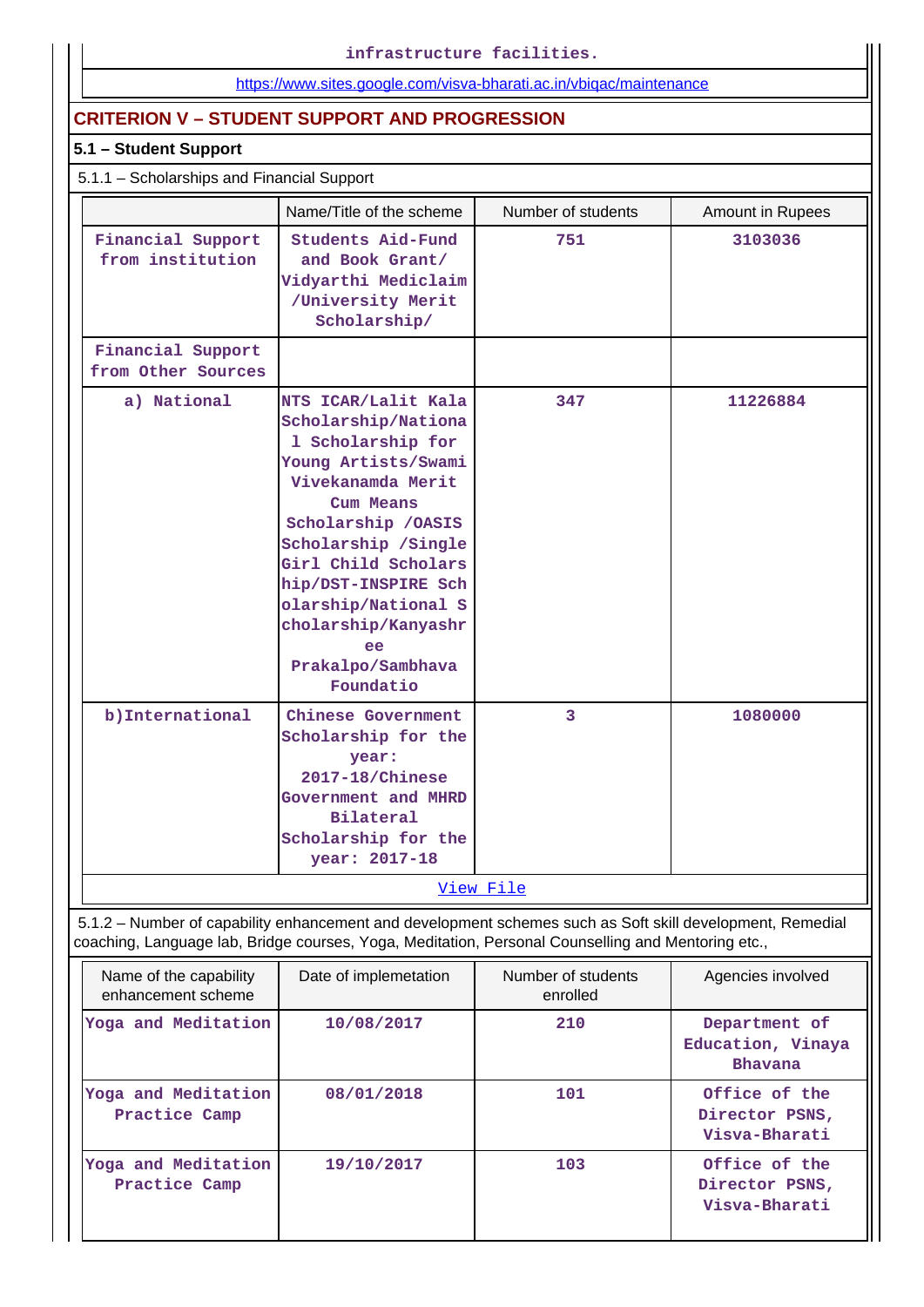| Yoga and Meditation<br>Practice Camp                                                                                                                           |                                                                                                                                   |           | 19/06/2017                                                           | 95                                                                          |                                                              |                                                  | Office of the<br>Director PSNS,<br>Visva-Bharati                                 |  |
|----------------------------------------------------------------------------------------------------------------------------------------------------------------|-----------------------------------------------------------------------------------------------------------------------------------|-----------|----------------------------------------------------------------------|-----------------------------------------------------------------------------|--------------------------------------------------------------|--------------------------------------------------|----------------------------------------------------------------------------------|--|
| Spoken English                                                                                                                                                 |                                                                                                                                   |           | 15/01/2018                                                           | 40                                                                          |                                                              | Office of the<br>Director PSNS,<br>Visva-Bharati |                                                                                  |  |
| Spoken English                                                                                                                                                 |                                                                                                                                   |           | 05/08/2017                                                           | 57                                                                          |                                                              |                                                  | Office of the<br>Director PSNS,<br>Visva-Bharati                                 |  |
| Psychological<br>Counselling                                                                                                                                   |                                                                                                                                   |           | 01/04/2017                                                           | 90                                                                          |                                                              |                                                  | Office of the<br>Director PSNS,<br>Visva-Bharati                                 |  |
| Family Life<br>Education                                                                                                                                       |                                                                                                                                   |           | 15/09/2017                                                           | 23                                                                          |                                                              |                                                  | Santi Trust,<br>Andrewspally,<br>Santiniketan,<br>Birbhum 731235,<br>West Bengal |  |
|                                                                                                                                                                |                                                                                                                                   |           |                                                                      | View File                                                                   |                                                              |                                                  |                                                                                  |  |
| 5.1.3 - Students benefited by guidance for competitive examinations and career counselling offered by the<br>institution during the year                       |                                                                                                                                   |           |                                                                      |                                                                             |                                                              |                                                  |                                                                                  |  |
| Year                                                                                                                                                           | Name of the<br>scheme                                                                                                             |           | Number of<br>benefited<br>students for<br>competitive<br>examination | Number of<br>benefited<br>students by<br>career<br>counseling<br>activities | Number of<br>students who<br>have passedin<br>the comp. exam |                                                  | Number of<br>studentsp placed                                                    |  |
| 2017                                                                                                                                                           | SC/ST/OBC<br>NET/SLET<br>Coaching,<br>Department<br>оf<br>Philosophy                                                              |           | 24                                                                   | 11                                                                          | 11                                                           |                                                  | 6                                                                                |  |
| 2017                                                                                                                                                           | Career<br>Counselling<br>Tests,<br>Intelligence<br>Tests,<br>Personality<br>Test and<br>Inventories<br>as<br>assessment<br>tools) | (Aptitude | $\mathbf 0$                                                          | 166                                                                         | $\mathbf 0$                                                  |                                                  | $\mathbf 0$                                                                      |  |
|                                                                                                                                                                |                                                                                                                                   |           |                                                                      | View File                                                                   |                                                              |                                                  |                                                                                  |  |
| 5.1.4 - Institutional mechanism for transparency, timely redressal of student grievances, Prevention of sexual<br>harassment and ragging cases during the year |                                                                                                                                   |           |                                                                      |                                                                             |                                                              |                                                  |                                                                                  |  |
| Total grievances received                                                                                                                                      |                                                                                                                                   |           | Number of grievances redressed                                       |                                                                             |                                                              | redressal                                        | Avg. number of days for grievance                                                |  |
|                                                                                                                                                                | 0                                                                                                                                 |           | 0                                                                    |                                                                             |                                                              | 0                                                |                                                                                  |  |
| 5.2 - Student Progression                                                                                                                                      |                                                                                                                                   |           |                                                                      |                                                                             |                                                              |                                                  |                                                                                  |  |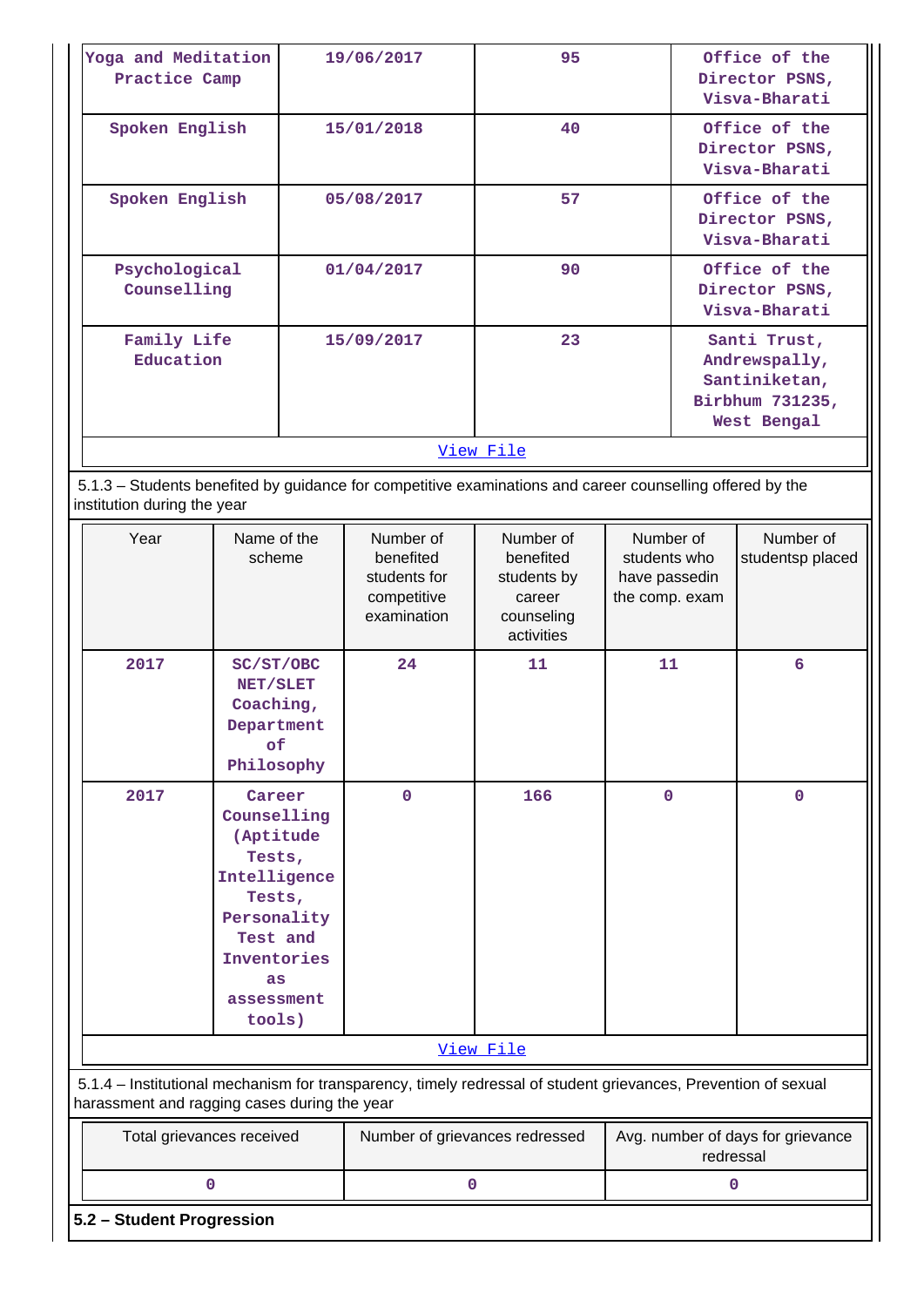|                                                                                                                                                                                                                                                                                                                                               | On campus                                                                     |                                   |                                                                                                                                       | Off campus                                                                       |                                     |
|-----------------------------------------------------------------------------------------------------------------------------------------------------------------------------------------------------------------------------------------------------------------------------------------------------------------------------------------------|-------------------------------------------------------------------------------|-----------------------------------|---------------------------------------------------------------------------------------------------------------------------------------|----------------------------------------------------------------------------------|-------------------------------------|
|                                                                                                                                                                                                                                                                                                                                               |                                                                               |                                   |                                                                                                                                       |                                                                                  |                                     |
| Nameof<br>organizations<br>visited                                                                                                                                                                                                                                                                                                            | Number of<br>students<br>participated                                         | Number of<br>stduents placed      | <b>Nameof</b><br>organizations<br>visited                                                                                             | Number of<br>students<br>participated                                            | Number of<br>stduents placed        |
| Livelihood<br>Mission,<br>Smile<br>Foundation,<br>Kolkata,<br>ASSEFA,<br>Piramal<br>Foundation,<br>Srijan<br>Foundation,<br>Piramal<br>Swasthya,<br>Seba Socioec<br>onomic<br>Progress<br>Foundation,<br>Kulick Milk<br>Union, BKS,<br>ACID,<br>Shining Eye,<br>Vikramshila,<br><b>TATA Tea</b><br>Garden,<br>CINI,<br>Shining Eye,<br>Sambad | 37                                                                            | 33                                | Ishlampur Ra<br>mkrishnapall<br>y Rural<br>Welfare<br>Society<br>$(IRRWS)$ ,<br>Akanksha<br>Foundation,<br>Smile<br>Foundation<br>etc | 13                                                                               | 9                                   |
|                                                                                                                                                                                                                                                                                                                                               |                                                                               |                                   | View File                                                                                                                             |                                                                                  |                                     |
|                                                                                                                                                                                                                                                                                                                                               | 5.2.2 - Student progression to higher education in percentage during the year |                                   |                                                                                                                                       |                                                                                  |                                     |
| Year                                                                                                                                                                                                                                                                                                                                          | Number of<br>students<br>enrolling into<br>higher education                   | Programme<br>graduated from       | Depratment<br>graduated from                                                                                                          | Name of<br>institution joined                                                    | Name of<br>programme<br>admitted to |
| 2017                                                                                                                                                                                                                                                                                                                                          | 1                                                                             | Five-Year<br>Integrated<br>M. Sc. | Integrated<br>Science                                                                                                                 | University<br>of Illinois,<br>Chicago                                            | Ph. D. in<br>Chemistry              |
| 2017                                                                                                                                                                                                                                                                                                                                          | $\mathbf{1}$                                                                  | M.Sc. Enviro<br>nmental           | Department<br>of Environme<br>ntal Studies                                                                                            | <b>Doon</b><br>University                                                        | M. Tech.                            |
|                                                                                                                                                                                                                                                                                                                                               |                                                                               | <b>Studies</b>                    |                                                                                                                                       |                                                                                  |                                     |
| 2017                                                                                                                                                                                                                                                                                                                                          | 16                                                                            | M.Sc. in<br>Mathematics           | Department<br>of<br>Mathematics                                                                                                       | IIT,<br>Kharagpur;<br>IIEST,<br>Shibpur;<br>IIT,<br>Roorkee;<br>NIT,<br>Durgapur | Ph.D. in<br>Mathematics<br>M Tech.  |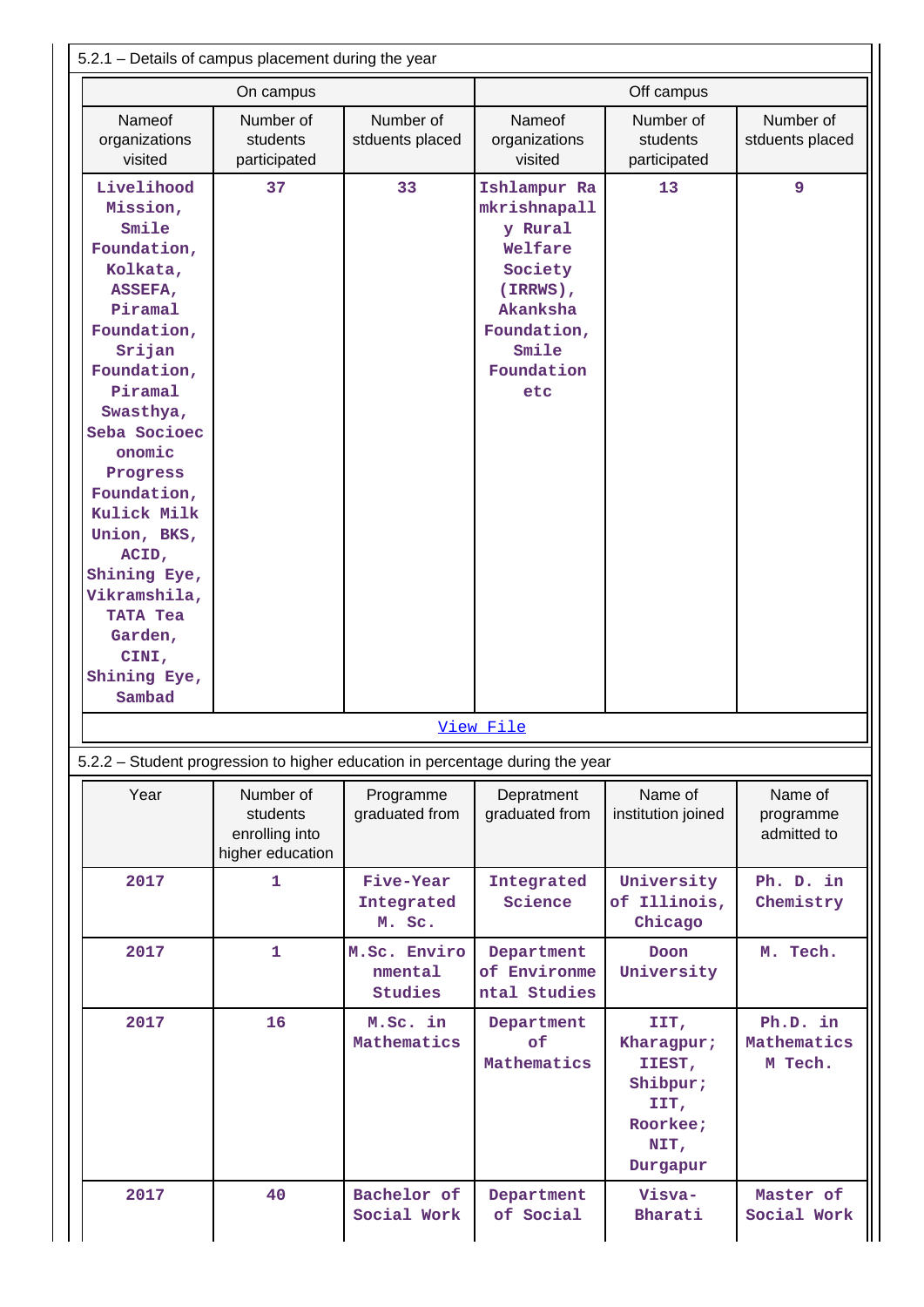|      |                                                                                                  |                                                                                                                            | Work                                                                                                                                   | University<br>St. Xavier's<br>University,<br>Kolkata Tata<br>Institute of<br>Social<br>Sciences<br>Azim Premji<br>University<br>NIT,<br>Durgapur | M.A. Social<br>Work (Public<br>Health) M.A<br>in<br>Development<br>Studies |  |  |  |  |
|------|--------------------------------------------------------------------------------------------------|----------------------------------------------------------------------------------------------------------------------------|----------------------------------------------------------------------------------------------------------------------------------------|--------------------------------------------------------------------------------------------------------------------------------------------------|----------------------------------------------------------------------------|--|--|--|--|
| 2017 | 60                                                                                               | Bachelor of<br>Music                                                                                                       | Department<br>of Rabindra<br>Sangit,<br>Dance and<br>Drama                                                                             | Visva<br>Bharati<br>University                                                                                                                   | Master of<br>Music                                                         |  |  |  |  |
| 2017 | 1                                                                                                | M. Sc. (Ag.)<br>Agronomy                                                                                                   | Department<br>of Agronomy                                                                                                              | I.A.R.I.,<br>New Delhi                                                                                                                           | Ph. D. in<br>Agronomy                                                      |  |  |  |  |
| 2017 | 5                                                                                                | M.Sc. (Ag.)<br>Plant<br>Protection<br>with special<br>ization in<br>Plant<br>Pathology<br>and<br>Agricltural<br>Entomology | Department<br>of Plant<br>Protection                                                                                                   | <b>ICAR</b><br>Institutes<br>and State<br>Agriculture<br>Universities                                                                            | PhD in Soil<br>Science                                                     |  |  |  |  |
| 2017 | $\mathbf{1}$                                                                                     | M.Sc. (Ag.)<br>Soil Science<br>and<br>Agricultural<br>Chemistry                                                            | Department<br>of Soil<br>Science and A<br>gricultural<br>Chemistry,<br>Institute of<br>Agriculture,<br>Visva-<br>Bharati<br>University | Soil Science<br>and Ag.<br>Chemistry,<br>Institute of<br>Agriculture,<br>Visva-<br>Bharati<br>University                                         | Ph.D.in Soil<br>Science                                                    |  |  |  |  |
| 2017 | 1                                                                                                | M.Sc. (Ag.)<br>Soil Science<br>and<br>Agricultural<br>Chemistry                                                            | Department<br>of Soil<br>Science and<br>Agricultural<br>Chemistry,<br>Institute of<br>Agriculture,<br>Visva-<br>Bharati<br>University  | Uttar Bhanga<br>KrishiVisvav<br>idhyalaya,<br>West Bengal                                                                                        | Ph.D.in Soil<br>Science                                                    |  |  |  |  |
| 2017 | $\overline{2}$                                                                                   | M.Sc. (Ag.)<br>Agricultural<br>Extension                                                                                   | Department<br>of<br>Agricultural<br>Extension                                                                                          | <b>GBPUANT,</b><br>Pantnagar<br>and Nagaland<br>University                                                                                       | Ph.D. in<br>Agricultural<br>Extension                                      |  |  |  |  |
|      |                                                                                                  |                                                                                                                            | View File                                                                                                                              |                                                                                                                                                  |                                                                            |  |  |  |  |
|      | 5.2.3 - Students qualifying in state/ national/ international level examinations during the year |                                                                                                                            |                                                                                                                                        |                                                                                                                                                  |                                                                            |  |  |  |  |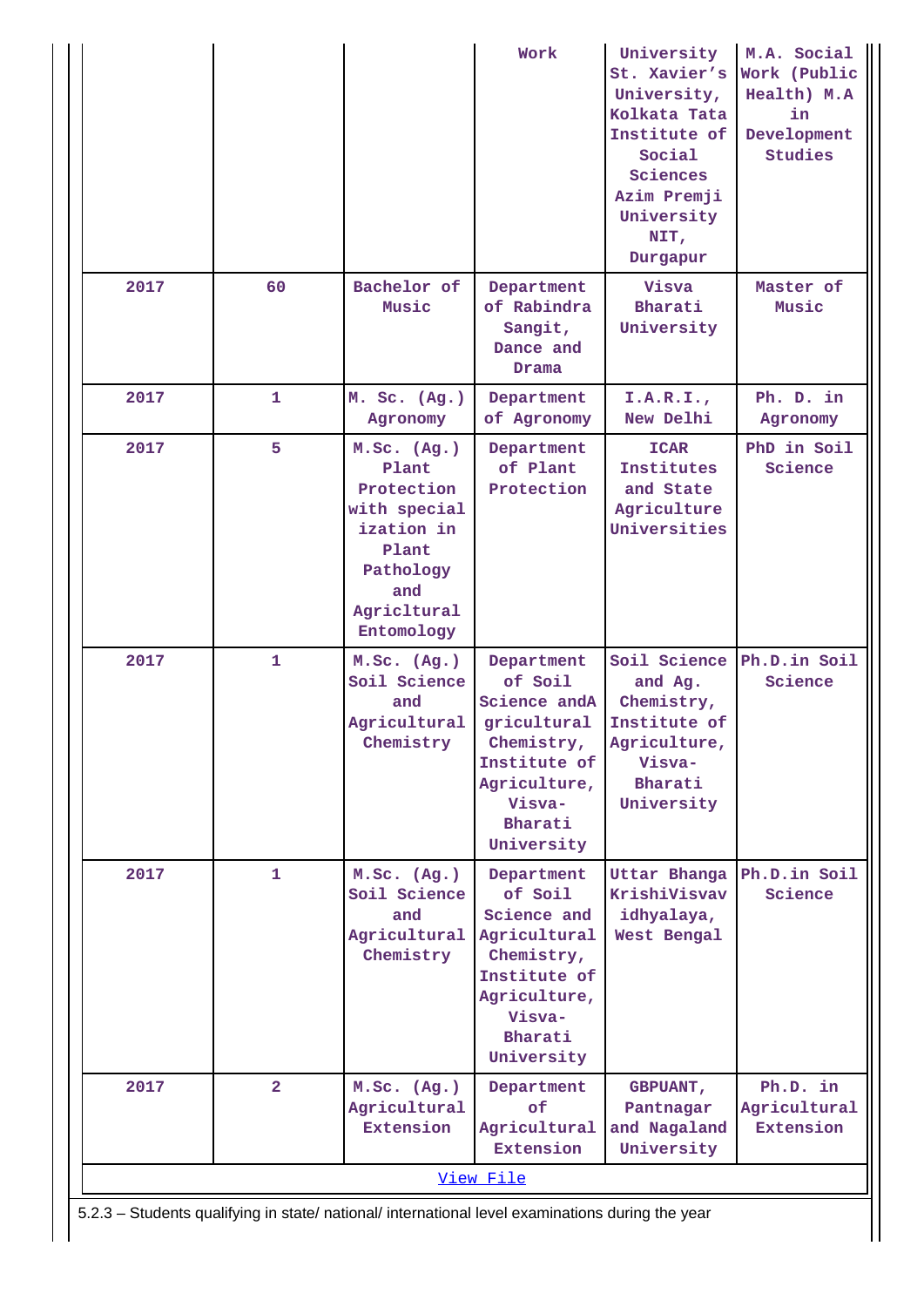(eg:NET/SET/SLET/GATE/GMAT/CAT/GRE/TOFEL/Civil Services/State Government Services)

| Items        | Number of students selected/ qualifying |  |  |  |  |
|--------------|-----------------------------------------|--|--|--|--|
| <b>NET</b>   | 70                                      |  |  |  |  |
| <b>SET</b>   | 47                                      |  |  |  |  |
| <b>GATE</b>  | 22                                      |  |  |  |  |
| <b>GRE</b>   | 2                                       |  |  |  |  |
| <b>TOFEL</b> |                                         |  |  |  |  |
| Any Other    | 14                                      |  |  |  |  |
| View File    |                                         |  |  |  |  |

| 5.2.4 – Sports and cultural activities / competitions organised at the institution level during the year                        |                     |                               |  |  |  |  |  |
|---------------------------------------------------------------------------------------------------------------------------------|---------------------|-------------------------------|--|--|--|--|--|
| Activity                                                                                                                        | Level               | <b>Number of Participants</b> |  |  |  |  |  |
| Inter-Village Football<br>Tournament                                                                                            | Local Village Level | 100                           |  |  |  |  |  |
| Kallol Pal and Tapas<br>Mahato Invitation<br>Football Tournament                                                                | Inter Institutional | 500                           |  |  |  |  |  |
| Women Football Tournament                                                                                                       | Local level         | 100                           |  |  |  |  |  |
| The RBI Policy<br>Challenge-2018 (Essay<br>Competition)                                                                         | Institutional       | 4                             |  |  |  |  |  |
| Inter-University Cultural<br>cum Selection Trial                                                                                | Institutional       | 352                           |  |  |  |  |  |
| Performance of Tagore<br>songs on the occasion of<br>Varsha MangaL at Natya<br>Ghar Santiniketan<br>(16/08/2017)                | Institutional       | 70                            |  |  |  |  |  |
| Performance on the<br>occasion of Independence<br>Day at Natya Ghar,<br>Santiniketan (15/08/2017)                               | Institutional       | 60                            |  |  |  |  |  |
| Performance of Tagore<br>songs on the occasion of<br>Briksha Ropan<br>(08/08/2017)                                              | Institutional       | 35                            |  |  |  |  |  |
| Performance of Tagore<br>songs on the occasion of<br>Book release, at Granthan<br>Vibhaga Stall, Visva-<br>Bharati (08/08/2017) | Institutional       | 10                            |  |  |  |  |  |
| Performance of Tagore<br>songs on the occasion of<br>22 Sraban Mandir<br>(08/08/2017)                                           | Institutional       | 45                            |  |  |  |  |  |
|                                                                                                                                 | View File           |                               |  |  |  |  |  |

# **5.3 – Student Participation and Activities**

5.3.1 – Number of awards/medals for outstanding performance in sports/cultural activities at national/international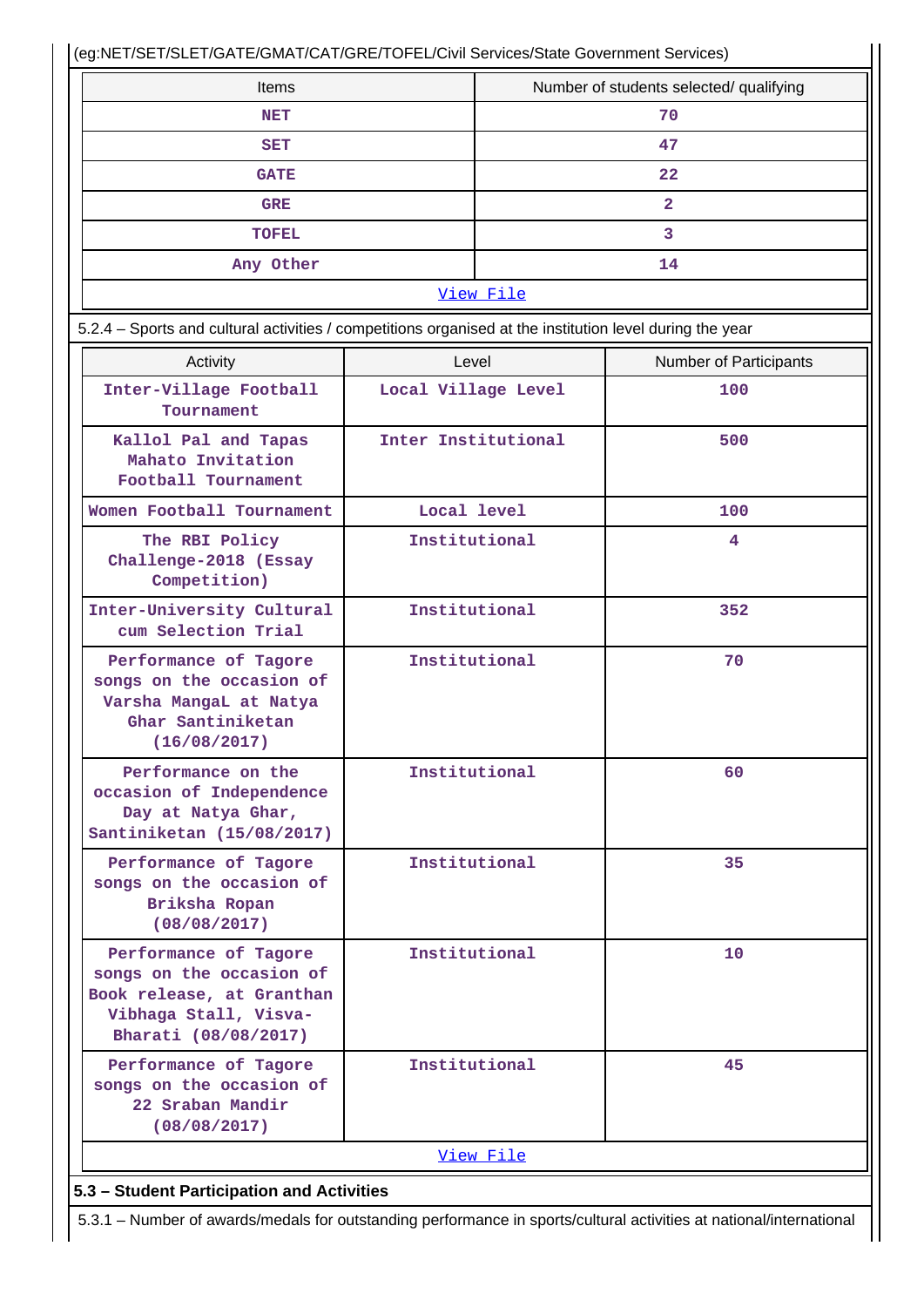| level (award for a team event should be counted as one)                      |                                                                                                                                                                                                                                                                                                                                                                                                                                                                                                                               |                           |                                   |                                     |                      |                        |  |  |
|------------------------------------------------------------------------------|-------------------------------------------------------------------------------------------------------------------------------------------------------------------------------------------------------------------------------------------------------------------------------------------------------------------------------------------------------------------------------------------------------------------------------------------------------------------------------------------------------------------------------|---------------------------|-----------------------------------|-------------------------------------|----------------------|------------------------|--|--|
| Year                                                                         | Name of the<br>award/medal                                                                                                                                                                                                                                                                                                                                                                                                                                                                                                    | National/<br>Internaional | Number of<br>awards for<br>Sports | Number of<br>awards for<br>Cultural | Student ID<br>number | Name of the<br>student |  |  |
| 2017                                                                         | 3rd<br>position<br>in Photogr<br>aphy,<br>Young<br>Artists<br>camp, 21st<br>National<br>Youth<br>festival,<br>2017,<br>Ministry<br>of Youth<br>affairs<br>and<br>Sports,<br>GoI.                                                                                                                                                                                                                                                                                                                                              | National                  | 0                                 | $\mathbf{1}$                        | 3323161603           | Arnab<br>Duttagupta    |  |  |
|                                                                              |                                                                                                                                                                                                                                                                                                                                                                                                                                                                                                                               |                           |                                   |                                     |                      |                        |  |  |
|                                                                              |                                                                                                                                                                                                                                                                                                                                                                                                                                                                                                                               |                           | View File                         |                                     |                      |                        |  |  |
|                                                                              | 5.3.2 - Activity of Student Council & representation of students on academic & administrative bodies/committees of<br>the institution (maximum 500 words)                                                                                                                                                                                                                                                                                                                                                                     |                           |                                   |                                     |                      |                        |  |  |
|                                                                              | other responsibilities in the hostel management practices. They also take part<br>as stakeholder for different programmes organized in the unicersity. Two<br>students from Bhasha Bhavana have been nominated, one male and one female, to<br>the Gender Sensitization Committee of Bhasha-Bhavana, Visva-Bharati Unversity.<br>This nomination is in accordance with UGC guidelines for gender sensitization<br>within the university community. (Centre for Modern European Languages,<br>Literatures and Culture Studies) |                           |                                   |                                     |                      |                        |  |  |
| 5.4 - Alumni Engagement                                                      |                                                                                                                                                                                                                                                                                                                                                                                                                                                                                                                               |                           |                                   |                                     |                      |                        |  |  |
|                                                                              | 5.4.1 - Whether the institution has registered Alumni Association?                                                                                                                                                                                                                                                                                                                                                                                                                                                            |                           |                                   |                                     |                      |                        |  |  |
| <b>No</b>                                                                    |                                                                                                                                                                                                                                                                                                                                                                                                                                                                                                                               |                           |                                   |                                     |                      |                        |  |  |
|                                                                              |                                                                                                                                                                                                                                                                                                                                                                                                                                                                                                                               |                           |                                   |                                     |                      |                        |  |  |
|                                                                              | 5.4.2 - No. of registered Alumni:                                                                                                                                                                                                                                                                                                                                                                                                                                                                                             |                           |                                   |                                     |                      |                        |  |  |
|                                                                              |                                                                                                                                                                                                                                                                                                                                                                                                                                                                                                                               |                           |                                   |                                     |                      |                        |  |  |
|                                                                              |                                                                                                                                                                                                                                                                                                                                                                                                                                                                                                                               |                           | 0                                 |                                     |                      |                        |  |  |
|                                                                              | 5.4.3 - Alumni contribution during the year (in Rupees) :                                                                                                                                                                                                                                                                                                                                                                                                                                                                     |                           |                                   |                                     |                      |                        |  |  |
|                                                                              |                                                                                                                                                                                                                                                                                                                                                                                                                                                                                                                               |                           | 0                                 |                                     |                      |                        |  |  |
|                                                                              | 5.4.4 - Meetings/activities organized by Alumni Association:                                                                                                                                                                                                                                                                                                                                                                                                                                                                  |                           |                                   |                                     |                      |                        |  |  |
|                                                                              |                                                                                                                                                                                                                                                                                                                                                                                                                                                                                                                               |                           | 0 <sup>0</sup>                    |                                     |                      |                        |  |  |
|                                                                              | <b>CRITERION VI - GOVERNANCE, LEADERSHIP AND MANAGEMENT</b>                                                                                                                                                                                                                                                                                                                                                                                                                                                                   |                           |                                   |                                     |                      |                        |  |  |
|                                                                              | 6.1 - Institutional Vision and Leadership                                                                                                                                                                                                                                                                                                                                                                                                                                                                                     |                           |                                   |                                     |                      |                        |  |  |
| words)                                                                       | 6.1.1 – Mention two practices of decentralization and participative management during the last year (maximum 500                                                                                                                                                                                                                                                                                                                                                                                                              |                           |                                   |                                     |                      |                        |  |  |
| 1. Administrative responsibilitive are shared with feloow faculty members at |                                                                                                                                                                                                                                                                                                                                                                                                                                                                                                                               |                           |                                   |                                     |                      |                        |  |  |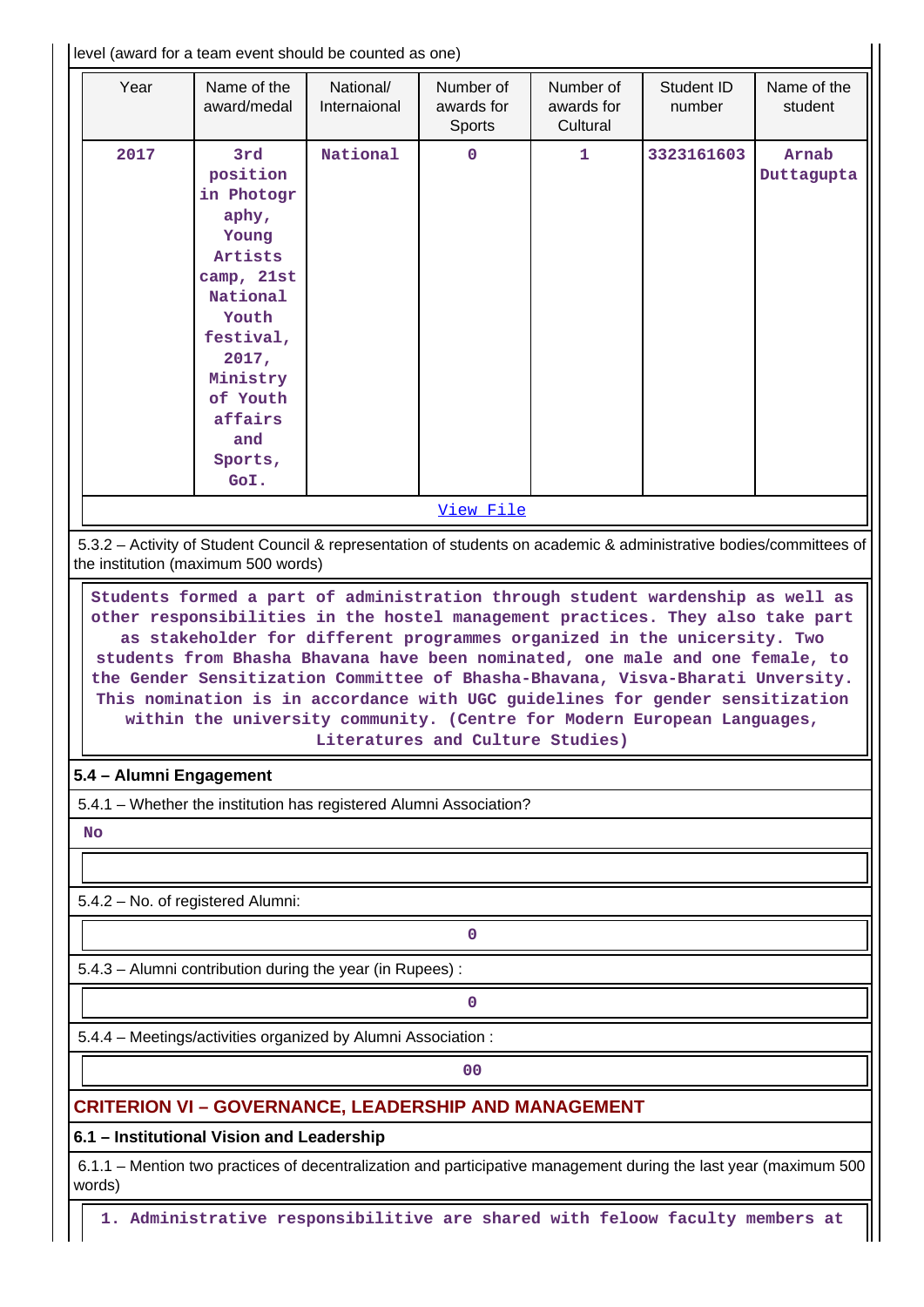**all stages from highest dministrative post like Finance Officer to responsible academic role like student mentorship. 2. The decisions are made through tow great decision-making bodies called Exevcutive Council and Academic Council. In both these decision-making bodies, proportionate representations are ensured for discusiin and implementation of policies. The Academic Council is honoured with learned Professors of the University.**

6.1.2 – Does the institution have a Management Information System (MIS)?

*Yes* 

#### **6.2 – Strategy Development and Deployment**

6.2.1 – Quality improvement strategies adopted by the institution for each of the following (with in 100 words each):

| <b>Strategy Type</b>       | <b>Details</b>                                                                                                                                                                                                                                                                                                                                                                                                                                                                                                                                                                                                                                                                                                                                                                                                                                                                                                                                                                                                                                                                                                                                              |
|----------------------------|-------------------------------------------------------------------------------------------------------------------------------------------------------------------------------------------------------------------------------------------------------------------------------------------------------------------------------------------------------------------------------------------------------------------------------------------------------------------------------------------------------------------------------------------------------------------------------------------------------------------------------------------------------------------------------------------------------------------------------------------------------------------------------------------------------------------------------------------------------------------------------------------------------------------------------------------------------------------------------------------------------------------------------------------------------------------------------------------------------------------------------------------------------------|
| Curriculum Development     | Visva-Bharati introduced the CBCS<br>system in all its undergraduate courses<br>of studies from the 2017-18 academic<br>session. This necessitated in major<br>overhauling of all components and<br>structures of syllabi and course<br>contents following the guidelines of<br>UGC on minimum course curriculum for<br>undergraduate courses under CBCS.<br>Multiple shared courses and the ability<br>to opt for courses across a wide range<br>of disciplines have gone down very well<br>with our students. At the same time,<br>impetus and emphasis are given to<br>curriculum that is in sync with the<br>competitive academic examinations like<br>NET, SET and GATE/SAT. Independence of<br>thought and rational reasoning are<br>highlights of the basic course design<br>aligned with the latest tool and<br>machine driven approach and pedagogy.<br>Multiple check points in Boards of<br>Studies, Research Boards and Institute<br>Boards keep the various curricula trim<br>and contemporary in addition to their<br>advisory role. Similar revisions in<br>curricula were also undertaken at the<br>postgraduate, MPhil and PhD programmes. |
| Teaching and Learning      | A myriad variety of teaching and<br>learning processes are in use at Visva-<br>Bharati: classroom lectures and<br>demonstrations, discussions,<br>study/field trips and tours,<br>collaborations, internships,<br>presentations, seminars, workshops,<br>projects, tutorials and the like. All<br>such teaching systems are linked to the<br>learning and outcome processes as have<br>been set out in the introduction to the<br>syllabi and are enumerated to the<br>students at the beginning of each<br>semester.                                                                                                                                                                                                                                                                                                                                                                                                                                                                                                                                                                                                                                       |
| Examination and Evaluation | 20 of weightage of semester marks are                                                                                                                                                                                                                                                                                                                                                                                                                                                                                                                                                                                                                                                                                                                                                                                                                                                                                                                                                                                                                                                                                                                       |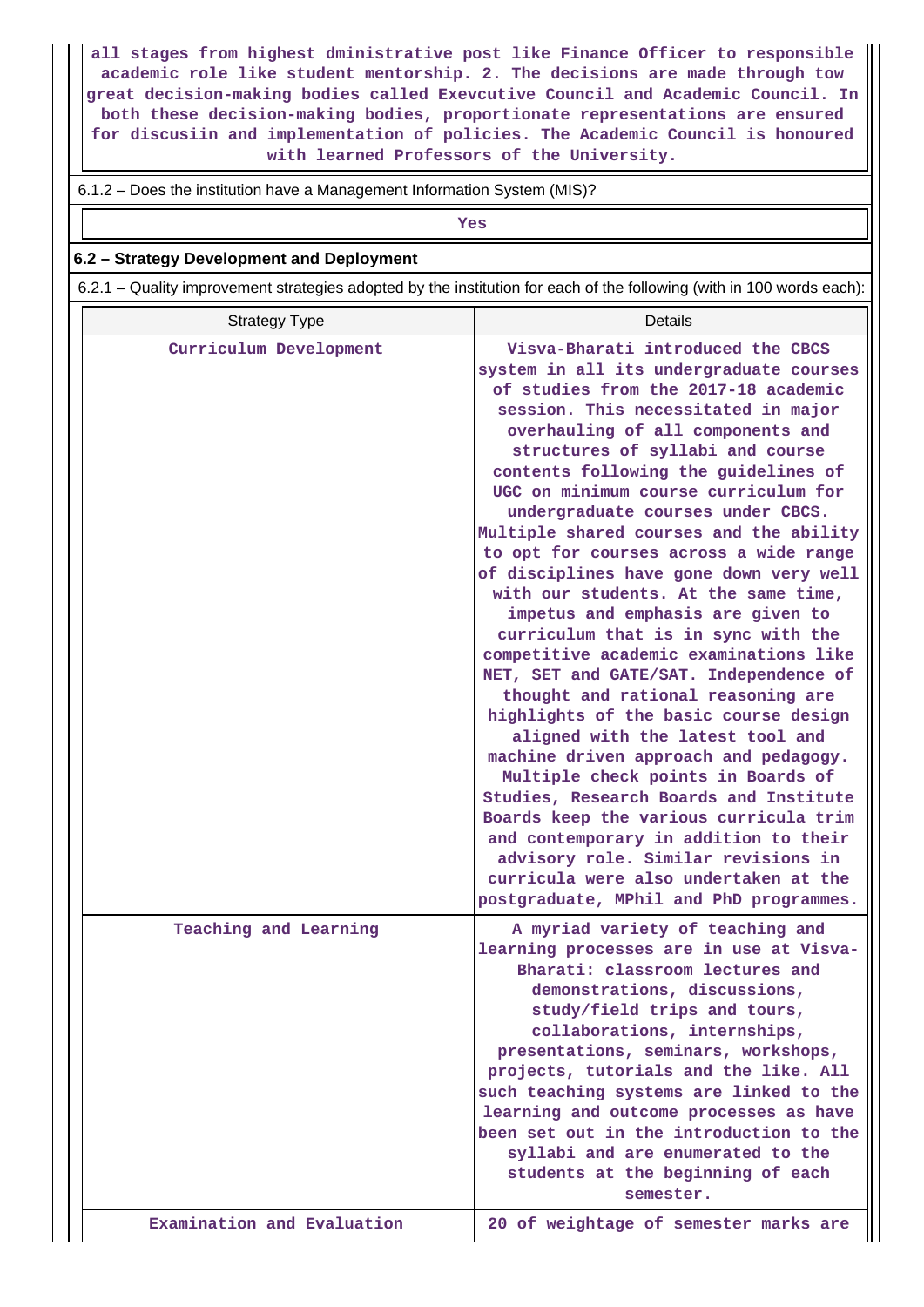|  |                                                               | assigned to the continuous internal<br>assessment that are conducted through a<br>variety of examination modules like<br>viva-voce, quizzes, presentation,<br>assignments, classroom sit-down tests<br>and the like while the end-semester<br>examination carries 80 of the marks<br>distribution. Evaluation and<br>publication of results are strictly<br>monitored so that confidentiality is<br>maintained throughout. Patterns of<br>questions are shuffled and due care is<br>taken to stick to the prescribed and<br>published learning outcomes and course<br>objectives. All examinations and<br>declaration of results are maintained<br>on a strict schedule and options for re-<br>evaluation of answer scripts are in<br>place.                                                                                                                                                                                                                                                                                                                                                                                                              |
|--|---------------------------------------------------------------|-----------------------------------------------------------------------------------------------------------------------------------------------------------------------------------------------------------------------------------------------------------------------------------------------------------------------------------------------------------------------------------------------------------------------------------------------------------------------------------------------------------------------------------------------------------------------------------------------------------------------------------------------------------------------------------------------------------------------------------------------------------------------------------------------------------------------------------------------------------------------------------------------------------------------------------------------------------------------------------------------------------------------------------------------------------------------------------------------------------------------------------------------------------|
|  | Research and Development                                      | Emphasis and importance in the academic<br>calendar is given to higher research<br>degrees like MPhil and PhD as well as<br>the various projects undertaken by<br>single departments/investigator or join<br>collaborative efforts. Formal research<br>projects and department special<br>assistance under various government<br>sponsored/funded/recognised schemes<br>like UGC-DRS-SAP and DST-FIST are in<br>place in many departments across the<br>university. Scholars, teachers and<br>project fellows are expected and<br>encouraged to contribute to reputed<br>journals at the national and<br>international level with indexing at<br>the SCOPUS and Web of Science<br>databases. Academic research bodies and<br>committees are formed at various levels<br>- department, schools, university - to<br>look into the relevance, scope,<br>exchange of expertise, infrastructure-<br>sharing and authenticity of research<br>proposals. Faculty members are actively<br>encouraged to participate in teacher<br>training programmes to get acquainted<br>with modern pedagogical skills and<br>contemporary patterns of academic<br>discourses. |
|  | Library, ICT and Physical<br>Infrastructure / Instrumentation | Visva-Bharati has multiple specialised<br>libraries in various departments and<br>schools that cater to the streamlined<br>archival knowledge for the use of<br>students, teachers, employees and<br>visitors. The Central Library is the<br>flagship of the university and like the<br>other libraries house e-journals and<br>various other e-resources through the                                                                                                                                                                                                                                                                                                                                                                                                                                                                                                                                                                                                                                                                                                                                                                                     |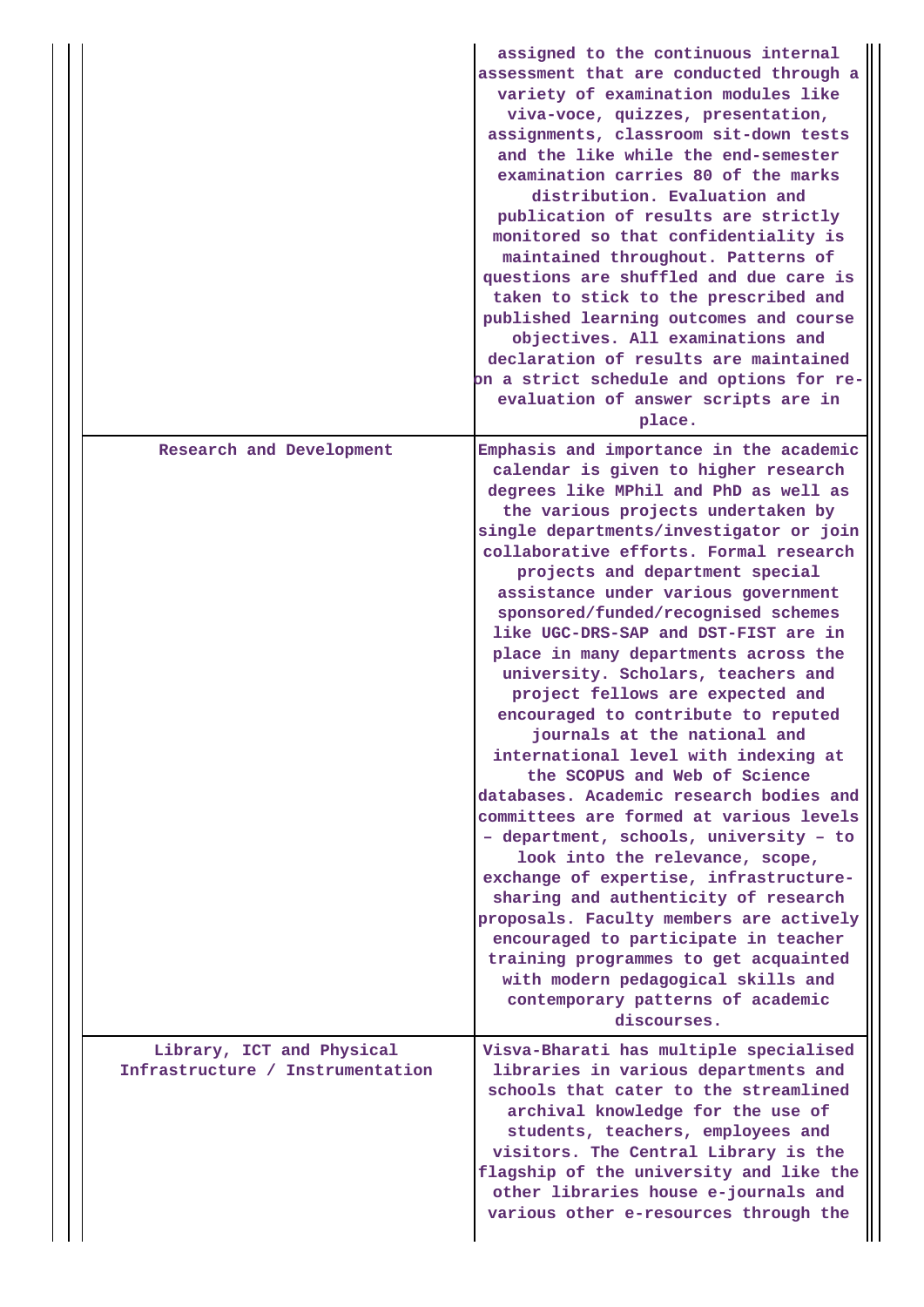|                                      | INFLIBNET running on multiple service<br>providers including the National<br>Knowledge Network (NKN). There are a<br>few smart classrooms and numerous<br>classrooms equipped with LCD projection<br>and audio-visual systems galleries,<br>seminar halls, conference rooms are<br>also similarly equipped. Internet<br>connectivity is available throughout<br>the two campuses and wireless-fidelity<br>(Wi-Fi) connection had also been<br>introduced and is of immense benefit to<br>offices, classrooms, academic<br>departments, museums, hostels, hospital<br>and guest houses. For safety and<br>security purposes, CCTVs are installed<br>in key locations in the campus while<br>construction and repair of physical<br>infrastructure is an ongoing process. |
|--------------------------------------|-------------------------------------------------------------------------------------------------------------------------------------------------------------------------------------------------------------------------------------------------------------------------------------------------------------------------------------------------------------------------------------------------------------------------------------------------------------------------------------------------------------------------------------------------------------------------------------------------------------------------------------------------------------------------------------------------------------------------------------------------------------------------|
| Human Resource Management            | Visva-Bharati advises and supports all<br>members of the faculty and<br>administration in undertaking frequent<br>government and industry approved<br>training and faculty development<br>programmes in the line of refresher<br>courses, orientation programmes and the<br>like. Regular and transparent<br>promotions and career advancement<br>opportunities are accorded in line with<br>the latest government guidelines. Pay<br>packages are at par with the best<br>government universities in India and<br>leave and other perks as per rules are<br>smoothly granted                                                                                                                                                                                           |
| Industry Interaction / Collaboration | Students from the various departments<br>and schools of Visva-Bharati frequently<br>participate in career placement<br>programmes organised by individual<br>departments or by the office of the<br>Dean of Students' Welfare where they<br>have got into reputed corporate,<br>business and government organisations<br>like Oracle, HP, Amazon and the like.<br>MoUs are in place with several<br>universities and educational<br>institutions in India and abroad where<br>exchange of knowledge and personnel are<br>regular features of the interface with<br>the world outside the classroom.<br>Leading members of the corporate and<br>academic worlds are incited to seminars<br>and workshops for interaction with<br>students, faculty and officers.         |
| Admission of Students                | Visva-Bharati follows a mixed format of<br>admissions with the application being<br>done online while the actual<br>counselling is done offline posting of                                                                                                                                                                                                                                                                                                                                                                                                                                                                                                                                                                                                              |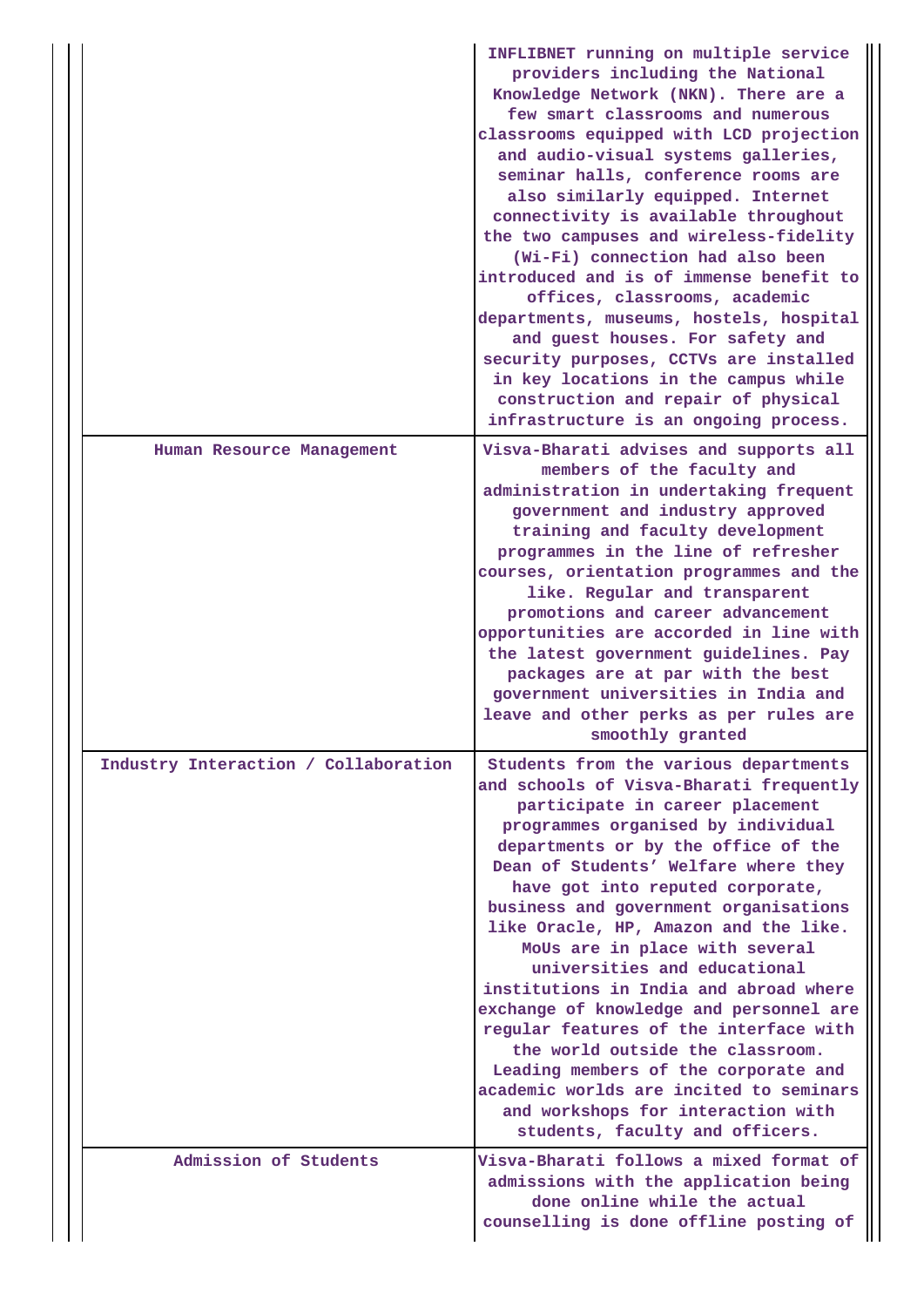| merit lists and payments are done       |
|-----------------------------------------|
| online. Admissions to the undergraduate |
| courses are usually done through        |
| machine generated merit lists while the |
| postgraduate, MPhil and PhD intakes are |
| through a rigorous process of written   |
| admission tests with a final viva-voce  |
| for the latter two courses of study     |
| throughout these processes strict       |
| adherence to government policies of     |
| reservation are followed at all times.  |
| Admissions to the certificate,          |
| diploma/advanced diploma and casual     |
| courses for foreigners are done after   |
| the students are admitted to the        |
| regular courses so that newly admitted  |
| students may also join these courses.   |

# 6.2.2 – Implementation of e-governance in areas of operations:

| E-governace area              | Details                                                                                                                                                                                                                                                                                                                                                                                                                                                                                                                                                                                                            |
|-------------------------------|--------------------------------------------------------------------------------------------------------------------------------------------------------------------------------------------------------------------------------------------------------------------------------------------------------------------------------------------------------------------------------------------------------------------------------------------------------------------------------------------------------------------------------------------------------------------------------------------------------------------|
| Finance and Accounts          | E filing and online payments                                                                                                                                                                                                                                                                                                                                                                                                                                                                                                                                                                                       |
| Student Admission and Support | Online application through<br>http://vbu.ucanapply.com.                                                                                                                                                                                                                                                                                                                                                                                                                                                                                                                                                            |
| Examination                   | Appointments of paper-setters,<br>examiners, reviewers, hall-<br>invigilators are done online. There is<br>an online support system for the<br>students, faculties and tabulators<br>also. The students can register online,<br>fill up examination forms, get admit<br>cards and results online. Evaluated<br>scores are tabulated in both online and<br>manual mode to avoid any discrepancy.<br>Results, marksheets, provisional<br>certificate, original degree<br>certificate, various reports, migration<br>certificate etc. are prepared through<br>the present automated examination<br>management system. |

# **6.3 – Faculty Empowerment Strategies**

 6.3.1 – Teachers provided with financial support to attend conferences / workshops and towards membership fee of professional bodies during the year

| Year | Name of Teacher | Name of conference/<br>workshop attended<br>for which financial<br>support provided | Name of the<br>professional body for<br>which membership<br>fee is provided | Amount of support |
|------|-----------------|-------------------------------------------------------------------------------------|-----------------------------------------------------------------------------|-------------------|
| 2018 | Mahasweta Nandi | International<br>Conference on<br>Chemistry for<br>Human Developme<br>$nt-2018$     | <b>NA</b>                                                                   | 10000             |
| 2018 | Subrata Mondal  | XX National<br>Conference on A<br>erobiology-2018                                   | <b>NA</b>                                                                   | 7825              |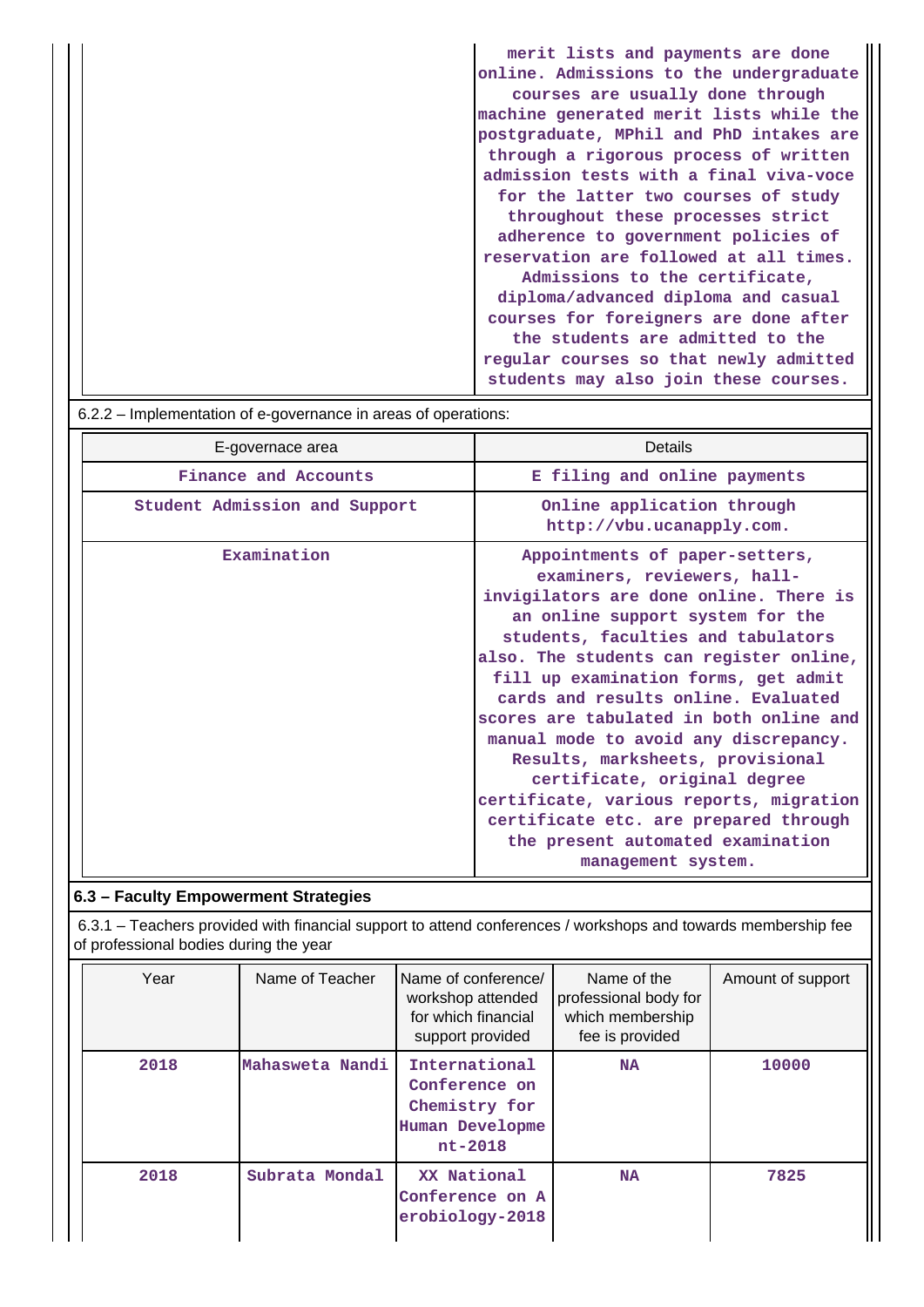|                                                 |                                                                                                                                                                             |                                                                                                   | : Airborne<br>Pollen and<br>Spores:<br>Assessment,<br>Impact and<br>Scope", held at<br>the Department<br>of Botany, Sant<br>Gadge Baba<br>Amravati<br>University,<br>Amravati, 2018                        |            |                                                  |                                                      |
|-------------------------------------------------|-----------------------------------------------------------------------------------------------------------------------------------------------------------------------------|---------------------------------------------------------------------------------------------------|------------------------------------------------------------------------------------------------------------------------------------------------------------------------------------------------------------|------------|--------------------------------------------------|------------------------------------------------------|
| 2017                                            |                                                                                                                                                                             | Chowdhury<br>Habibur Rahaman                                                                      | XXVIIth Conf.<br>of IAAT and<br>International<br>Symposium on<br>"Plant<br>Systematics:<br>Priorities and<br>Challenges"<br>held at Delhi<br>University,<br>Delhi during 10<br>$/11/2017 - 12/11/$<br>2017 | <b>NA</b>  |                                                  | 10000                                                |
|                                                 |                                                                                                                                                                             |                                                                                                   | View File                                                                                                                                                                                                  |            |                                                  |                                                      |
| teaching and non teaching staff during the year |                                                                                                                                                                             |                                                                                                   | 6.3.2 - Number of professional development / administrative training programmes organized by the University for                                                                                            |            |                                                  |                                                      |
| Year                                            | Title of the<br>professional<br>development<br>programme<br>organised for<br>teaching staff                                                                                 | Title of the<br>administrative<br>training<br>programme<br>organised for<br>non-teaching<br>staff | From date                                                                                                                                                                                                  | To Date    | Number of<br>participants<br>(Teaching<br>staff) | Number of<br>participants<br>(non-teaching<br>staff) |
| 2017                                            | 9-Day Docu<br>mentary<br>Film<br>Making<br>Workshop<br>Organized<br>by Films<br>Division,<br>Govt. of<br>India and<br>Visva-<br>Bharati Un<br>iversity,<br>Santiniket<br>an | <b>NA</b>                                                                                         | 04/09/2017                                                                                                                                                                                                 | 12/09/2017 | 1                                                | $\mathbf{0}$                                         |
| 2017                                            | Kala<br>Bhavana<br>Teachers<br>Reverse<br>Painting                                                                                                                          | Kala<br><b>Bhavana</b><br><b>Teachers</b><br>Reverse<br>Painting                                  | 05/09/2017                                                                                                                                                                                                 | 09/09/2017 | 8                                                | $\mathbf{1}$                                         |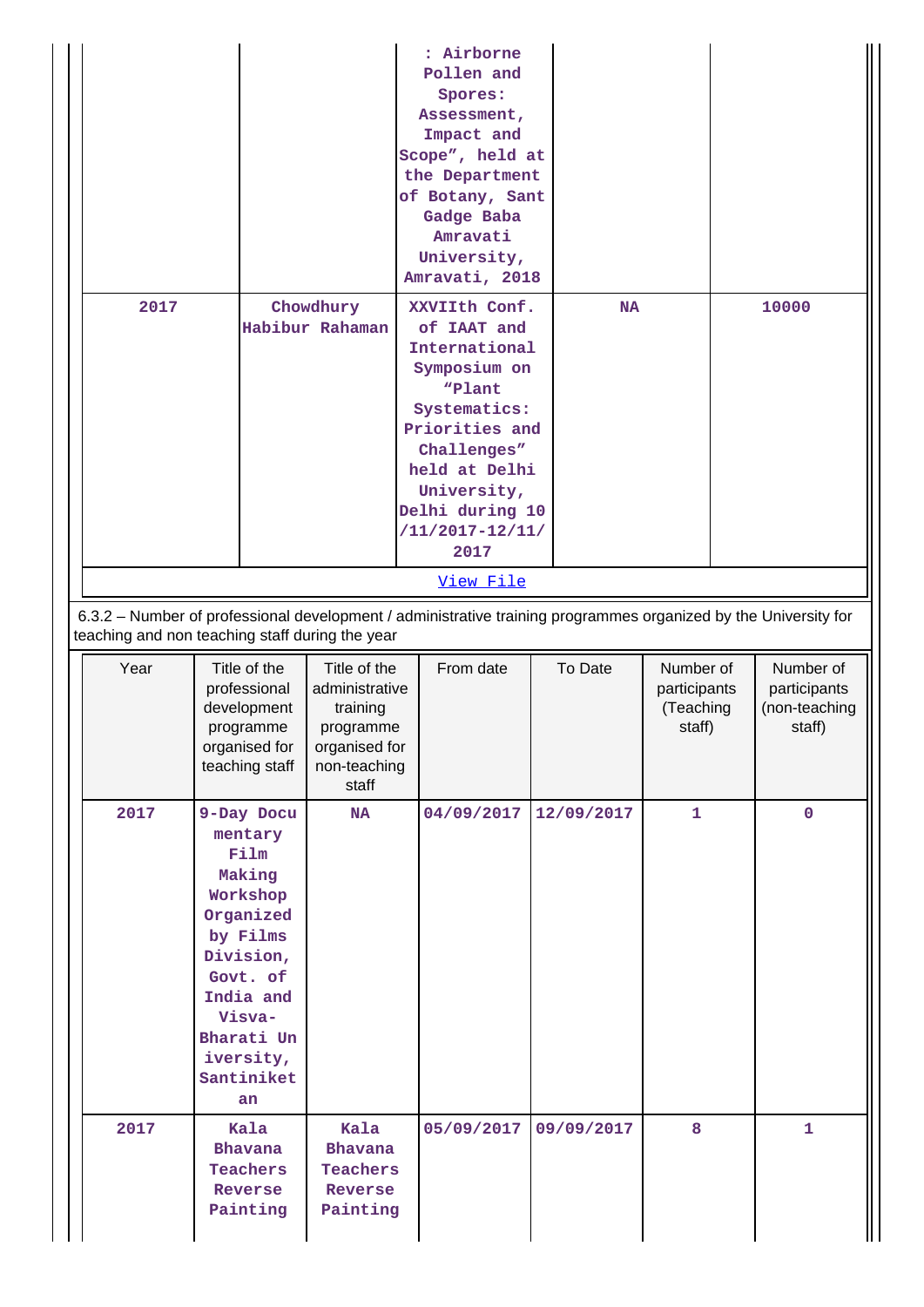|                                                                                                                                                                                                              | workshop                                                                                                                                                                                   | workshop                           |            |            |  |                |  |  |
|--------------------------------------------------------------------------------------------------------------------------------------------------------------------------------------------------------------|--------------------------------------------------------------------------------------------------------------------------------------------------------------------------------------------|------------------------------------|------------|------------|--|----------------|--|--|
|                                                                                                                                                                                                              |                                                                                                                                                                                            |                                    | View File  |            |  |                |  |  |
|                                                                                                                                                                                                              | 6.3.3 - No. of teachers attending professional development programmes, viz., Orientation Programme, Refresher<br>Course, Short Term Course, Faculty Development Programmes during the year |                                    |            |            |  |                |  |  |
| Title of the<br>professional<br>development<br>programme                                                                                                                                                     |                                                                                                                                                                                            | Number of teachers<br>who attended | From Date  | To date    |  | Duration       |  |  |
| Winter School<br>in Recent<br>advances in<br>processing<br>technologies<br>for value-<br>addition of<br>jute and allied<br>fibres                                                                            |                                                                                                                                                                                            | $\mathbf{1}$                       | 11/12/2017 | 20/12/2018 |  | $\overline{7}$ |  |  |
| Refresher<br>Course in<br>Liberal Arts,<br>(Jawaharlal<br>Nehru<br>University)                                                                                                                               |                                                                                                                                                                                            | $\mathbf{1}$                       | 26/03/2018 | 04/04/2018 |  | 28             |  |  |
| One Week School<br>on<br>'Natyashastra',<br>Indira Gandhi<br>National Centre<br>for Arts, New<br>Delhi in<br>Collaboration<br>with Aurobindo<br>Ashram, Ramgarh                                              |                                                                                                                                                                                            | $\mathbf{1}$                       | 29/10/2017 | 04/11/2018 |  | $\overline{7}$ |  |  |
| 107th<br>Orientation<br>Programme, The<br>University of<br>Burdwan,<br><b>Burdwan</b>                                                                                                                        |                                                                                                                                                                                            | $\mathbf{1}$                       | 01/08/2017 | 28/08/2017 |  | 28             |  |  |
| International<br>Training<br>Workshop on<br>major<br>communicable<br>diseases in<br>developing<br>countries<br>organized by<br>Shandong<br>Academy of<br>Medical<br>Sciences, The<br>People's<br>republic of |                                                                                                                                                                                            | 1                                  | 05/06/2017 | 24/06/2017 |  | 19             |  |  |

 $\parallel$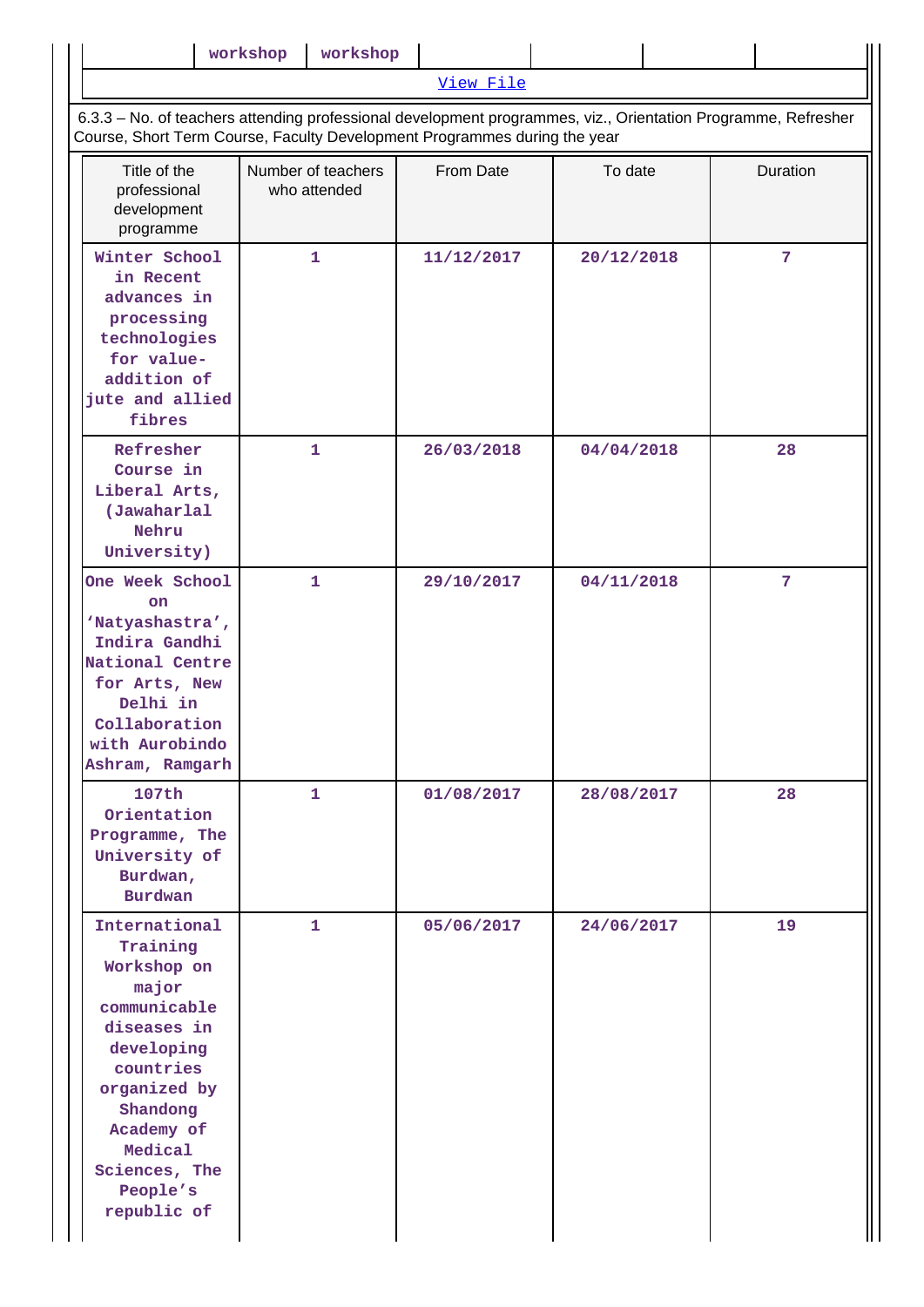| China                                                                                                                                                                                                                                      |                                                                                                                                                                                                                                            |                                                                          |                  |                 |                                                                                                                                                                                                                                            |            |                  |                   |
|--------------------------------------------------------------------------------------------------------------------------------------------------------------------------------------------------------------------------------------------|--------------------------------------------------------------------------------------------------------------------------------------------------------------------------------------------------------------------------------------------|--------------------------------------------------------------------------|------------------|-----------------|--------------------------------------------------------------------------------------------------------------------------------------------------------------------------------------------------------------------------------------------|------------|------------------|-------------------|
| Orientation<br>Programme,<br>Organized by<br>Ranchi<br>University                                                                                                                                                                          | $\overline{2}$                                                                                                                                                                                                                             |                                                                          | 01/11/2017       |                 |                                                                                                                                                                                                                                            | 28/11/2018 |                  | 28                |
| Science<br>Academies<br>Refresher<br>course on<br><i><b>WExperimental</b></i><br>approaches to<br>molecular<br>microbiology<br>and cell<br>biology"                                                                                        | 1                                                                                                                                                                                                                                          |                                                                          | 20/11/2017       |                 | 02/12/2017                                                                                                                                                                                                                                 |            |                  | 28                |
| Refresher<br>course on<br><b>Recent Advances</b><br>in Chemistry<br>(Chemistry<br>Department,<br>Jadavpur<br>University)                                                                                                                   | $\mathbf{1}$                                                                                                                                                                                                                               |                                                                          | 02/01/2018       |                 | 24/01/2018                                                                                                                                                                                                                                 |            |                  | $22 \overline{)}$ |
| National<br>Workshop on<br>Research<br>methodology<br>from Visva-<br>Bharati                                                                                                                                                               | $\mathbf{1}$                                                                                                                                                                                                                               |                                                                          | 16/03/2018       |                 | 22/03/2018                                                                                                                                                                                                                                 |            |                  | 7                 |
| Orientation<br>Programme in<br>Bengali                                                                                                                                                                                                     | 1.                                                                                                                                                                                                                                         |                                                                          | 15/02/2018       |                 |                                                                                                                                                                                                                                            | 14/03/2018 |                  | 28                |
|                                                                                                                                                                                                                                            |                                                                                                                                                                                                                                            |                                                                          |                  | View File       |                                                                                                                                                                                                                                            |            |                  |                   |
| 6.3.4 - Faculty and Staff recruitment (no. for permanent recruitment):                                                                                                                                                                     |                                                                                                                                                                                                                                            |                                                                          |                  |                 |                                                                                                                                                                                                                                            |            |                  |                   |
|                                                                                                                                                                                                                                            |                                                                                                                                                                                                                                            |                                                                          |                  |                 | Non-teaching                                                                                                                                                                                                                               |            |                  |                   |
| Permanent                                                                                                                                                                                                                                  |                                                                                                                                                                                                                                            |                                                                          | <b>Full Time</b> | Permanent       |                                                                                                                                                                                                                                            |            | <b>Full Time</b> |                   |
| 0                                                                                                                                                                                                                                          |                                                                                                                                                                                                                                            |                                                                          | 0                |                 | 0                                                                                                                                                                                                                                          |            |                  | $\mathbf 0$       |
| 6.3.5 - Welfare schemes for                                                                                                                                                                                                                |                                                                                                                                                                                                                                            |                                                                          |                  |                 |                                                                                                                                                                                                                                            |            |                  |                   |
| Teaching                                                                                                                                                                                                                                   | Non-teaching                                                                                                                                                                                                                               |                                                                          |                  | <b>Students</b> |                                                                                                                                                                                                                                            |            |                  |                   |
| 1. Employee Provident<br>fund 2. Medical Allowance<br>3. Child Educational<br>Allowance 4. Transport<br>Allowance 5. Maternity<br>benefits as per norms 6.<br>All possible leaves<br>approved by Central Govt<br>Rules 7. Child Care Leave | 1. Employee Provident<br>fund 2. Medical Allowance<br>3. Child Educational<br>Allowance 4. Transport<br>Allowance 5. Maternity<br>benefits as per norms 6.<br>All possible leaves<br>approved by Central Govt<br>Rules 7. Child Care Leave |                                                                          |                  |                 | 1. Free bus service<br>within campus area 2.<br>Pearson Memorial Hospital<br>(with two branches: Main<br>hospital and an annexure<br>in Sriniketan Campus)<br>with medical facilities<br>exists for the teaching<br>and non teaching staff |            |                  |                   |
| 8. Leave Travel<br>Concession 9. Retirement<br>and Terminal Benefits 10.                                                                                                                                                                   |                                                                                                                                                                                                                                            | 8. Leave Travel<br>Concession 9. Retirement<br>and Terminal Benefits 10. |                  |                 | and students of the<br>University. 3. Free<br>medicines from Hospital                                                                                                                                                                      |            |                  |                   |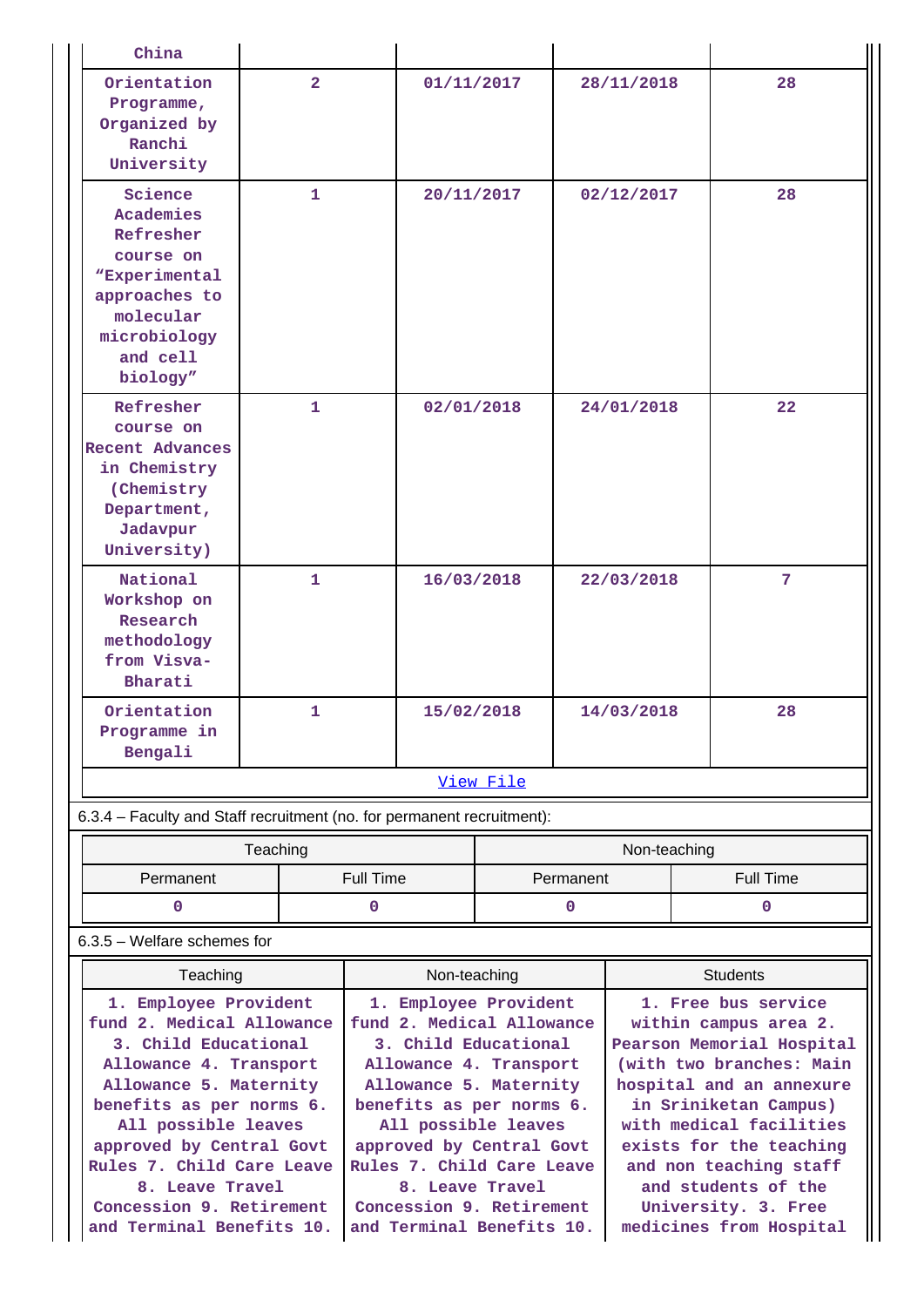**Cooperative credit society is present with provision of loans to employees and teachers 11. Grievance Cell exists for non-teaching staff. Meetings are held every month, chaired by Registrar, VB 12. Yoga session (Yearly twice) and Swimming class(once a year) organized by Physical Education Department 13. Free bus service within campus area 14. Pearson Memorial Hospital (with two branches: Main hospital and an annexure in Sriniketan Campus) with medical facilities exists for the teaching and non teaching staff and students of the University. 15. Free medicines from Hospital pharmacy and basic medical check up. 16. 24 hours wi-fi facility by MHRD and JioNet@visva-Bharati 17. Computer Center 18. Crèche facility 19. Free etransport in campus 20. In case of attending conferences abroad University bears fifty percent of the expense of the concerning faculty 21. Just to freshen up employees' creative acumen, Nandan Art Gallery organizes several art exhibition round the year**

**Cooperative credit society is present with provision of loans to employees and teachers 11. Grievance Cell exists for non-teaching staff. Meetings are held every month, chaired by Registrar, VB 12. Yoga session (Yearly twice) and Swimming class(once a year) organized by Physical Education Department 13. Free bus service within campus area 14. Pearson Memorial Hospital (with two branches: Main hospital and an annexure in Sriniketan Campus) with medical facilities exists for the teaching and non teaching staff and students of the University. 15. Free medicines from Hospital pharmacy and basic medical check up. 16. 24 hours wi-fi facility by MHRD and JioNet@visva-Bharati 17. Computer Center 18. Crèche facility 19. Free etransport in campus 20. Just to freshen up employees' creative acumen, Nandan Art Gallery organizes several art exhibition round the year**

**pharmacy and basic medical check up. 4. 24 hours wi-fi facility by MHRD and JioNet@visva-Bharati 5. Computer Center 6. Crèche facility 7. Free e-transport in campus**

#### **6.4 – Financial Management and Resource Mobilization**

6.4.1 – Institution conducts internal and external financial audits regularly (with in 100 words each)

 **The University has an active Internal Audit Office and external Audit is also conducted regulalrly. The Audit and acounts statements are publlished in the official website on regular basis.**

 6.4.2 – Funds / Grants received from management, non-government bodies, individuals, philanthropies during the year(not covered in Criterion III)

| Name of the non government<br>funding agencies /individuals | Funds/ Grnats received in Rs. | Purpose |  |  |
|-------------------------------------------------------------|-------------------------------|---------|--|--|
| Nil                                                         |                               | Ni.     |  |  |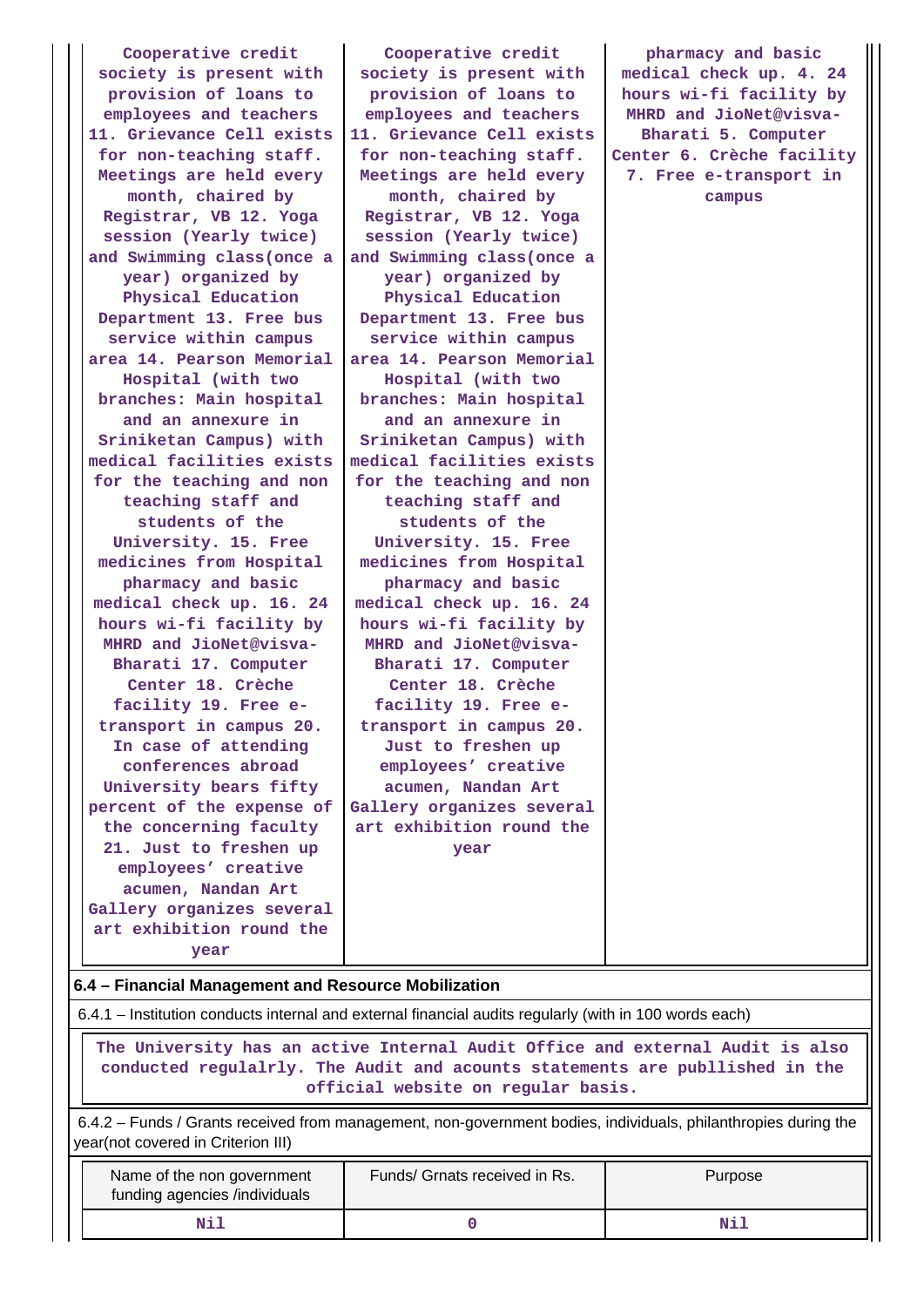| View File                                                                                                                                                                                                                                          |                                                         |           |                        |                          |    |                    |  |              |  |
|----------------------------------------------------------------------------------------------------------------------------------------------------------------------------------------------------------------------------------------------------|---------------------------------------------------------|-----------|------------------------|--------------------------|----|--------------------|--|--------------|--|
| 6.4.3 - Total corpus fund generated                                                                                                                                                                                                                |                                                         |           |                        |                          |    |                    |  |              |  |
|                                                                                                                                                                                                                                                    |                                                         |           | 0 <sub>0</sub>         |                          |    |                    |  |              |  |
| 6.5 - Internal Quality Assurance System                                                                                                                                                                                                            |                                                         |           |                        |                          |    |                    |  |              |  |
| 6.5.1 – Whether Academic and Administrative Audit (AAA) has been done?                                                                                                                                                                             |                                                         |           |                        |                          |    |                    |  |              |  |
| <b>Audit Type</b>                                                                                                                                                                                                                                  | External<br>Internal                                    |           |                        |                          |    |                    |  |              |  |
|                                                                                                                                                                                                                                                    | Yes/No                                                  |           | Agency                 |                          |    | Yes/No             |  | Authority    |  |
| Academic                                                                                                                                                                                                                                           | <b>No</b>                                               |           | Nil                    |                          |    | <b>No</b>          |  | Nil          |  |
| Administrative                                                                                                                                                                                                                                     | Nil<br>Nil<br><b>No</b><br><b>No</b>                    |           |                        |                          |    |                    |  |              |  |
| 6.5.2 – What efforts are made by the University to promote autonomy in the affiliated/constituent colleges? (if<br>applicable)                                                                                                                     |                                                         |           |                        |                          |    |                    |  |              |  |
|                                                                                                                                                                                                                                                    |                                                         |           | Not Applicable         |                          |    |                    |  |              |  |
| 6.5.3 – Activities and support from the Parent – Teacher Association (at least three)                                                                                                                                                              |                                                         |           |                        |                          |    |                    |  |              |  |
|                                                                                                                                                                                                                                                    |                                                         |           | Nil                    |                          |    |                    |  |              |  |
| 6.5.4 – Development programmes for support staff (at least three)                                                                                                                                                                                  |                                                         |           |                        |                          |    |                    |  |              |  |
| 1) Free Medical check up and reimbursement of medical expenses. 2) Home loan<br>for employees of Visva Bharati 3) Upgradation of medical facility to help one<br>point health solution of staffs.                                                  |                                                         |           |                        |                          |    |                    |  |              |  |
| 6.5.5 – Post Accreditation initiative(s) (mention at least three)                                                                                                                                                                                  |                                                         |           |                        |                          |    |                    |  |              |  |
| 1) Extension activities are promoted, and more villages are adopted for such<br>activities 2) The IQAC is restrcutred and initiatives are taken to mobilize its<br>function. 3) The financial transactions are shifted completely to online basis. |                                                         |           |                        |                          |    |                    |  |              |  |
| 6.5.6 - Internal Quality Assurance System Details                                                                                                                                                                                                  |                                                         |           |                        |                          |    |                    |  |              |  |
|                                                                                                                                                                                                                                                    | a) Submission of Data for AISHE portal                  |           |                        |                          |    | Yes                |  |              |  |
|                                                                                                                                                                                                                                                    | b) Participation in NIRF                                |           |                        | Yes<br>No                |    |                    |  |              |  |
|                                                                                                                                                                                                                                                    | c)ISO certification<br>d)NBA or any other quality audit |           |                        |                          | No |                    |  |              |  |
|                                                                                                                                                                                                                                                    |                                                         |           |                        |                          |    |                    |  |              |  |
| 6.5.7 - Number of Quality Initiatives undertaken during the year<br>Year                                                                                                                                                                           | Name of quality                                         |           | Date of                |                          |    | <b>Duration To</b> |  | Number of    |  |
|                                                                                                                                                                                                                                                    | initiative by IQAC                                      |           | conducting IQAC        | <b>Duration From</b>     |    |                    |  | participants |  |
| 2017                                                                                                                                                                                                                                               | Nil                                                     |           | 01/07/2017             | 01/07/2017<br>30/06/2018 |    | $\mathbf 0$        |  |              |  |
| View File                                                                                                                                                                                                                                          |                                                         |           |                        |                          |    |                    |  |              |  |
| <b>CRITERION VII - INSTITUTIONAL VALUES AND BEST PRACTICES</b>                                                                                                                                                                                     |                                                         |           |                        |                          |    |                    |  |              |  |
| 7.1 - Institutional Values and Social Responsibilities                                                                                                                                                                                             |                                                         |           |                        |                          |    |                    |  |              |  |
| 7.1.1 – Gender Equity (Number of gender equity promotion programmes organized by the institution during the<br>year)                                                                                                                               |                                                         |           |                        |                          |    |                    |  |              |  |
| Title of the<br>Period from<br>programme                                                                                                                                                                                                           |                                                         | Period To | Number of Participants |                          |    |                    |  |              |  |
|                                                                                                                                                                                                                                                    |                                                         |           |                        |                          |    |                    |  |              |  |
|                                                                                                                                                                                                                                                    |                                                         |           |                        |                          |    | Female             |  | Male         |  |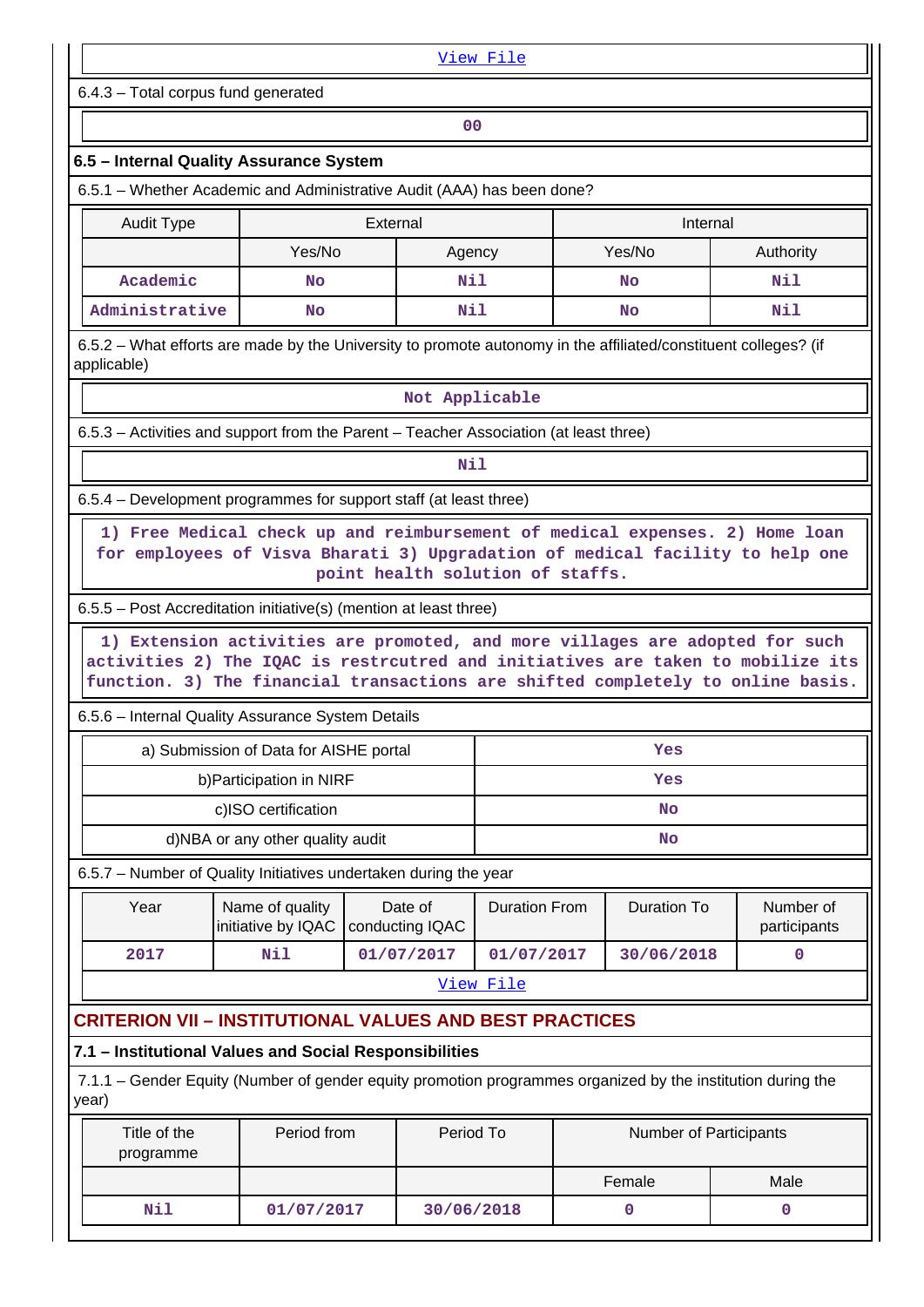7.1.2 – Environmental Consciousness and Sustainability/Alternate Energy initiatives such as:

Percentage of power requirement of the University met by the renewable energy sources

**The University promoted use of LED bulbs in the major establishments like hostels, kitchens and Offices. The procurement of 5 star electrical tools/ equipment were also encouraged as per MoF guideline.**

7.1.3 – Differently abled (Divyangjan) friendliness

| Item facilities                                                | Yes/No     | Number of beneficiaries |  |  |  |
|----------------------------------------------------------------|------------|-------------------------|--|--|--|
| Physical facilities                                            | <b>Yes</b> | 6                       |  |  |  |
| Provision for lift                                             | <b>Yes</b> | 8                       |  |  |  |
| Ramp/Rails                                                     | <b>Yes</b> | 16                      |  |  |  |
| <b>Braille</b><br>Software/facilities                          | <b>Yes</b> | $\overline{a}$          |  |  |  |
| Scribes for examination                                        | <b>Yes</b> | 11                      |  |  |  |
| Special skill development<br>for differently abled<br>students | <b>Yes</b> | 3                       |  |  |  |
| Any other similar<br>facility                                  | Yes        | 8                       |  |  |  |

7.1.4 – Inclusion and Situatedness

| Year | Number of<br>initiatives to<br>address<br>locational<br>advantages<br>and disadva<br>ntages | Number of<br>initiatives<br>taken to<br>engage with<br>and<br>contribute to<br>local<br>community | Date           | Duration        | Name of<br>initiative                                                                                               | <b>Issues</b><br>addressed                       | Number of<br>participating<br>students<br>and staff |  |  |
|------|---------------------------------------------------------------------------------------------|---------------------------------------------------------------------------------------------------|----------------|-----------------|---------------------------------------------------------------------------------------------------------------------|--------------------------------------------------|-----------------------------------------------------|--|--|
| 2017 | $\mathbf 1$                                                                                 | $\mathbf{1}$                                                                                      | 12/11/201<br>7 | $\mathbf{1}$    | <b>Brodcasti</b><br>ng<br>thoughts<br>of Rathin<br>dranath<br>Tagore<br>through S<br>antiniket<br>an Aakash<br>bani | Contribut<br>ion<br>towards S<br>ilpa-<br>Sadana | $\mathbf{1}$                                        |  |  |
| 2018 | $\mathbf{1}$                                                                                | $\mathbf{1}$                                                                                      | 23/03/201<br>8 | $7\phantom{.0}$ | Linguisti Language,<br>c field<br>work on<br>Birhor<br>and<br>Kharia<br>community                                   | culture<br>and<br>education                      | 7                                                   |  |  |
| 2018 | $\mathbf{1}$                                                                                | $\mathbf{1}$                                                                                      | 01/04/201<br>8 | 30              | Community Illiterac<br>Engagemen<br>Camp                                                                            | y Health<br>t Village Prejudice<br>S             | 105                                                 |  |  |
|      | View File                                                                                   |                                                                                                   |                |                 |                                                                                                                     |                                                  |                                                     |  |  |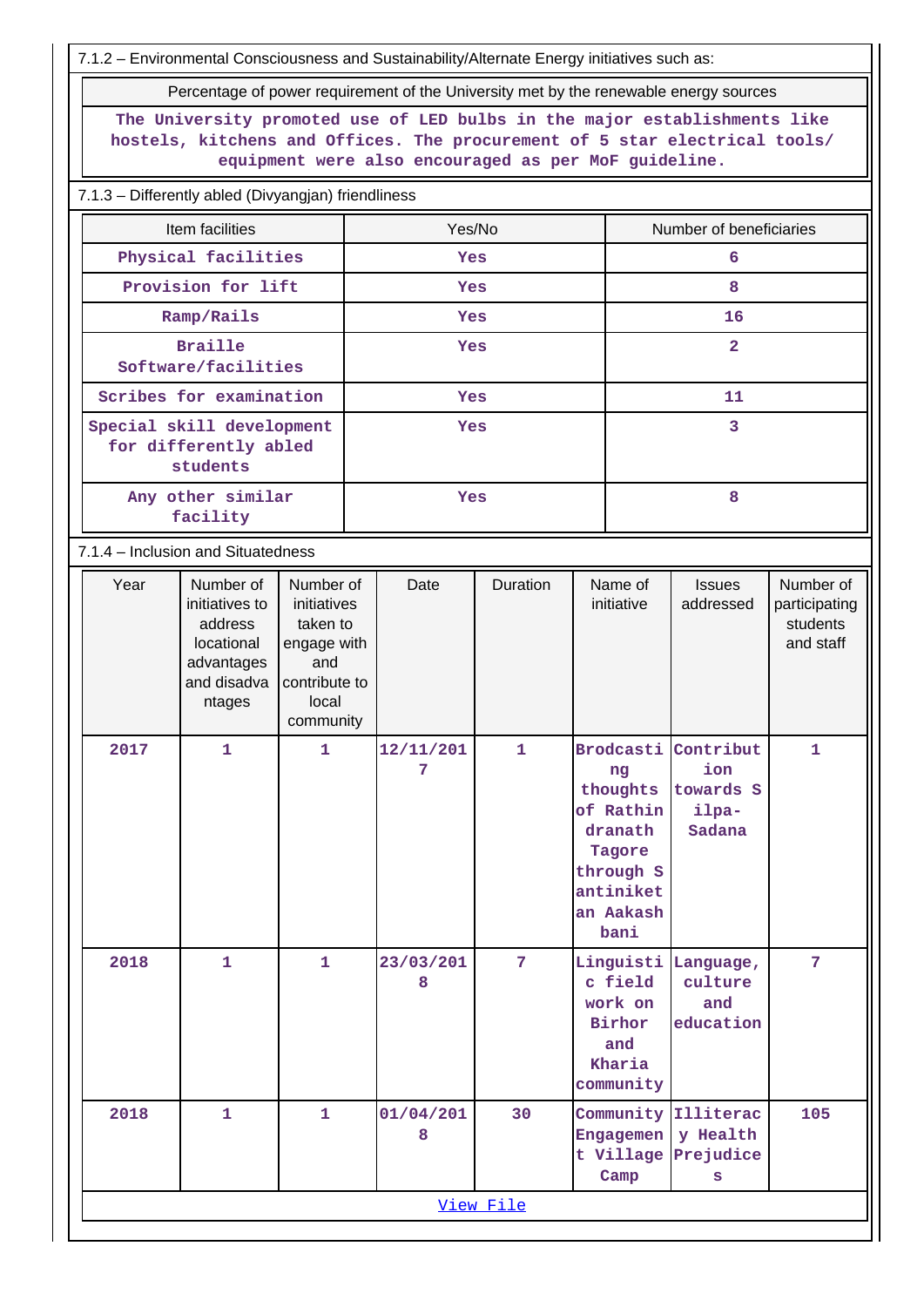| 7.1.5 - Human Values and Professional Ethics Code of conduct (handbooks) for various stakeholders                                                                                                                                                                                                                                                                                                                                                                                                                                                                                                                                                                                                                                                                                                                                                                                                                                                                                                                                                                                                                                                                                                                                                                                                                                                                                                                                                                                                                                                                                                                                                                                                                                                                                                                                                                                                                                                                                                                                                                                                                                                                                                                                                                                                                                                                                                                                                                                                                                                                                                                                                                                                                                                                                                                                                                                                                                                       |                                                                           |                             |                          |     |                        |  |  |  |
|---------------------------------------------------------------------------------------------------------------------------------------------------------------------------------------------------------------------------------------------------------------------------------------------------------------------------------------------------------------------------------------------------------------------------------------------------------------------------------------------------------------------------------------------------------------------------------------------------------------------------------------------------------------------------------------------------------------------------------------------------------------------------------------------------------------------------------------------------------------------------------------------------------------------------------------------------------------------------------------------------------------------------------------------------------------------------------------------------------------------------------------------------------------------------------------------------------------------------------------------------------------------------------------------------------------------------------------------------------------------------------------------------------------------------------------------------------------------------------------------------------------------------------------------------------------------------------------------------------------------------------------------------------------------------------------------------------------------------------------------------------------------------------------------------------------------------------------------------------------------------------------------------------------------------------------------------------------------------------------------------------------------------------------------------------------------------------------------------------------------------------------------------------------------------------------------------------------------------------------------------------------------------------------------------------------------------------------------------------------------------------------------------------------------------------------------------------------------------------------------------------------------------------------------------------------------------------------------------------------------------------------------------------------------------------------------------------------------------------------------------------------------------------------------------------------------------------------------------------------------------------------------------------------------------------------------------------|---------------------------------------------------------------------------|-----------------------------|--------------------------|-----|------------------------|--|--|--|
| <b>Title</b>                                                                                                                                                                                                                                                                                                                                                                                                                                                                                                                                                                                                                                                                                                                                                                                                                                                                                                                                                                                                                                                                                                                                                                                                                                                                                                                                                                                                                                                                                                                                                                                                                                                                                                                                                                                                                                                                                                                                                                                                                                                                                                                                                                                                                                                                                                                                                                                                                                                                                                                                                                                                                                                                                                                                                                                                                                                                                                                                            | Date of publication                                                       |                             | Follow up(max 100 words) |     |                        |  |  |  |
| Nil                                                                                                                                                                                                                                                                                                                                                                                                                                                                                                                                                                                                                                                                                                                                                                                                                                                                                                                                                                                                                                                                                                                                                                                                                                                                                                                                                                                                                                                                                                                                                                                                                                                                                                                                                                                                                                                                                                                                                                                                                                                                                                                                                                                                                                                                                                                                                                                                                                                                                                                                                                                                                                                                                                                                                                                                                                                                                                                                                     | 01/07/2017                                                                |                             |                          | Nil |                        |  |  |  |
|                                                                                                                                                                                                                                                                                                                                                                                                                                                                                                                                                                                                                                                                                                                                                                                                                                                                                                                                                                                                                                                                                                                                                                                                                                                                                                                                                                                                                                                                                                                                                                                                                                                                                                                                                                                                                                                                                                                                                                                                                                                                                                                                                                                                                                                                                                                                                                                                                                                                                                                                                                                                                                                                                                                                                                                                                                                                                                                                                         | 7.1.6 – Activities conducted for promotion of universal Values and Ethics |                             |                          |     |                        |  |  |  |
| Activity                                                                                                                                                                                                                                                                                                                                                                                                                                                                                                                                                                                                                                                                                                                                                                                                                                                                                                                                                                                                                                                                                                                                                                                                                                                                                                                                                                                                                                                                                                                                                                                                                                                                                                                                                                                                                                                                                                                                                                                                                                                                                                                                                                                                                                                                                                                                                                                                                                                                                                                                                                                                                                                                                                                                                                                                                                                                                                                                                |                                                                           | <b>Duration From</b>        | <b>Duration To</b>       |     | Number of participants |  |  |  |
| Nil                                                                                                                                                                                                                                                                                                                                                                                                                                                                                                                                                                                                                                                                                                                                                                                                                                                                                                                                                                                                                                                                                                                                                                                                                                                                                                                                                                                                                                                                                                                                                                                                                                                                                                                                                                                                                                                                                                                                                                                                                                                                                                                                                                                                                                                                                                                                                                                                                                                                                                                                                                                                                                                                                                                                                                                                                                                                                                                                                     |                                                                           | 01/07/2017                  | 23/06/2018               |     | 0                      |  |  |  |
|                                                                                                                                                                                                                                                                                                                                                                                                                                                                                                                                                                                                                                                                                                                                                                                                                                                                                                                                                                                                                                                                                                                                                                                                                                                                                                                                                                                                                                                                                                                                                                                                                                                                                                                                                                                                                                                                                                                                                                                                                                                                                                                                                                                                                                                                                                                                                                                                                                                                                                                                                                                                                                                                                                                                                                                                                                                                                                                                                         |                                                                           |                             | View File                |     |                        |  |  |  |
| 7.1.7 – Initiatives taken by the institution to make the campus eco-friendly (at least five)                                                                                                                                                                                                                                                                                                                                                                                                                                                                                                                                                                                                                                                                                                                                                                                                                                                                                                                                                                                                                                                                                                                                                                                                                                                                                                                                                                                                                                                                                                                                                                                                                                                                                                                                                                                                                                                                                                                                                                                                                                                                                                                                                                                                                                                                                                                                                                                                                                                                                                                                                                                                                                                                                                                                                                                                                                                            |                                                                           |                             |                          |     |                        |  |  |  |
| • Clean and Green Campus • Plant Parenting • Open Air Classes • Hectares<br>Institutional Plantation under Namami Ganga Project . Plastic free campus .<br>Water conservation initiatives . Arrangement of water for animal (birds, cows,<br>goats, dogs, etc.) . Fresh breathing zone for morning and evening walkers and                                                                                                                                                                                                                                                                                                                                                                                                                                                                                                                                                                                                                                                                                                                                                                                                                                                                                                                                                                                                                                                                                                                                                                                                                                                                                                                                                                                                                                                                                                                                                                                                                                                                                                                                                                                                                                                                                                                                                                                                                                                                                                                                                                                                                                                                                                                                                                                                                                                                                                                                                                                                                              |                                                                           | local yoga vayama practices |                          |     |                        |  |  |  |
| 7.2 - Best Practices                                                                                                                                                                                                                                                                                                                                                                                                                                                                                                                                                                                                                                                                                                                                                                                                                                                                                                                                                                                                                                                                                                                                                                                                                                                                                                                                                                                                                                                                                                                                                                                                                                                                                                                                                                                                                                                                                                                                                                                                                                                                                                                                                                                                                                                                                                                                                                                                                                                                                                                                                                                                                                                                                                                                                                                                                                                                                                                                    |                                                                           |                             |                          |     |                        |  |  |  |
|                                                                                                                                                                                                                                                                                                                                                                                                                                                                                                                                                                                                                                                                                                                                                                                                                                                                                                                                                                                                                                                                                                                                                                                                                                                                                                                                                                                                                                                                                                                                                                                                                                                                                                                                                                                                                                                                                                                                                                                                                                                                                                                                                                                                                                                                                                                                                                                                                                                                                                                                                                                                                                                                                                                                                                                                                                                                                                                                                         |                                                                           |                             |                          |     |                        |  |  |  |
| 7.2.1 - Describe at least two institutional best practices<br>Best Practice : 1 Title of the Practice: Mobile OPAC: This is a mobile version<br>of a library's Online Public Access Catalogue that provides the same<br>information as the OPAC. The mOPAC simply provides a mobile-friendly interface<br>for accessing the library catalogue using smartphone. The users' no longer need<br>a computer to search books/journals or to check library account. Now it can be<br>done through smartphone (Android) of the individual user. LSearch is an App<br>providing access to Visva-Bharati library OPAC on the fly. The App directly<br>connects the device to library server for real time information retrieval. The<br>smartly designed interface gives a joyful library experience. LSearch App on<br>mobile device provides a quick, efficient, portable and friendly way of<br>remaining connected with the Visva-Bharati library. L-search mobile app is to<br>be downloaded from Google Play Store and is available for searching Visva-<br>Bharati library OPAC. The App is being developed by LibSys Corporation and<br>functioning as an interface of LibSys software. With the mOPAC, students are<br>searching catalogue very easy and comfortably. It is fact that after the<br>introduction of this App, the searching of catalogue is increasing gradually.<br>Best Practice 02: Running the network of rural libraries through voluntary<br>effort to extend the education at the door step of the community: Rural Library<br>services are one of the important services through which literacy and education<br>movement are carried out in the villages. Apart from this, another objective of<br>this programme is to develop rural library as an information cultural centre in<br>the respective villages. Initially the programme was launched as mobile library<br>services in the nearby villages of Sriniketan, which was popularly known as<br>"Chalantika Granthagar". To strengthen the programme as well as to extend the<br>services with a motto to facilitate and equip the rural libraries even in the<br>remotest village areas as a centre for learning and store houses of<br>information, Department of Lifelong Learning and Extension (REC), Visva-Bharati<br>collaborates with RRRLF since 1975. Starting with eight permanent rural<br>libraries in 1975, presently the centre has extended it upto 35 in the adjacent<br>rural areas of Sriniketan and Santiniketan within the radius of 10-15 kms.<br>These rural libraries at present are located in two Community Development<br>Blocks of Bolpur Sub-Division namely Bolpur-Sriniketan and Illambazar in<br>Birbhum District. These libraries are run and managed by the Village<br>Development Societies (VDS), apolitical village level organisations registered<br>under Society Registration Act 1960. Two volunteers usually nominated by the |                                                                           |                             |                          |     |                        |  |  |  |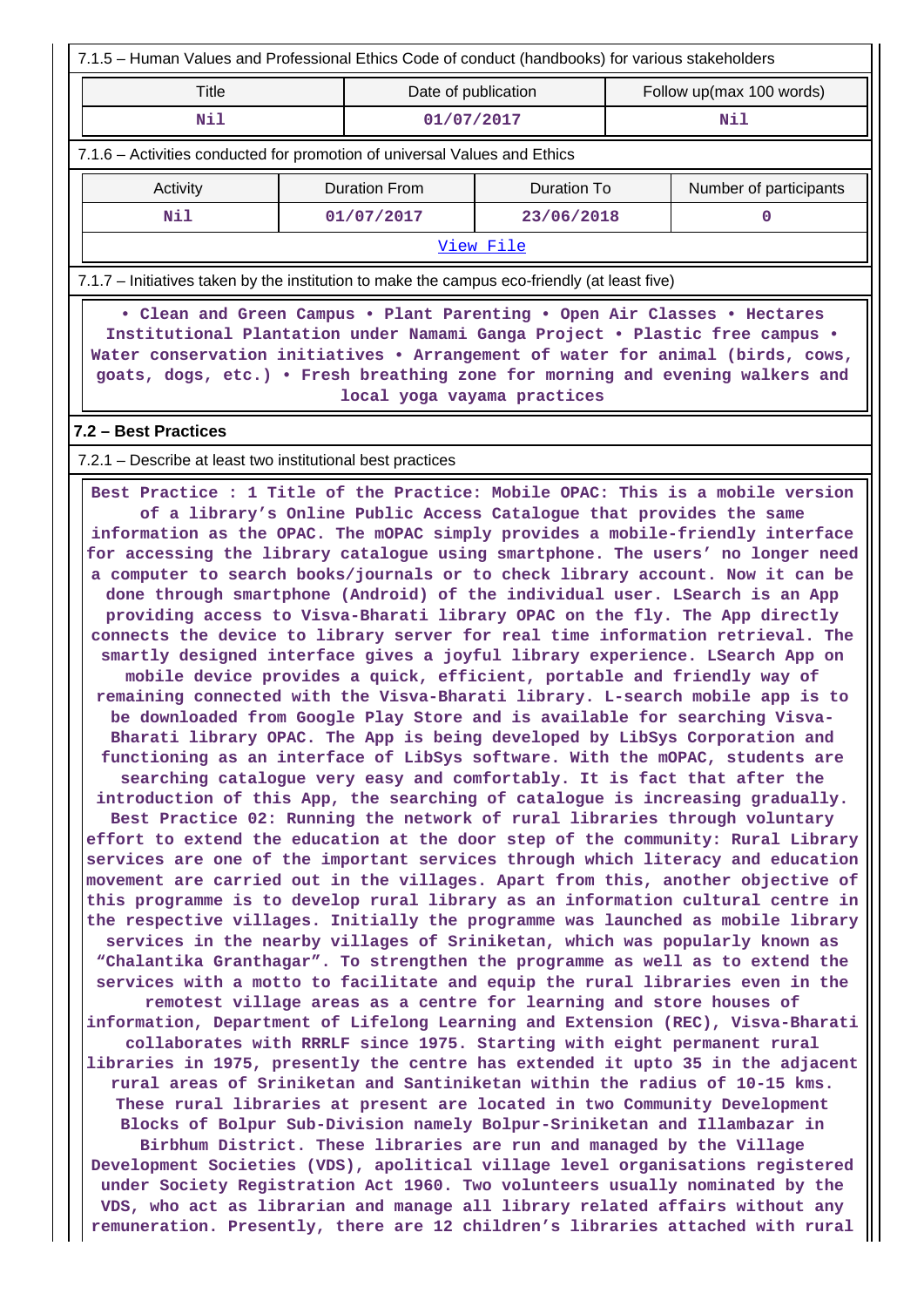**libraries situated in 12 villages. These libraries are equipped with children books, Joyful learning materials, playing materials etc. Different awareness programme/ seminar /workshop are organized time to time such as strengthening "Swachha Bharat Avijan" and "Beti Bachao and Beti Padhao" in collaboration with Govt. and Non-Govt. organization.**

 Upload details of two best practices successfully implemented by the institution as per NAAC format in your institution website, provide the link

<https://www.sites.google.com/visva-bharati.ac.in/vbiqac/best-practices>

#### **7.3 – Institutional Distinctiveness**

 7.3.1 – Provide the details of the performance of the institution in one area distinctive to its vision, priority and thrust in not more than 500 words

 **Provide the details of the performance of the institution in one area distinctive to its vision, priority and thrust. Provide the weblink of the institution in not more than 500 words This intitute devoted this year in focussing four aspects of education: Quality of education, Value-based Education, Interdisciplinary Research, and Sustainable Development. In its effort to impart high quality education, syllabi of a total of 35 programmes have been revised with up to date knowledge and at par with the University Grants Comission. Of the programmes revised, 60 from UG courses and 40 from PG courses. Besides the revisions, a siderable number of courses havevv been instroduced to make the institute a hub of academic excellence. Of these newly introduced courses/programmes, the Bachelor of Rural Studeis and Master of Rural Studies have high impact in re-configuration of social demands for development. The vision to inculcate more social healthiness led the institute to introduce B.Sc (H) and Post Graduate Diploma in Yoga. Addition of these two programmes in this rural University has fulfilled the dream of Gurudev Rabindra Nath Tagore, the founder of this institute who devoted his life to uplift the rural healthiness and environment. This year all the UG programmes have been revised to Choice Based Credit System for holistic development of the students. The value based education has been offered to students imparting life skills. The majority of value based courses have been offered by Sangit and Kala Bhavana. These two Bhavanas have been known for their special features in imparting life skills through almost all courses offered. Besides, a substantial number of courses with employability, life skill and entrepreneurship development have been offered in the curriculum that enables student to visualize the career opportunities and self-relaince for livelihood. This also included the course based projects of Institute of Agriculture, Institute of Rurla Developmen, Rural Extension Centre, Rathindra Krishi Vigyan Kendra etc. In a continuum, the rural developmtn projects and different certificate courses offered during this year provides the knowledge regarding actual social demand and life skill to meet such demands, enabling the students to grow as true change make for rural india. In the field of research, the institute gained a momentum to achieve quality research publications from different field of research. Like the previous year where the institute published 611 research articles in different national and international journals, this year it published a total of 599 research publications. The PhDs awarded is 179. A total of Rs. 238,411,282.86 has been augmented under different external agencies under research programmes. Two patents have been published, of which one is awarded on 'Process Technology for Preparation of Blended Guava Leather/Bar'. The Guava, being a common fruit in rural India, the above invention thus present great utility to rural economic sector in India. For inculcating excitement in getting a job while studying, the institute organized career placement programmes for Jharkhand State Livelihood Mission, Smile Foundation, Kolkata, ASSEFA, Piramal Foundation, Srijan Foundation, Piramal Swasthya, Seba Socioeconomic Progress Foundation, Kulick Milk Union,**